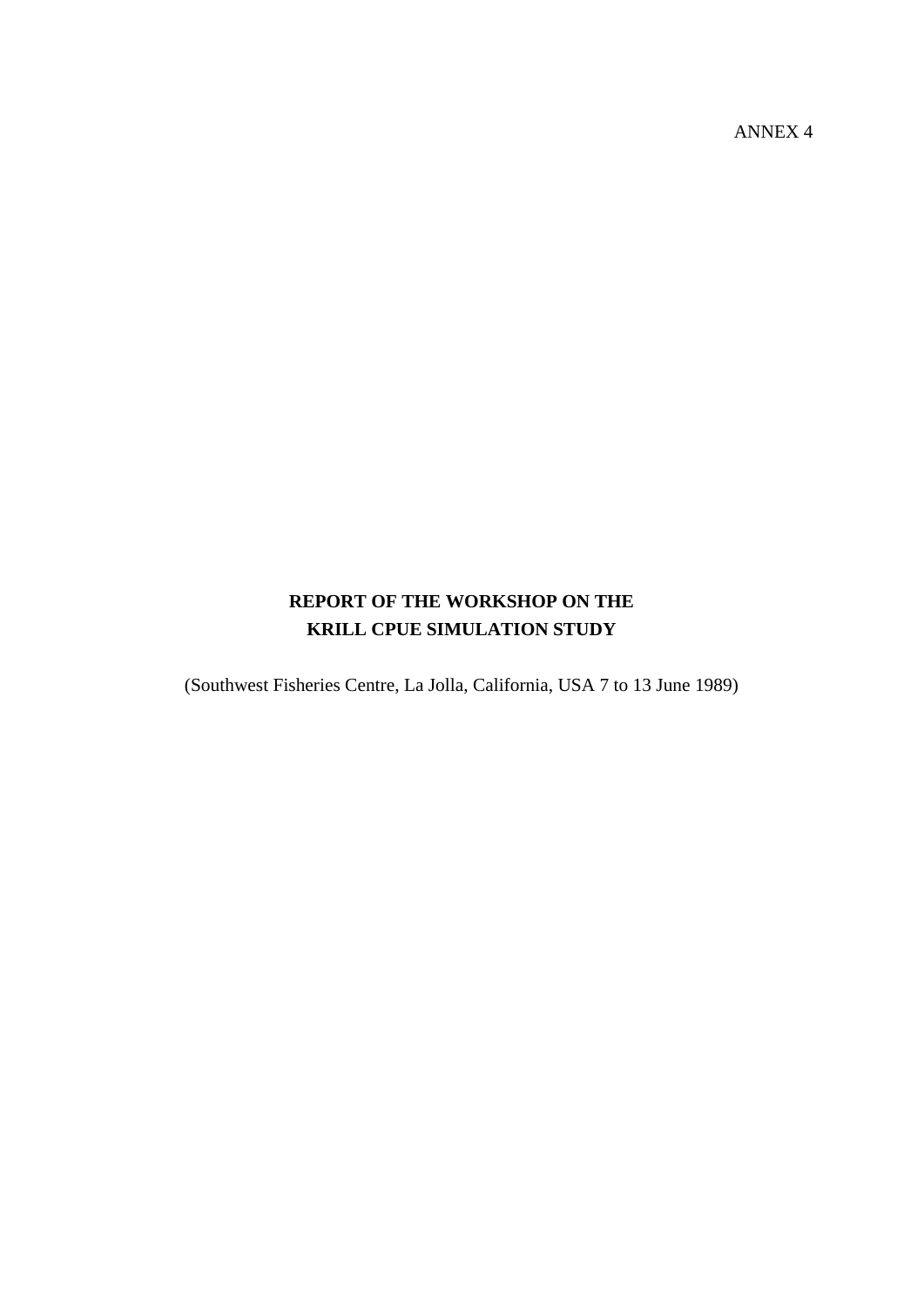### **REPORT OF THE WORKSHOP ON THE KRILL CPUE SIMULATION STUDY**

(Southwest Fisheries Centre, La Jolla, California, USA, 7 to 13 June 1989)

### SUMMARY, CONCLUSIONS AND RECOMMENDATIONS

### Summary

 The Workshop provided the opportunity for participants to work closely with the Consultants on the details of their simulations and analyses.

2. In the light of these discussions, certain revisions of the models used were implemented and a variety of technical problems were identified and addressed.

3. The main conclusions of the Consultants' reports which, after revision, were accepted by the Group, involve a central distinction between information on the number, type and size of concentrations of krill and the information on the abundance of krill within concentrations.

4. The Workshop developed an operational classification of concentrations into three types, those of relatively dispersed, small, discrete swarms of krill, those of large aggregations of krill swarms and those of extensive layers of krill.

5. Data routinely collected by USSR survey vessels are amenable to analyses which estimate the number and size of concentrations in identified areas of ecological interest.

6. These analyses involve a number of uncertainties which could be resolved if supplementary information on the operation of the vessels were to be collected. The Workshop made recommendations for the collection of additional data so that these uncertainties could be resolved.

7. Data routinely collected by Japanese fishing vessels are in principle amenable to analyses which use the catch-per-unit searching time to estimate changes in krill abundance within concentrations. However, there are a number of difficulties involved in these analyses.

8. The Consultants' work on the Japanese fishery focussed on a distinction between time spent solely searching for krill aggregations and time when searching occurs, but other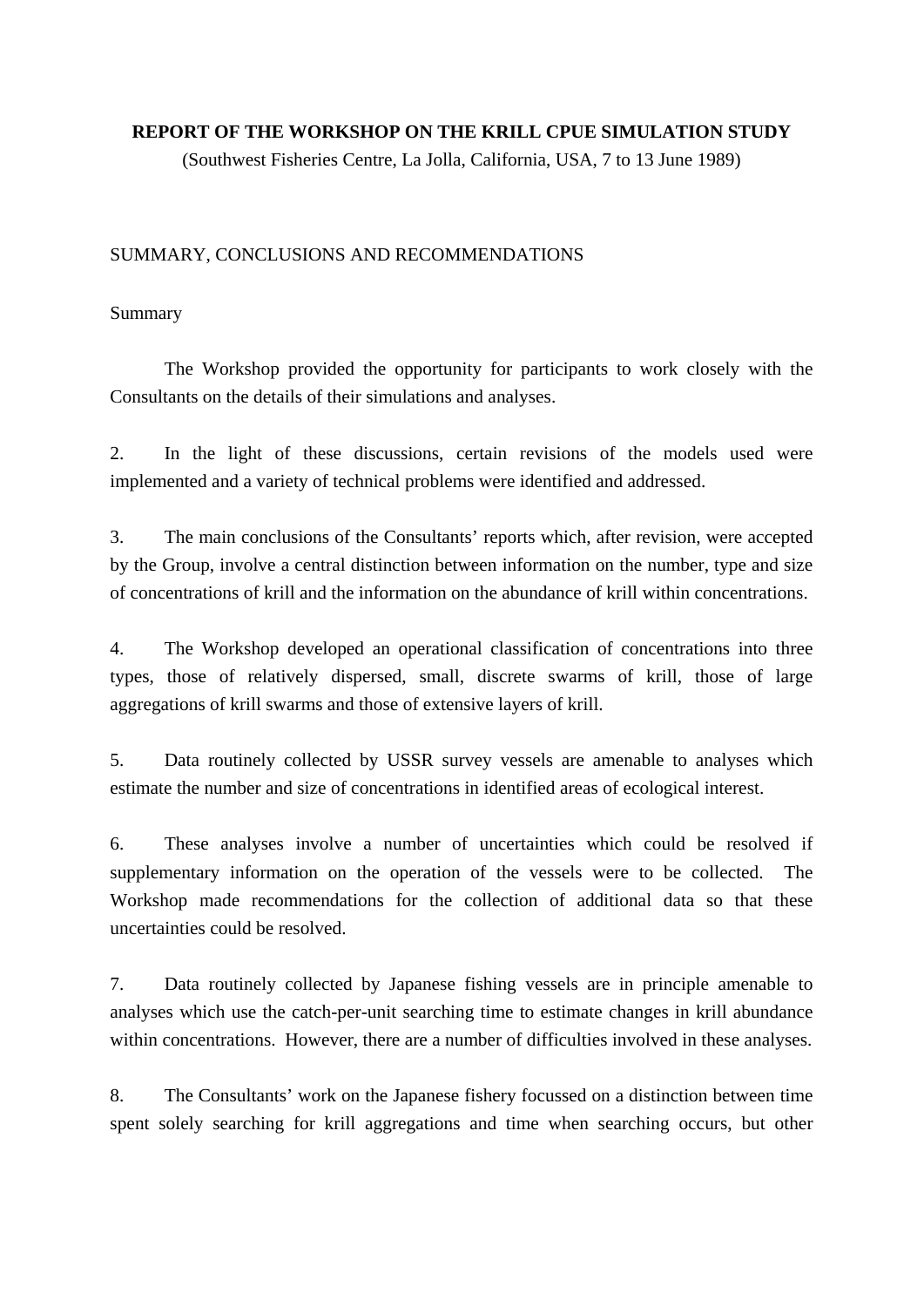activities continue. Japanese fishing vessels only operate in areas of high krill abundance and in these areas it is not practical to distinguish between these two modes of search.

9. Analyses at the Workshop involved assessing the sensitivity of different indices of CPUE to different types of change in krill abundance, namely: change in density within swarms, change in the size of swarms, and change in the number of swarms-per-unit area within a concentration.

10. Where a change in density within a swarm has occurred, this can be tracked by changes in an index based on catch-per-unit fishing time.

11. Where changes in swarm size or the number of swarms within a concentration have occurred, this can be tracked by changes in indices based on catch -per-searching time.

12. When krill was concentrated in layers, the relationship between krill abundance and CPUE was weak, i.e. a large change in the krill abundance was reflected by a small change in the CPUE index. In this case a strategy recommended by the Workshop was to estimate the abundance of concentrations which consist of large layers and to estimate the size of the concentrations and their density.

13. The Workshop concluded that a Composite Index of Krill Abundance could be constructed from information on krill concentrations derived from USSR survey vessels and on krill abundance within concentrations from Japanese fishing vessels. This Index would only be meaningful for identified ecological areas of the Southern Ocean where both survey and commercial fishing data are available. The task of identifying these areas should be taken up by the Working Group on Krill.

14. The general properties of the Index were such that small changes in krill abundance were unlikely to be detected, but any statistically significant change in the Index would imply that a major change in krill abundance had occurred. This has obvious implications for the deliberations of the Commission's Working Group for the Development of Approaches to Conservation of Antarctic Marine Living Resources.

15. Although the general properties of the Index could be deduced, it was recognised by the Workshop that a detailed understanding of the quantitative behaviour of the Index was required. Accordingly, the Workshop recommended that the sensitivity of the Composite Index of Abundance to variation in parameter values should be further investigated.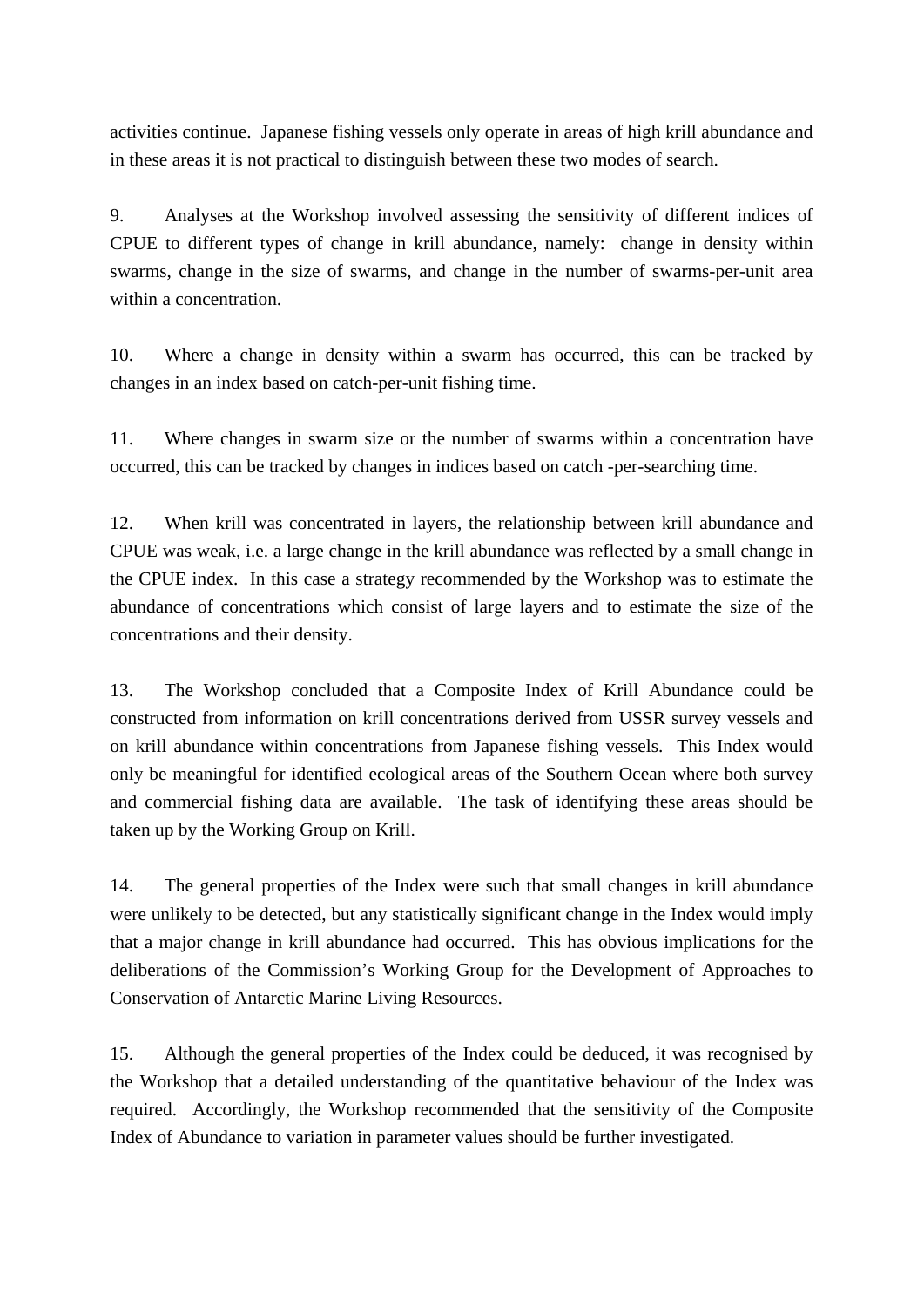16. A number of uncertainties in the behaviour of the CPUE indices could only be resolved by using information obtained from acoustic surveys of krill concentrations. The Workshop referred these problems to the Working Group on Krill.

Conclusions and Recommendations

17. The USSR and Japanese fisheries operate in different ways. The USSR fishery has survey vessels which detect fishable concentrations and call catching vessels to them, whereas the Japanese catching vessels operate more or less independently. The comments which follow relative to these two fisheries are assumed to be general, so that the fishing operations of other nations can be categorised accordingly.

18. The USSR fishery, although extensive, covers a relatively small proportion of the total area of the Southern Ocean. The fishing fleet is much smaller and covers a correspondingly smaller area. Within these limited areas of fishery operations, the Workshop demonstrated that CPUE was of some utility in providing information on krill abundance.

19. Data from survey vessels which operate in support of the USSR krill fishing fleet do provide useful information on the number and size of krill concentrations.

20. The Workshop developed an operational classification of concentrations into three types, those of relatively dispersed, small, discrete swarms of krill, those of large aggregations of krill swarms and those of extensive layers.

21. The Japanese fishery operates on the latter two types of these concentrations. Haul-by-haul data from the Japanese fishery could be used to estimate abundance within concentrations. The degree to and method by which this can be achieved depends on the type of concentration and the way in which krill abundance changes, i.e. changes in size of swarms, density within swarms or number of swarms in a concentration.

22. It is impossible to define Primary Searching Time (see paragraph 62) in the Japanese fishery adequately, and hence it is not possible to use this as an index of searching effort. However, the data that are currently collected on Japanese commercial vessels, namely the start and end times of fishing, are useful because they can be used to derive an effective search time.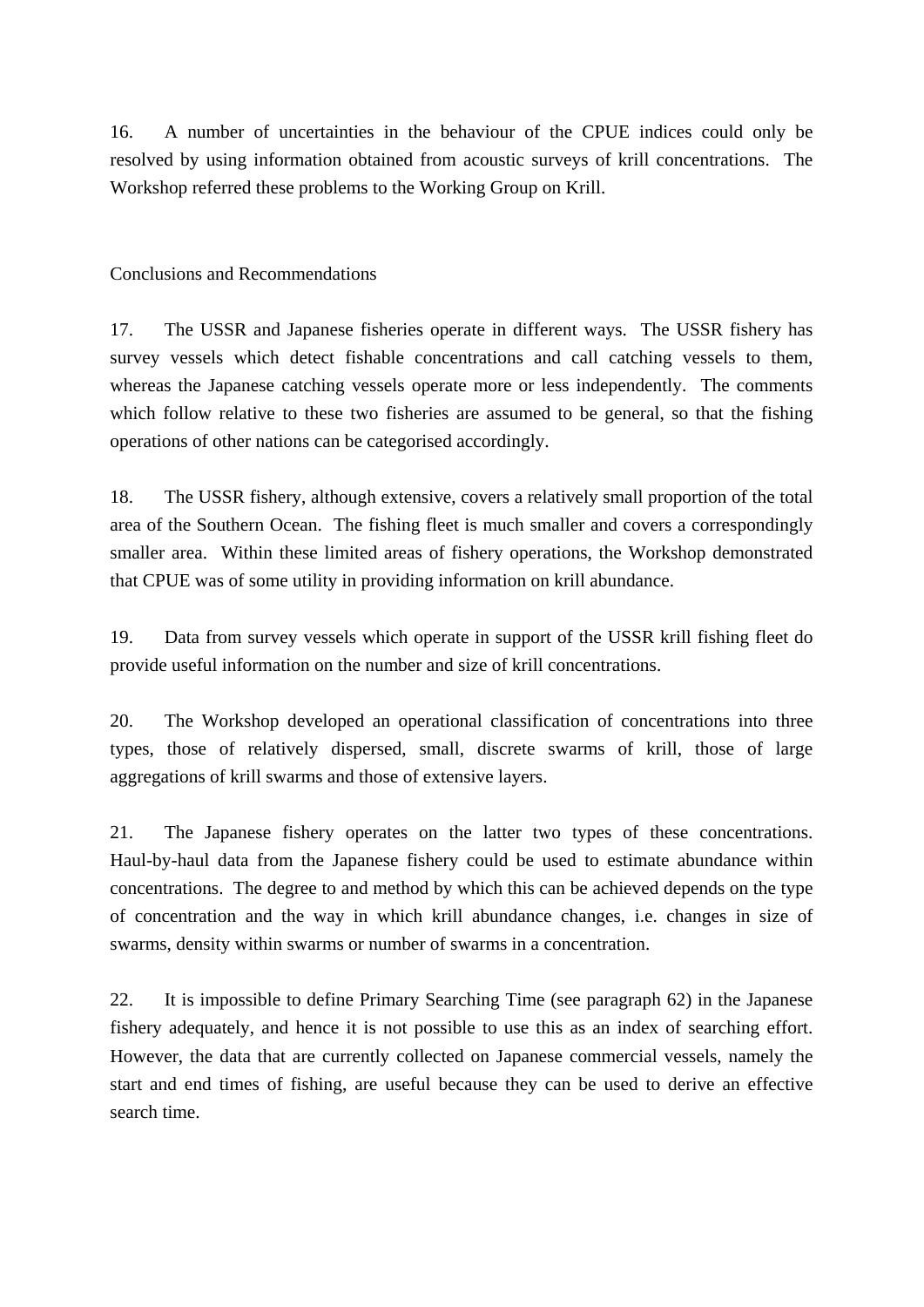23. Because krill abundance and the CPUE indices do not change proportionately, the detection of a change in an index implies that there has been a substantial change in mean abundance in the areas of interest.

24. There is considerable value in combining the results from the two approaches into a Composite Index of Abundance using the USSR data to determine the numbers and sizes of concentrations and the Japanese data to determine abundance within the concentrations. However, the application of this Composite Index of Abundance is limited due to the small area of operation of the Japanese fishery.

25. Care needs to be exercised in evaluating such a Composite Index as many of the component variables do not change in proportion to abundance and also because there are considerable uncertainties regarding how many of these variables are best estimated.

26. It is essential that, in order to improve the quality of the Composite Index, data collection should follow standard procedures.

27. Certain within-concentration parameters such as swarm size, the number of swarms-per-unit area of the concentration and interswarm distance are essential for monitoring abundance. These are best determined acoustically.

28. The Workshop therefore <u>recommended</u> that:

- (i) Survey vessels operating in support of a fishing fleet should collect data in accordance with the bridge log format discussed in paragraph 73 and detailed in Appendix 5 of the Workshop Report. Data from these vessels should be analysed to provide estimates of the size and type of krill concentrations along the lines suggested in Appendix 5 and WS-KCPUE-89/6 Rev. 1.
- (ii) All catching vessels should collect haul-by-haul data in the same way as the current Japanese fishery.
- (iii) Haul-by-haul data should be analysed to provide appropriate indices of abundance based on catch-per-searching time within krill concentrations on a ten day reporting period. Such analyses could be undertaken either by CCAMLR or by the fishing nation concerned, and should be conducted annually.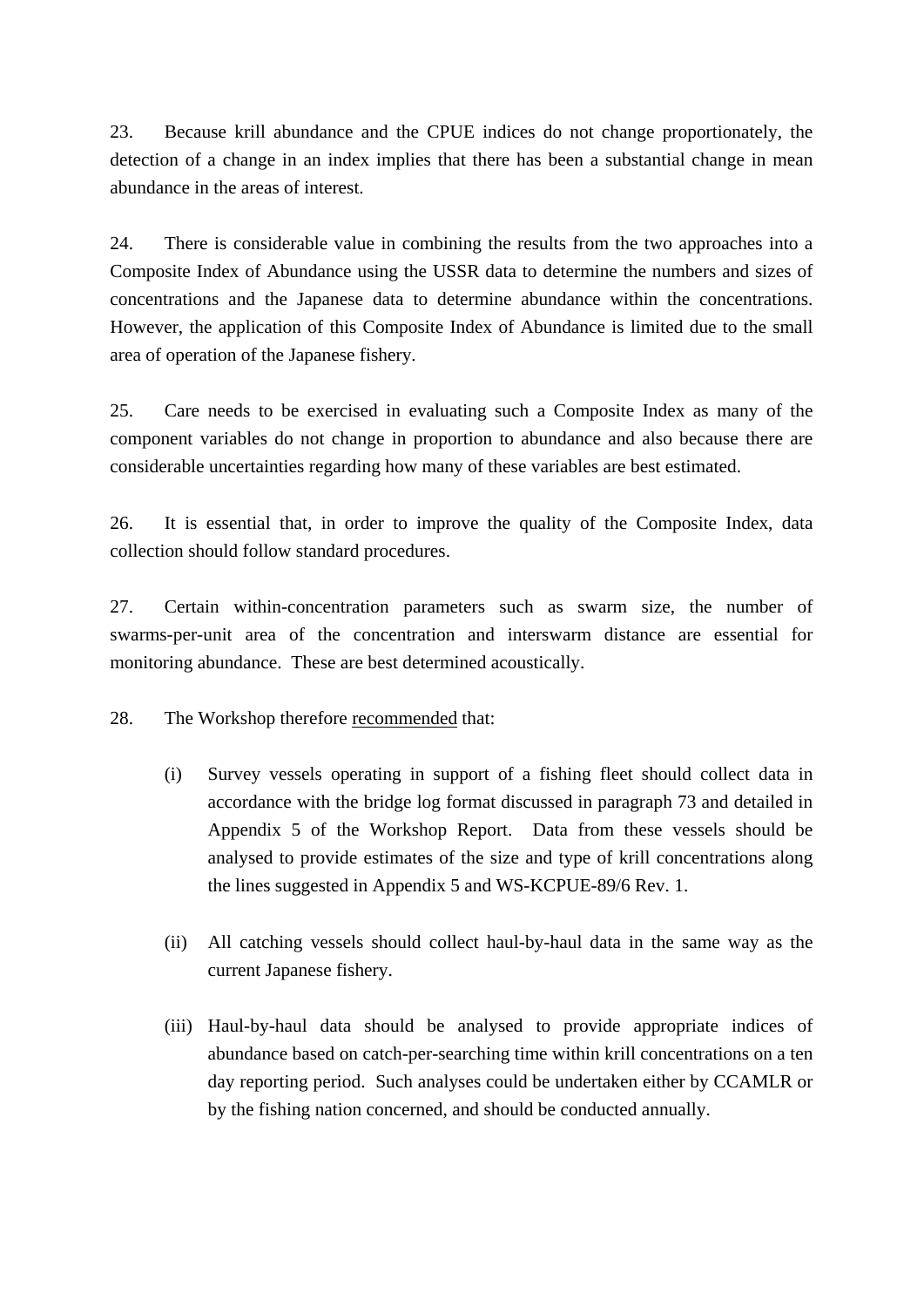- (iv) The analytical procedures suggested above should be conducted on a trial basis and reviewed after three years.
- (v) Acoustic data should be used to determine swarm size, the number of swarms-per-unit area of the concentration and interswarm distance within concentrations.
- (vi) The detailed specification of the necessary acoustic data should be referred to the Working Group on Krill.
- (vii) The following further activities be undertaken:
	- (a) Determination of the sensitivity of the Composite Index of Abundance to variation in parameter values. However, the utility of this is dependent on the ability of the Working Group on Krill to determine key parameter values and their distributions.
	- (b) The simulation model of the Japanese fishery should be changed by the Consultant so as to avoid the necessity to distinguish between Primary and Secondary Searching Time.

## REPORT ON THE WORKSHOP

### **Introduction**

29. The Workshop was held at the Southwest Fisheries Centre of the National Marine Fisheries Service in La Jolla, California, USA from 7 to 13 June 1989.

30. The Convener of the study, Dr J. Beddington (UK) chaired the meeting. A provisional agenda, distributed before the meeting, was amended to include a new item requested by the Chairman of the Commission's Working Group for the Development of Approaches to Conservation of Antarctic Marine Living Resources. The revised agenda was then adopted (Appendix 1).

31. A list of those attending is given in Appendix 2.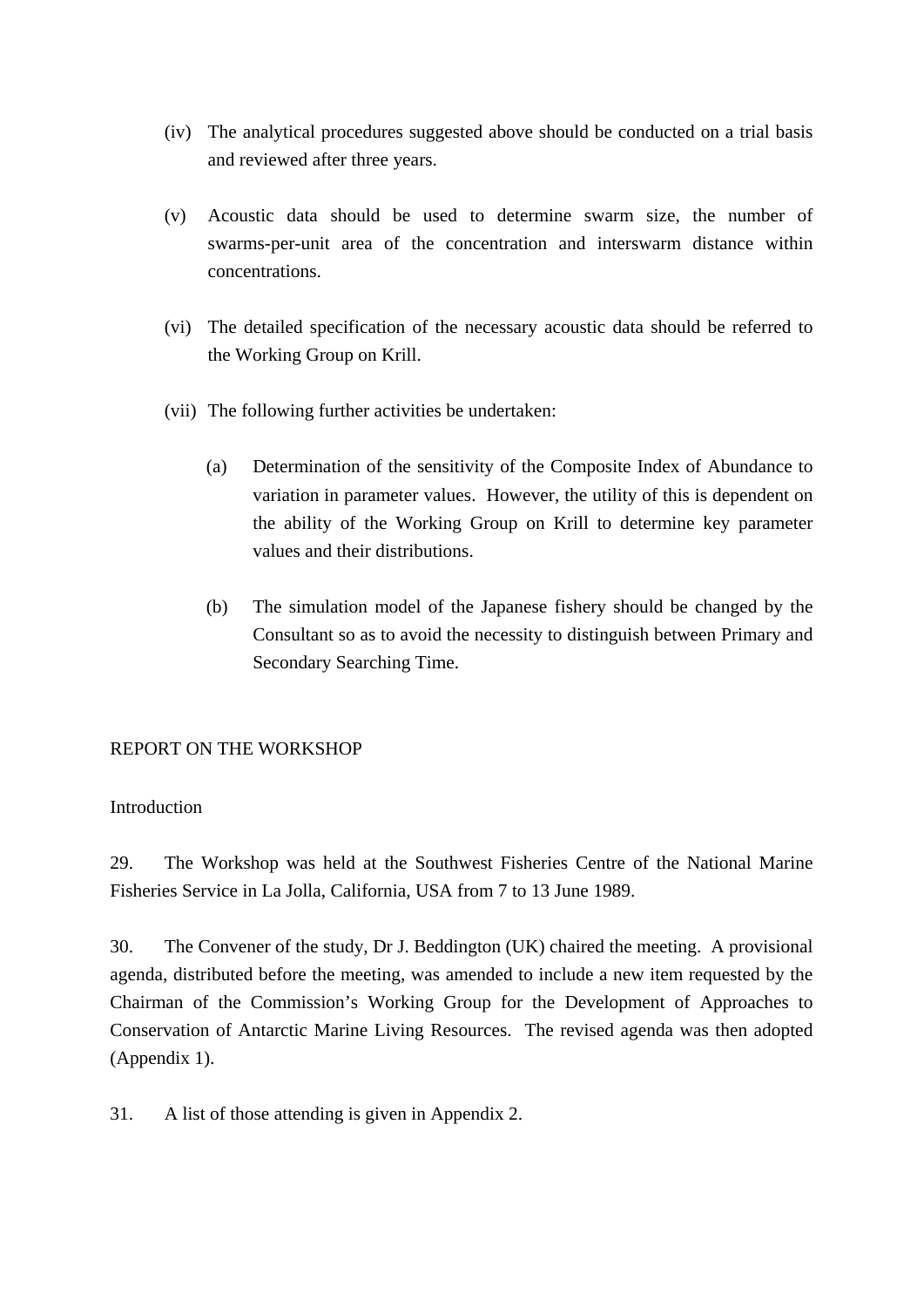32. The report was prepared by Miss M. Basson, Prof. D. Butterworth, Drs I. Everson and D. Powell.

33. Meeting documents received at the CCAMLR Secretariat were circulated to participants. Further papers were tabled at the meeting. The list of meeting documents is given in Appendix 3.

Activities Following SC-CAMLR-VII

34. Discussions following the presentation of the Consultants' reports to SC-CAMLR-VII indicated that modifications of the basic simulations were necessary, based on a more detailed understanding of the Japanese and USSR krill fisheries.

35. Dr J. Beddington (Convener) and Dr M. Mangel (Consultant) had both written to the Scientific Committee representative for the USSR for similar information, but neither had received a reply. No additional information on the USSR fishery was available to the meeting.

### Computing

36. A VAX 11/780 mainframe computer was available to the meeting and the analyses undertaken were done in batch mode.

Major Tasks for the Workshop

37. The major tasks for the Workshop had been set out by the Scientific Committee (SC-CAMLR-VII, paragraph 2.41):

- (i) to provide an opportunity for detailed and final discussions on the models developed by the Consultants and their implications for the potential use of CPUE to index krill abundance;
- (ii) to consider refinements of the krill distribution model used in the Consultants' studies in the light of further analyses of existing krill research survey data to be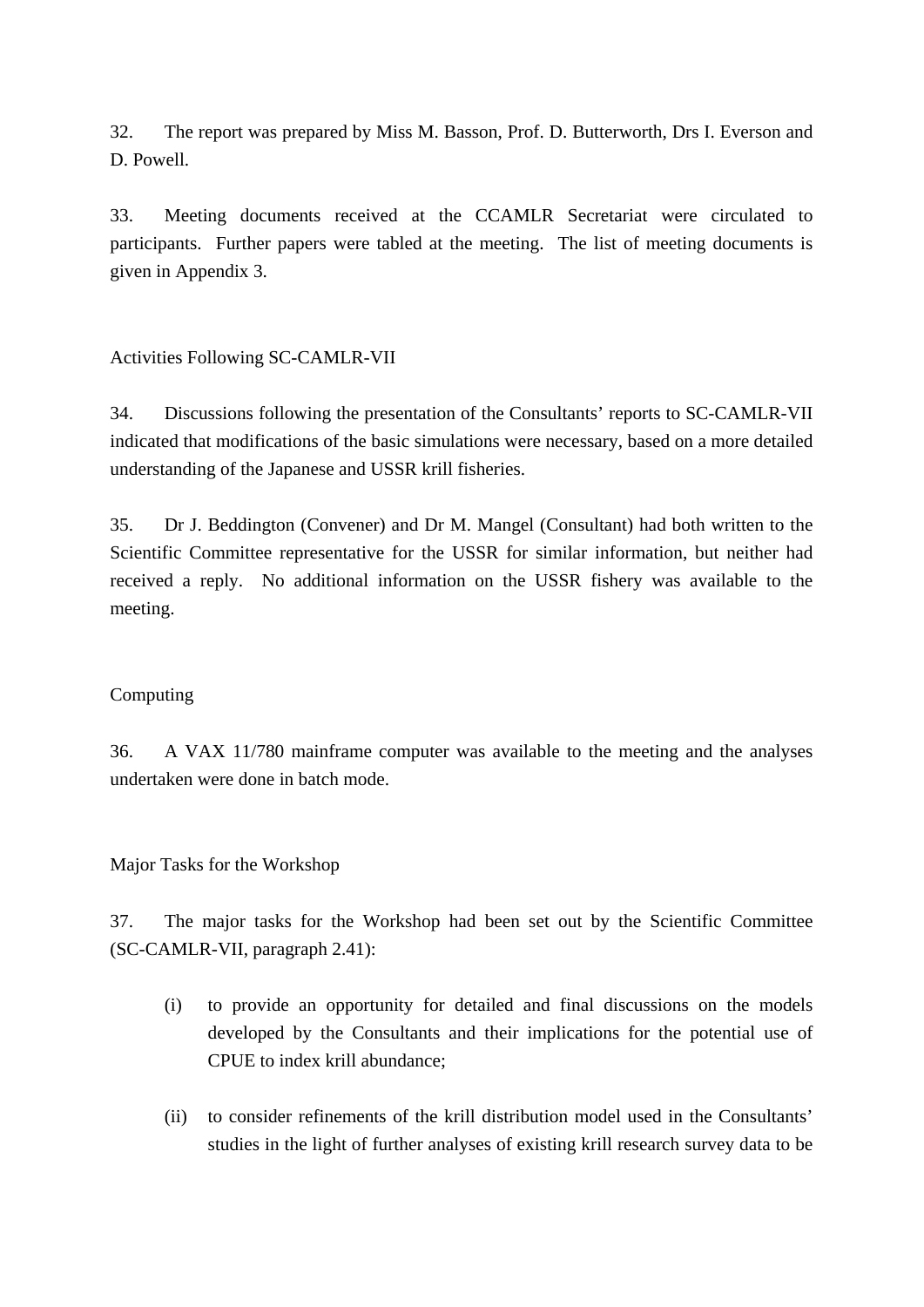tabled at the Workshop and to investigate whether such refinements altered the conclusions drawn from the existing studies;

- (iii) to consider the practicality of the routine collection of various types of search time information in the light of analyses to be presented of experimental collection of such data that has already taken place on Japanese vessels and of some data from Soviet research vessels; and
- (iv) to make recommendations to the Scientific Committee regarding the potential utility of CPUE to index krill biomass, the most effective and practical index or indices to be used and the consequent requirements for routine data collection in the krill fishery.

### REVIEW OF CONSULTANTS' REPORTS

### Japanese Fishery

38. Prof. Butterworth introduced his paper 'A Simulation Study of Krill Fishing by an Individual Japanese Trawler' (WS-KCPUE-89/4). This had been tabled at SC-CAMLR-VII. The study attempts to mimic the Japanese krill fishery during January and February, the period when peak fishing activity occurs.

39. The krill distributional model used in the study is one of 'patches within patches'. On the finest scale, krill are present in 'swarms'. Groupings of these swarms are termed 'concentrations'. Japanese data indicate that the swarms within a particular concentration tend to have the same characteristics with respect to krill size and feeding condition ('greenness').

40. The model simulates the initial searching strategy for a concentration as follows. It is assumed that a fishing vessel begins searching from a position about 100 n miles north of the ice-edge at the western end of a 600 x 600 n miles area considered, and proceeds towards the centre of the southern boundary. This initial search is in a straight line. Fishing is assumed to commence once the vessel's track-line intersects the boundary of a krill concentration. The Workshop was advised that in practice fishing vessels do move in a straight line towards the ice-edge, but whenever they encounter even slight indications of krill, they perform an intensive, localised search pattern to determine whether the detected concentration found is worth fishing. Swarms and therefore also concentrations are detected acoustically.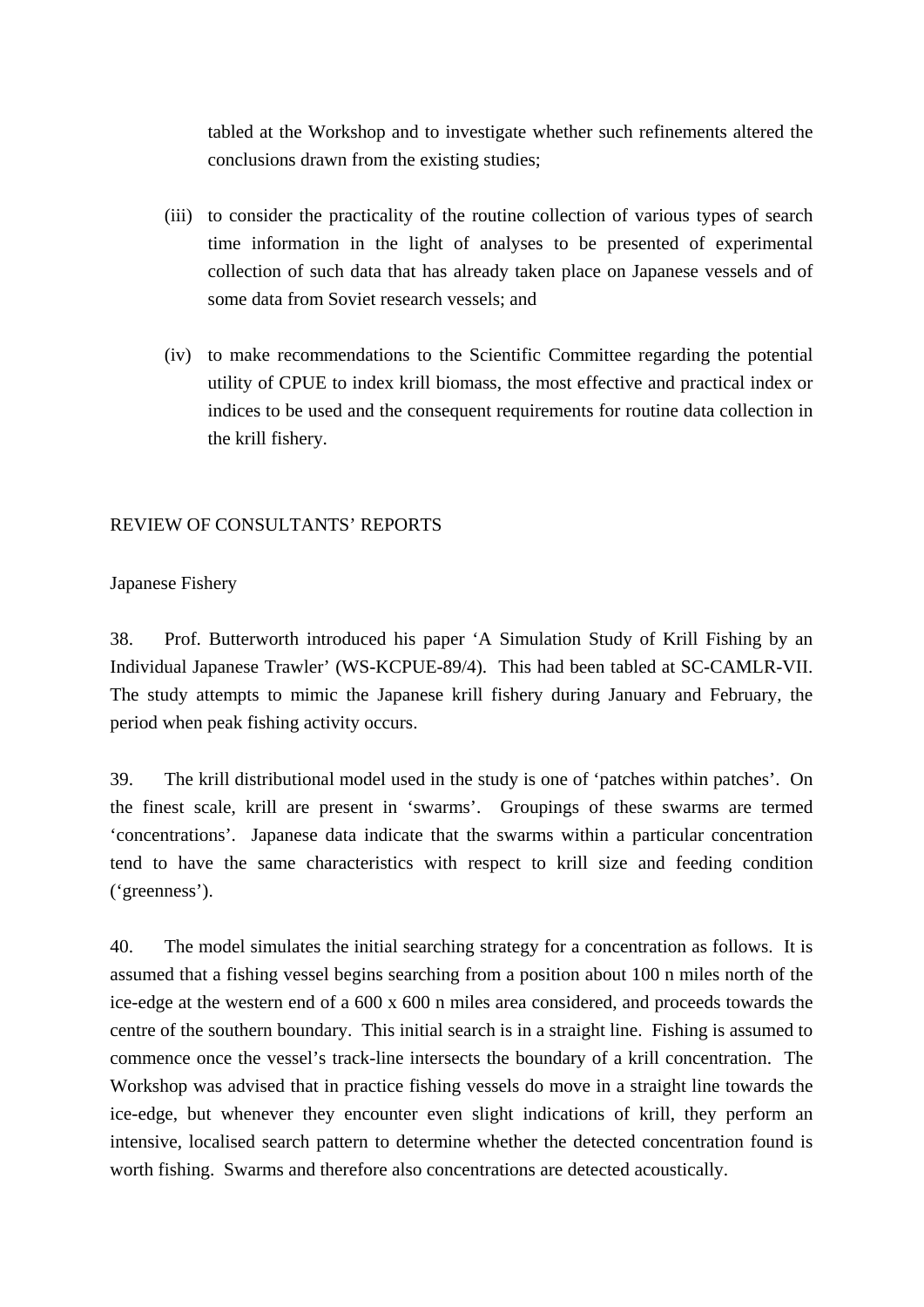41. The search for concentrations on reaching the southern boundary or upon leaving the concentration most recently detected, is no longer modelled by simulating the vessel's track. Instead the random search formula is used. This has the advantage of making some allowance for the movement of concentrations with time. Field estimates of speeds of movement of krill aggregations (Kanda et al.,1982; Everson and Murphy, 1987) are not inconsistent with the value of 15 cm sec<sup>-1</sup> used in the model. Japanese observations indicate that in the shelf slope region, the concentrations tend to remain in more or less the same location.

### 42. The random search formula used in the simulation is:

$$
Prob (detect \,\, concentration \,\, within \,\, time \,\, t) = 1 \,\, -exp(wdvt) \tag{1}
$$

where **d** is the density of concentrations (number per unit area) and **v** the vessel searching speed. Because echosounder and sonar search widths are small compared to concentration sizes, **w** was taken to be the median of the simulated concentration diameters. Generating a random number from a uniform distribution on [0,1] and solving formula above for **t**, yields the time taken to find the next fishable concentration (Concentration Searching Time, CST). If either the number or the typical size of concentrations decreased, CST would tend to increase because of the resultant smaller values of **d** or **w** respectively.

43. The vessel may terminate fishing on a concentration for one of three reasons: the need to return to a cargo vessel to off-load, the intervention of bad weather, or too low a catch rate. It is assumed that bad weather always causes a vessel to lose contact with the concentration and that the vessel is moved 50 n miles in a random direction. In reality, however, the vessel can often maintain contact with a good concentration even though fishing operations have to be suspended. In the model, random fluctuations of search times can lead to exceptionally long search times between fishable swarms and thus low catch rates. Concentration biomasses are much larger than the typical catch made by a trawler over the two-week period simulated, so that the catch made has a negligible effect on the catch rate. In reality, catch rates are likely to drop as a consequence of changes in the aggregation behaviour of krill over time; this feature was not incorporated in the model because of the absence of quantitative data regarding such behaviour.

44. Searching for swarms within a concentration is also modelled as a random search process as follows:

$$
Prob (detect \, swarm \, within \, t \, hours) = 1 - exp \, (-\lambda t) \tag{2}
$$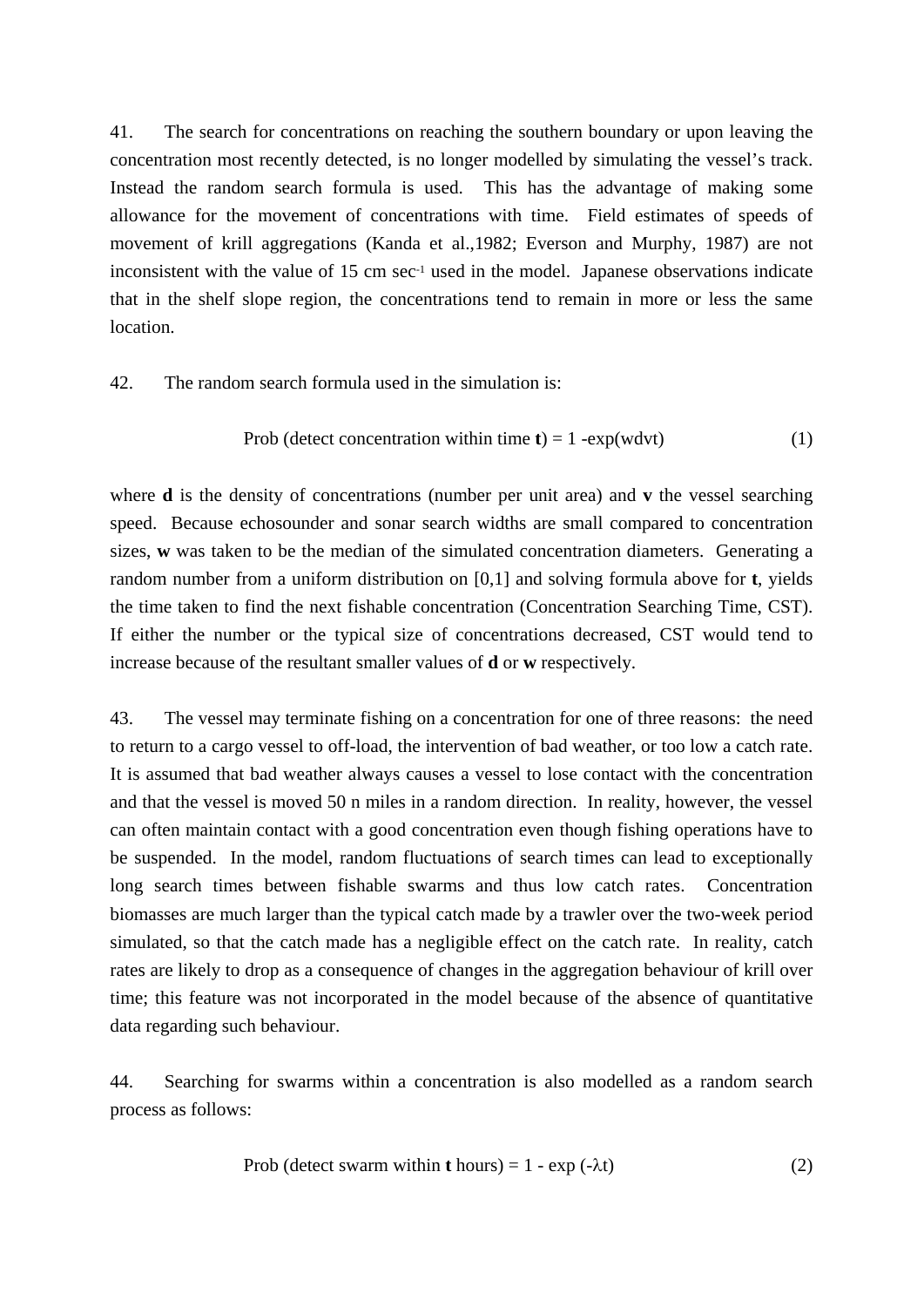where  $\lambda = 4$  (hours)<sup>-1</sup>. The formula is adjusted when the number of swarms-per-unit area of the concentration drops, so that the Primary Searching Time (PST) to find the next swarm increases. Decreases in swarm radius (r) and the density of krill within a swarm  $(\delta)$  also cause an increase in PST because of a decline in the proportion of swarms considered large enough to be worth fishing (see paragraph 48 following).

45. The value of **t** in equation 2 was chosen to give an average search time  $(\lambda^{-1})$  of about 15 minutes, corresponding to time budget data collected for a Japanese trawler during the 1986/87 season. Mr Ichii advised that in good concentrations, Japanese vessels took only about 5 minutes to find a swarm; the balance of the 15 minutes is used for positioning to commence the haul. The simulation study results thus reflect an overestimation of the proportion of time spent on primary search. An average search time of 5 minutes corresponds to  $\lambda = 12$ . This is more compatible with estimates of parameters **w**, **d** and **v** (see paragraph 43) for searching for swarms, which indicated that  $\lambda$  = wdv would lie in the range of 14–60.

46. Equation 2 assumes that fishing is directed at discrete swarms. When fishing takes place in concentrations comprised of extensive layers, the search time is essentially zero. The Workshop noted that a considerable portion of the Japanese krill fishing effort may be directed at concentrations of this type, and that the results of the simulation study would not be appropriate to such activities.

47. Fishing does not usually commence immediately after a good swarm is found. Initially some time is required to complete processing of an appropriate proportion of the catch from the previous haul. This is because krill quality deteriorates rapidly. Consequently, the catch-per-haul is usually maintained at a level of about 10 tonnes or less so that it can be processed sufficiently quickly. This waiting time, during which some further search is carried out, is termed Secondary Searching Time (SST).

48. Krill swarm size and density distribution parameters were selected from information obtained during the FIBEX survey and data in Kalinowski and Witek (1983). Catches from unselective tows on such swarms would average 1.5 tonnes, compared to the catches of 6–8 tonnes realised in the Japanese fishery from hauls on single swarms. This is attributed in the simulation study to deliberate selection on the part of the vessel's captain, who would tow only on swarms considered to be sufficiently large or dense, i.e. fishable.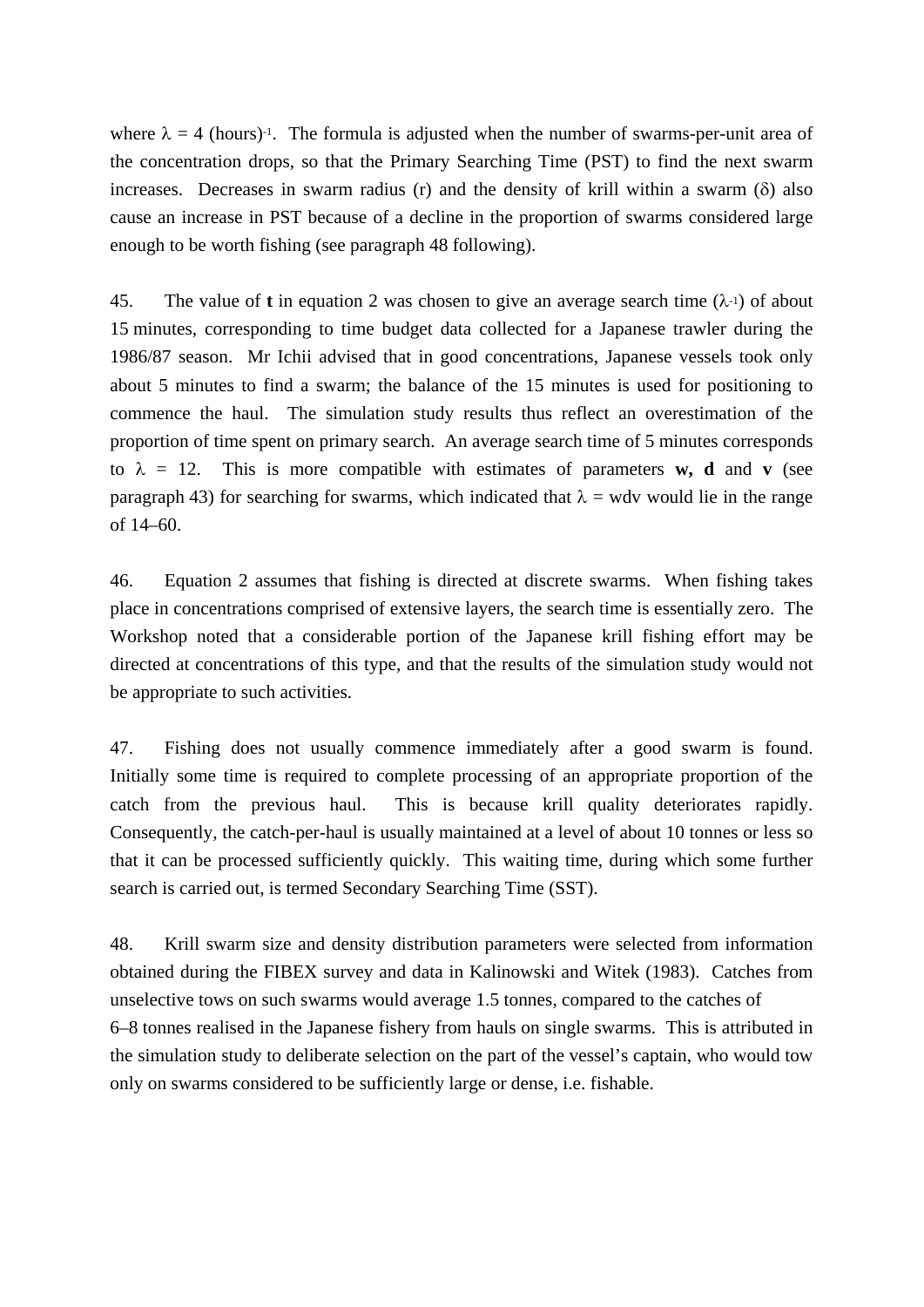Soviet Fishery

49. Dr Mangel introduced his paper 'Analysis and Modelling of the Soviet Southern Ocean Krill Fleet' (WS-KCPUE-89/5), which had been tabled at SC-CAMLR-VII.

50. The operational procedure for the USSR fishing fleets is quite different to that of the Japanese vessels which operate individually. The USSR fishing fleets operate in concert with survey vessels. The survey vessels continually search for new concentrations and inform the fishing vessels when new fishable concentrations are located. The fishing vessels do not move to all the concentrations that are detected. USSR fishing fleets tend to work in groups travelling more or less from west to east. The vessels travel together, often for as much as 100 n miles before returning to cover the same area.

51. For these reasons, it was considered that search time data from USSR fishing vessels will be unlikely to provide valid estimates of changes in krill abundance because their strategy is cooperative and would not approximate random search. However, echosounder charts for such activities may provide information on swarm parameters (see paragraphs 64 and 65).

52. Dr Mangel then introduced the paper WS-KCPUE-89/6 which reported an analysis of a sample of data from survey vessels accompanying the USSR fishing fleet. This analysis indicated that such data could be used to determine the size and location of concentrations. The concentrations so indicated were similar in size and location to those reported in analyses of Japanese data. It was clear from examination of Soviet data that USSR survey vessels remained within a particular concentration for some time and occasionally returned to it following activity in an adjacent area.

53. The paper proposed that these survey vessel data could be used to provide estimates of the number  $(N_c)$  and size of concentrations in a region. In the former respect, the formula suggested is:

$$
N_c = n_c/[1 - \exp(wvt/A)]
$$
 (3)

where  $n_c$  is the number of concentrations encountered, **w** is the detection width, **v** is the vessel's search speed, **t** is the search time and **A** is the area of the region being searched. Estimates of  $N_c$  from this formula are sensitive to the values used for the parameters **w**, **t** and **A**. Considerable discussion took place as to how best to refine their estimation; the results of this discussion are reflected in paragraphs 66 to 67.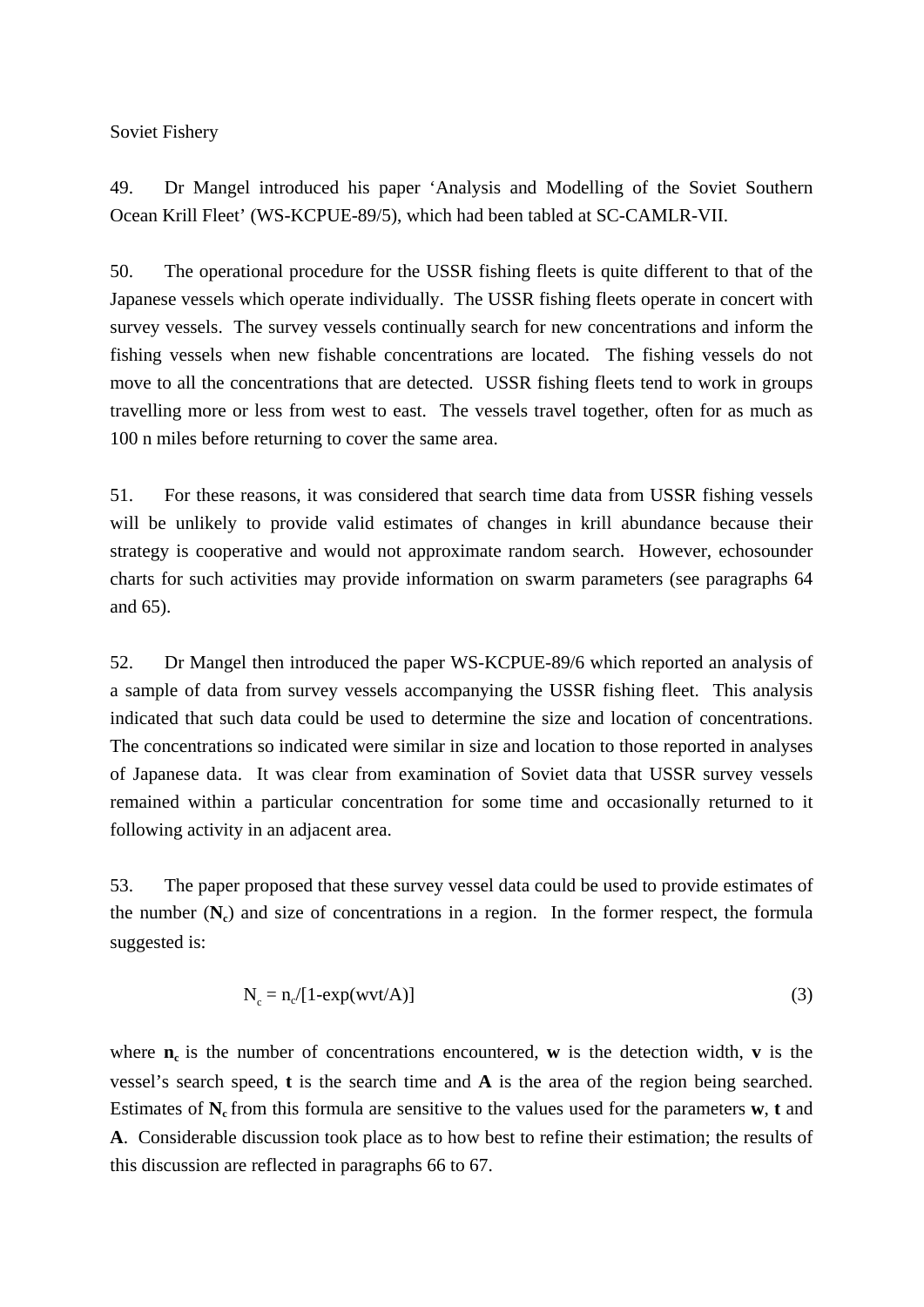Other Analyses Tabled

54. Mr Ichii and Dr Endo (WS-KCPUE-89/7) raised three problems concerning Prof. Butterworth's simulation study (WS-KCPUE-89/4) of the Japanese krill fishery. Firstly, they reported that Japanese vessels often operated on layers rather than swarms during the peak fishing season. The sizes of these layers are much larger than the swarms detected during FIBEX surveys, whereas the simulation study had used krill distribution parameter values based on the FIBEX results. Very little searching time is spent in concentrations comprised of such layers. Accordingly, they queried whether CPUE indices based on searching time would be as useful as indicated by the simulation study. Secondly, they queried the utility of indices based on the sum of Primary and Secondary Searching Time (PST + SST), because the processing time needs reflected by SST are markedly dependent on the product being produced, and the product mix varies substantially from one season to the next. Finally, they alluded to the unrealistic behaviour of the simulation model in respect of the values used for the minimum catch rate required to remain in a concentration, and suggested that the distribution model used for the simulation did not adequately reflect the actual situation of few harvestable amongst many unharvestable krill concentrations.

55. The authors suggested that experiments to test the viability of collection of PST data needed to be carried out, together with model tests of robustness to recording errors, before considering the routine implementation of search time data collection. They further suggested that improvement of the krill distribution model used was necessary before the study could be considered to have demonstrated that the routine collection of such data was warranted.

56. In discussion, it was suggested that keeping a record in the log book of the product being produced at a particular time might help resolve the second problem detailed in paragraph 54.

57. Drs Endo and Shimadzu (WS-KCPUE-89/9) reported information on the krill aggregations fished by a Japanese trawler in January 1988 in the region north of Livingston Island (north of the Antarctic Peninsula). The trawler fished during a cooperative survey with the research vessel *Kaiyo Maru* over a four day period. The aggregations fished were layers rather than swarms, and in 88% of the hauls only a single layer was fished. The mean length towed during fishing was 3.25 km, the mean layer thickness (i.e. depth dimension) detected acoustically was 13.3 m and the mean surface density estimated from catch data was 228  $g/m<sup>2</sup>$ . Thus these layers were 44.5 times longer, 2.7 times thicker, but 25% less dense than typical swarms dimensions calculated from acoustic data collected during FIBEX surveys.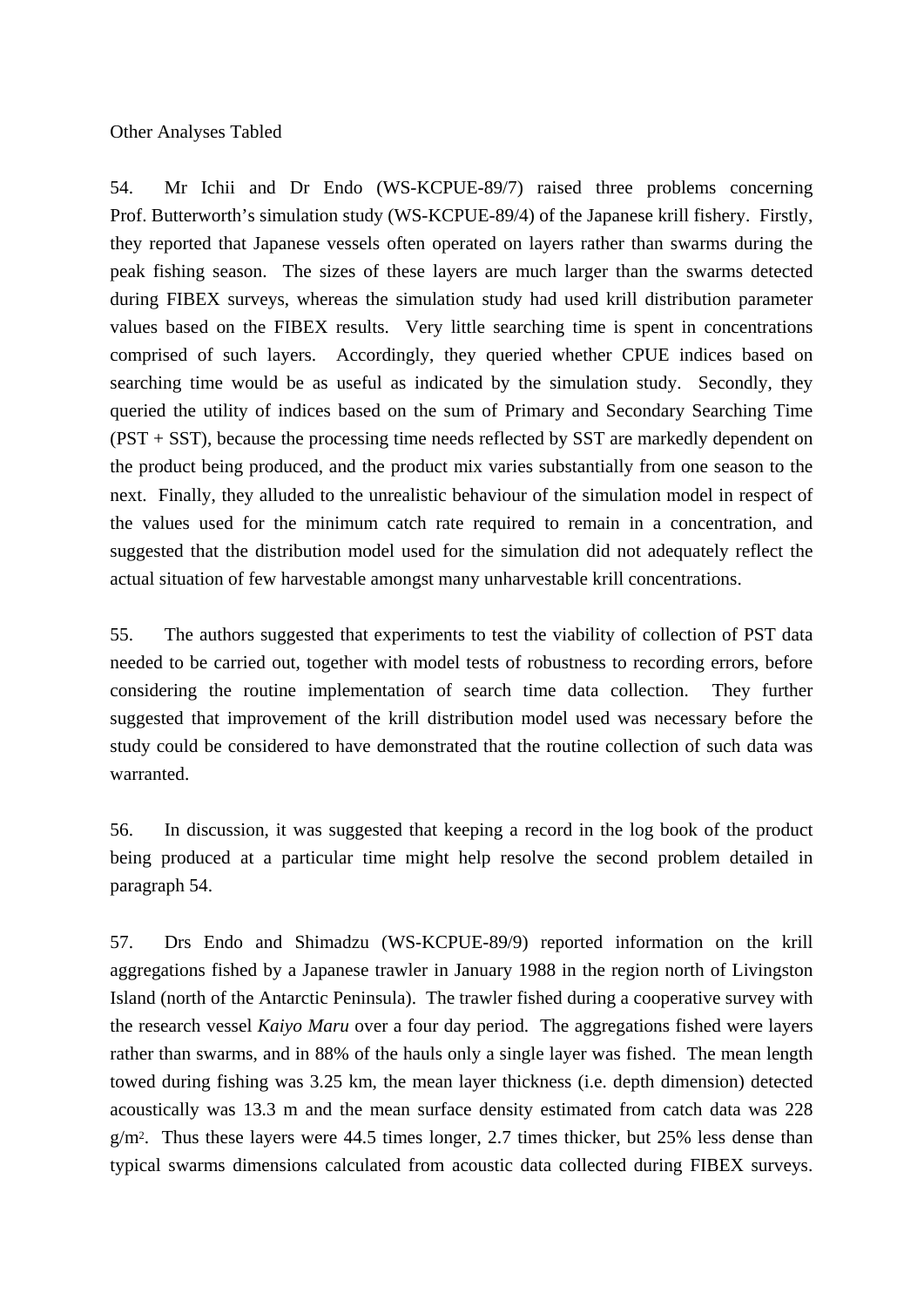The largest layer reported in the paper was 18.5 km in length, and the longitudinal length of the concentration exceeded 52 km.

58. Mr Ichii and Dr Endo (WS-KCPUE-89/8) considered CPUE data together with krill size and condition information from the operations of seven trawlers in the region north of Livingston Island during January–March 1988. The nature of the aggregations fished was such that there was essentially no Primary Searching Time. Catch-per-haul data appeared to depend on the end product from the catch, not the abundance of krill and showed no variation with time. Catch-per-fishing time indices showed no significant differences with time, although different vessels showed peaks in these indices at different times. The total catch taken from the area was only about 7% of the estimated krill biomass. There were no significant differences in mean body length of krill during the season. The proportion of green krill recorded was highly variable among the trawlers; the authors doubted that the routine collection of 'greenness' data would improve abundance indices.

59. Mr Ichii and Dr Shimadzu (WS-KCPUE-89/9) reported examples of time budget data recorded by a Japanese trawler in the 1986/87 season. The average proportions of time spent on cargo transfer, net handling, fishing, confirming swarm sizes and searching for swarms were presented for various periods from November to March, and further parameters of the distributions of some of these statistics were also reported. Searching times were greater and fishing times less in November and early December, but thereafter there was little trend in any of the statistics reported over the remainder of the fishing season.

Practicality of Data Collection

60. The simulation study of the Japanese krill fishery (WS-KCPUE-89/4) indicated that CPUE indices which utilise Primary Searching Time (PST) are much more effective for detecting changes in krill abundance within concentrations than those in which Primary and Secondary Searching Time were combined (PST + SST). The latter statistic could probably be recorded routinely, since they can be obtained by subtraction of the time required for other activities such as cargo transfer, net handling and fishing which are clearly defined. However, the practicality of discriminating between PST and SST was questioned and was thoroughly discussed.

61. Mr Ichii advised that for most concentrations in which substantial fishing activity took place, processing requirements were the principal determinant of the period of time between ending one haul and starting the next. Some form of searching took place throughout this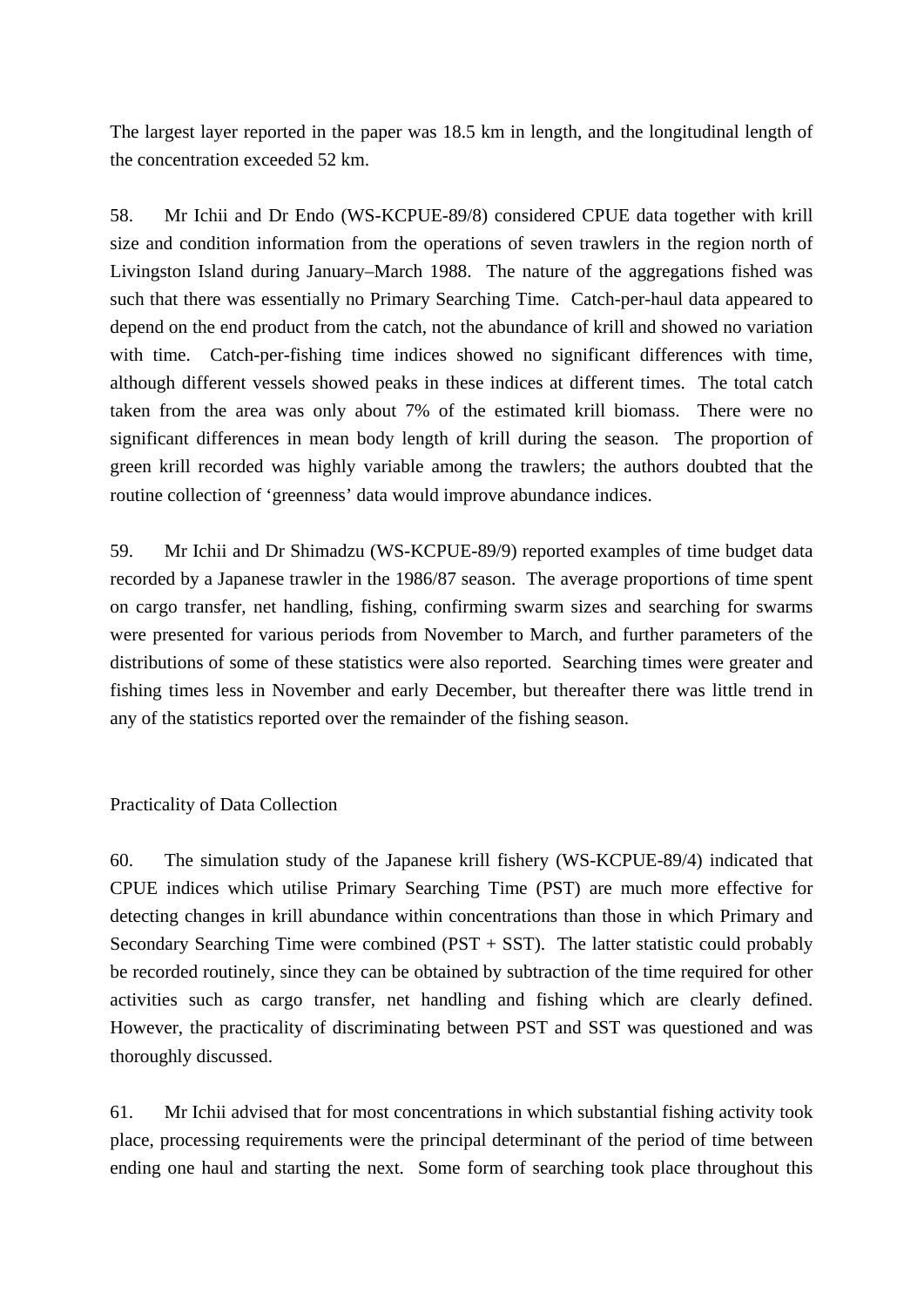period, but the detection of the next fishable swarm to be fished was easily and rapidly achieved. It was effectively impossible, however, to identify exactly what proportion of this period should be considered as 'Primary Searching Time'.

62. The Workshop agreed that the collection of Primary Searching Time as used in the simulation study was impractical as no operational definition would be possible. Accordingly, any attempt to use search time data from this fishery in CPUE indices would need to utilise PST+ SST or some adaptation thereof.

63. Unfortunately, since no Soviet scientists were present at the Workshop, it was not possible to comment on the practicalities of data collection from the Soviet krill fisheries. For a similar reason, no comments could be offered on this matter for the fleets of other nations participating in the krill fishery.

### MATTERS ARISING FROM DOCUMENTS DISCUSSED AND ANALYSES OF RESULTS

### Concentration Types

64. Advice from Mr Ichii served to emphasise that not all concentrations of krill are fishable. The majority of concentrations, whether consisting of swarms or of layers, are too 'poor' to be fished. Generally, Japanese fishing vessels keep no records of any 'poor' concentrations encountered. Only 'good' concentrations are fished, and interpretation of the fishing statistics collected would depend on whether such concentrations consist of swarms or layers. Accordingly, it was considered important to provide more specific definitions of what constituted 'poor' or 'good' concentrations as perceived by the fishermen. Broad definitions of a 'poor' concentration (consisting either of swarms or layers), a 'good layer' concentration and a 'good aggregation' concentration were agreed and are set out in Appendix 4.

65. Because interpretation of reported fishing statistics depends on whether a good layer or a good aggregation was being fished, it becomes important to ascertain whether such a characterisation could be achieved on board a fishing vessel for routine recording purposes. The Workshop agreed that this should be possible through inspection of echocharts. The matter of developing an operational definition to characterise concentrations (which would include the provision of some typical echochart examples) was referred to the Working Group on Krill.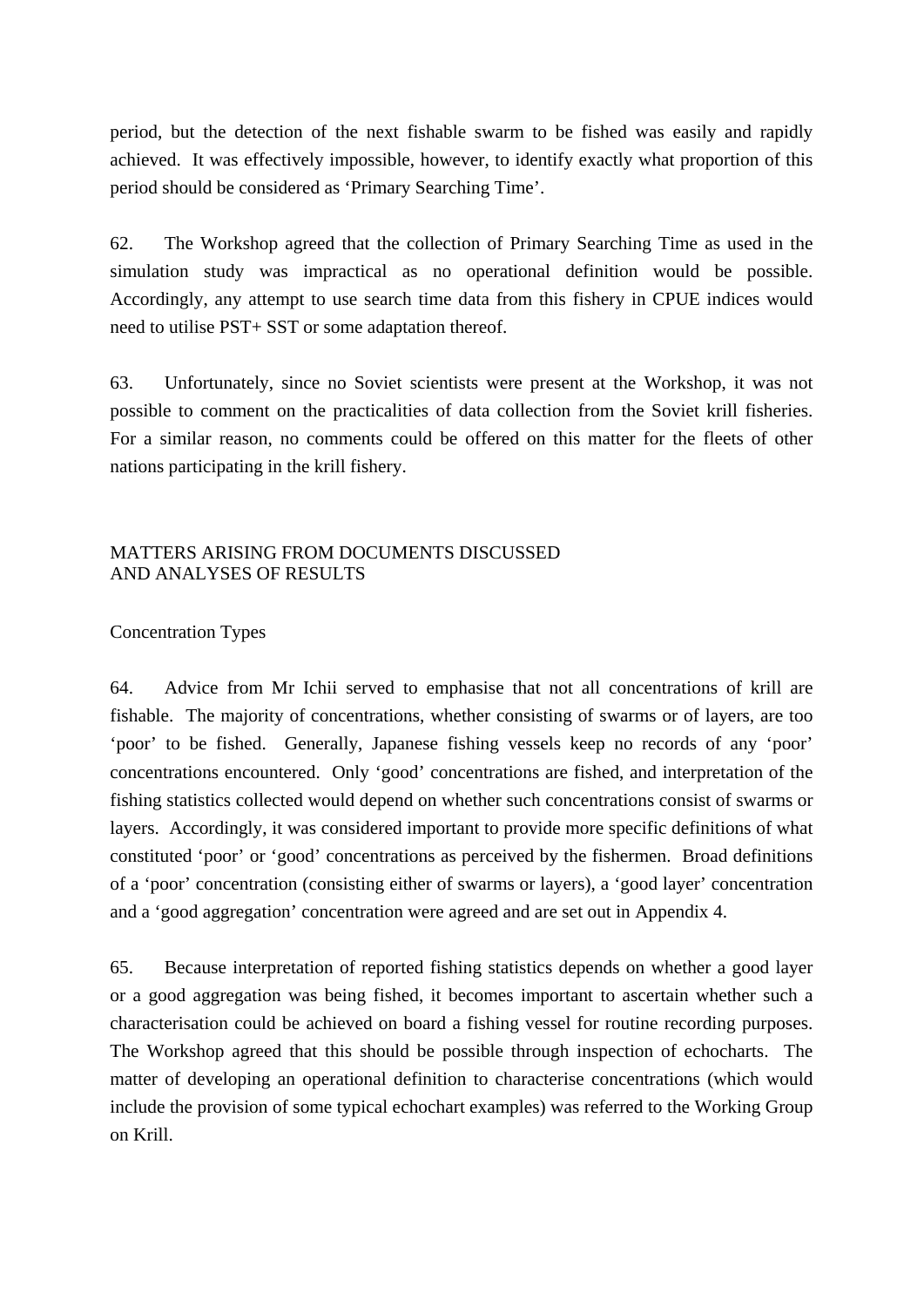Estimating the Number of Concentrations (**Nc**)

66. Data obtained from Japanese fishing vessels cannot be used for estimating the number of concentrations for three reasons. First, the vessels do not search randomly. Second, the vessels operate in a relatively small region. Third, the vessels operate in just a few concentrations per year (often returning to the same concentration after unloading).

67. Dr Mangel suggested a formula that could be used to provide an estimate of  $N_c$  from Soviet survey vessel data (equation 3). Application of this equation requires estimates for **w**, **v**, **t** and **A**. The value of the searching speed **v** is known and records could readily be kept of the search time **t** between concentrations if appropriate definitions were provided. An estimate of **A** is dependent on the perceived limits of the krill distribution, but may also be refined by reference to oceanographic features and bottom topography. There is evidence that the survey vessels tend to restrict their activities to frontal zones and topographic features. This is likely to lead to positive bias in the estimate of  $N_c$  because the density (number-per-unit area) of concentrations over the whole area (**A**) may not be as high as that within the concentrated fishing zone. The effective search width **w** is equivalent to the diameter of the concentrations (assuming that they are circular). The estimation of average concentration radius and a bias that arises in this process are discussed in paragraphs 68 to 72 below. Further details concerning the estimation of  $N_c$  in this manner are detailed in Appendix 5.

Estimating the Size of Concentrations (Effective Circular Radius **Lc**)

68. The size of fishable concentrations could be determined by plotting the positions of the various hauls made in that concentration. This information could be obtained from Soviet and Japanese vessels. For example, the centroid of the haul positions could be calculated and the root-mean-square distance of the individual positions from this centroid evaluated. Mathematical analysis for various shapes could indicate an appropriate value for a constant which, when multiplying this root-mean-square distance, would provide an estimate of effective radius **Lc**. This in turn, would provide the estimate required for **w** in the proceeding paragraph. Even if the resultant estimate was biased, the  $N_c$  value obtained could still be used to provide a relative, if not an absolute, index of krill abundance.

69. Some indication of likely concentration shapes is needed to perform the analysis suggested in the preceding paragraph. Plots of haul positions from fisheries data (such as those examined by Dr Mangel in Appendix 5) might assist in this regard. Concentrations may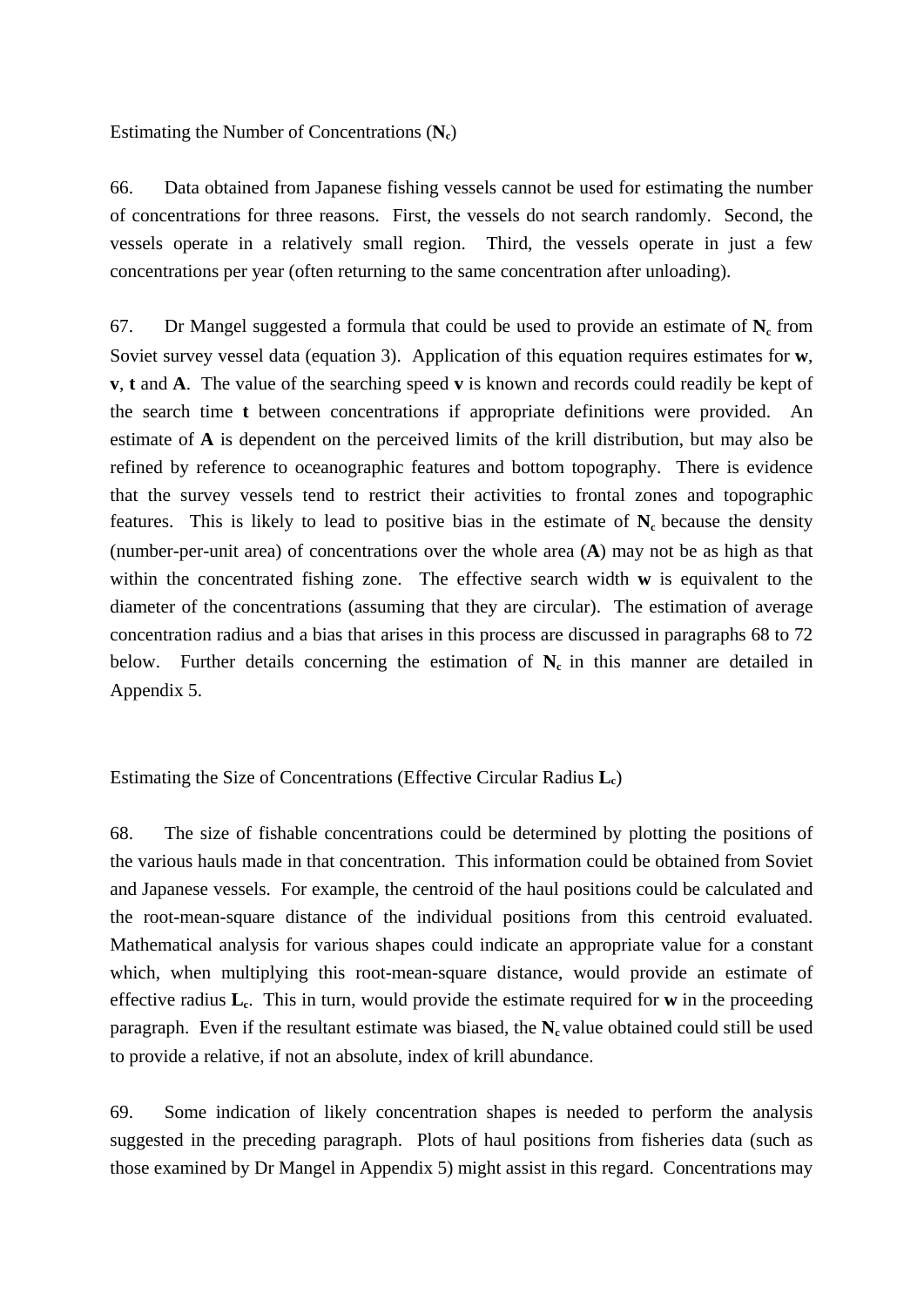be associated with hydrographic features which could give rise to particular shapes. It was suggested that a better understanding of the conditions under which concentrations occur would help determine the sorts of shapes to be expected.

70. It was pointed out that an estimate of  $L_c$  from observed or encountered concentrations is likely to be positively biased because larger concentrations are more likely to be detected than smaller ones. An attempt was made to quantify the magnitude of this bias for the search model used in the simulation studies. These studies assumed that concentrations are circular with radii distributed uniformly over the range (5.6, 11.3) n miles. Analytical as well as simulation results evaluated during the Workshop, showed that for the parameters used in the search model, the bias in the estimate of  $L<sub>c</sub>$  is of the order of  $\pm 10\%$ . This bias affects not only the estimate of  $L_c$  itself, but also the estimate of  $N_c$  which depends on this value (see paragraphs 53 and 67).

71. The extent of the bias discussed in the preceding paragraph is determined by the statistical distribution of concentration radii, as well as the effective detection width of the search vessel (i.e. the width over which its sonar and echosounder can locate krill). It was suggested that the characteristics of the observed concentrations be summarised in terms of a size frequency histogram to give a better estimate of this distribution. It was noted, however, that this empirical distribution would be biased towards the larger concentrations. The Workshop agreed that further mathematical analyses to assess the magnitude of the bias in  $L_c$ and N<sub>c</sub> should wait until a more detailed picture of the size distributions of concentrations has been built up from fisheries and survey data.

72. The problem of possible double counting of concentrations in analyses of Soviet survey vessel data had been raised by Dr Mangel in WS-KCPUE-89/6. This is not a problem if search is truly random, but creates difficulties in the circumstances of directed search (i.e. deliberate attempts to relocate a concentration found at an earlier time). It was recognised that the primary objective of the operations of the Soviet survey vessels is not to obtain an unbiased estimate of  $N_c$ . It was noted, however, that a directed search component may not matter if only a relative abundance index for a well-defined subarea is required.

73. The Workshop considered that the finest scale on which catch data are currently reported to CCAMLR (on a grid approximately 30 n miles x 30 n miles in size) was still too coarse to be adequate to estimate concentration sizes. The matter of the additional data which would need to be collected by survey vessels to allow  $N_c$  and  $L_c$  estimations as described above was discussed in detail, and suggestions for the development of a bridge log are given in Appendix 5.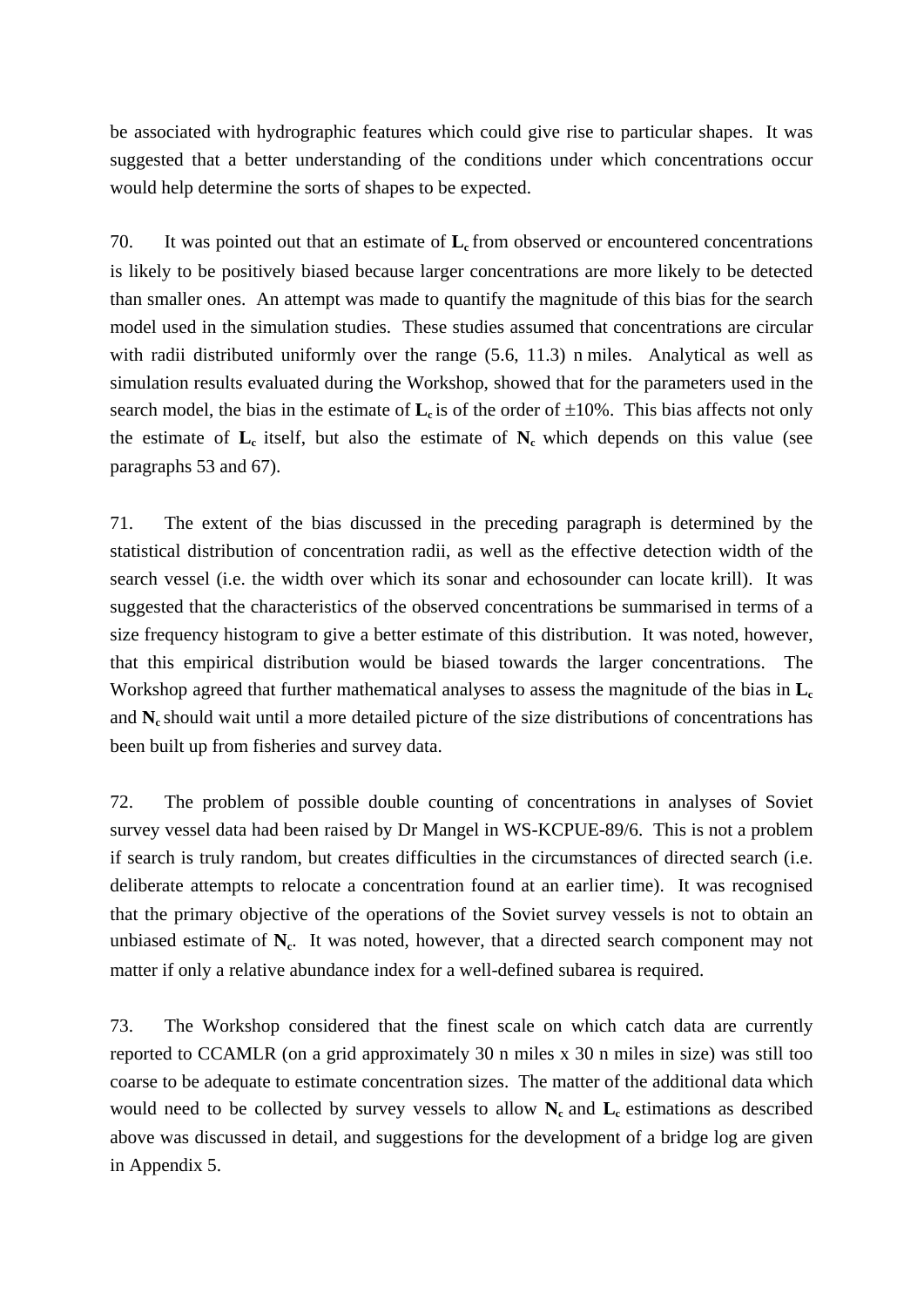### ESTIMATION OF KRILL DISTRIBUTION PARAMETERS WITHIN GOOD CONCENTRATIONS FROM CPUE DATA

#### Good Aggregations

74. After considering a number of modifications to the Consultant's study (WS-KCPUE-89/4) as detailed in Appendix 6, the Workshop agreed that while there was still uncertainty regarding a number of the inputs to the simulation model, the results obtained indicated that CPUE indices using a modification of time between trawling called Pseudo Primary Searching Time, PPST, may be able to provide information on changes in biomass within a good-aggregation concentration. Such indices can detect changes that might not be detected by indices using only fishing time data. It was noted that national laboratories could in principle construct such an index using data for the times at which fishing begins and ends for each haul. This is already routinely recorded by some nations. Some minor additional annotations would be required in existing log books to indicate changes in the product being produced, and whether the normal activities of searching and fishing were interrupted by some other occurrence such as bad weather.

#### Good Layers

75. For practical purposes it was agreed that areal coverage of krill is virtually uninterrupted within concentrations comprised of good layers. Therefore, the only within-concentration distribution parameter for which an estimate is required is the krill surface density  $(\delta)$ . This is indexed by catch-per-fishing time, for which data are already collected routinely.

#### CONSTRUCTION OF A COMPOSITE ABUNDANCE INDEX

76. Results in the Tables of Appendix 6 indicate that for good aggregations even the best of the CPUE indices for which data could be collected in practice has only poor ability to detect a decrease in swarm radius (**r**). Decreases in krill surface density (δ) are well detected by indices involving fishing time. It appears that indices using Pseudo Primary Searching Time have the potential to detect decreases in the number of swarms-per-unit area within the concentration ( $D_c$ ). Generally the CPUE indices have the property that as the biomass drops, the value of the index falls by a smaller proportion (this is referred to as non-linear behaviour).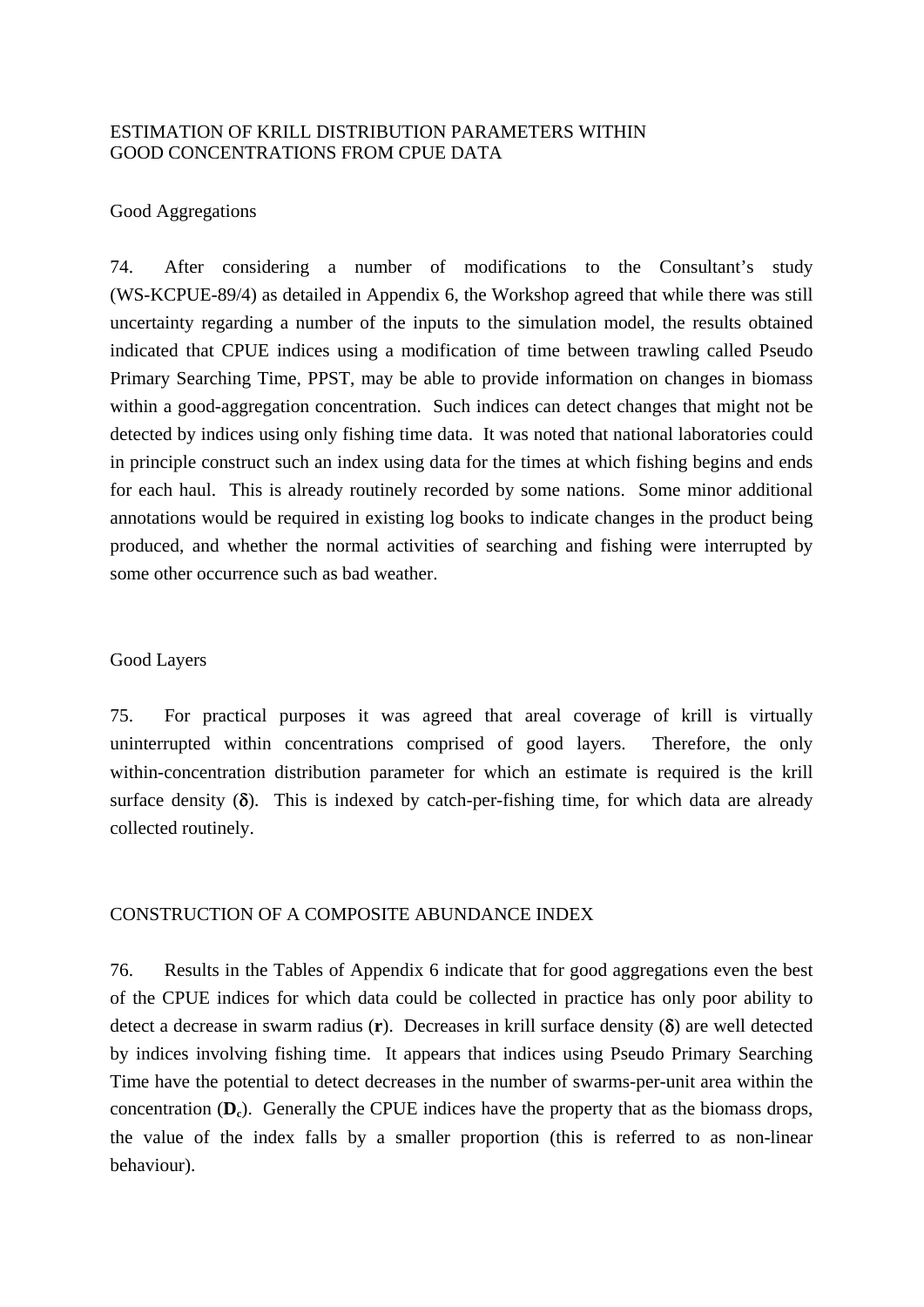77. The error bars in the Figure in Appendix 6 give an indication of the precision with which changes of abundance could be detected by the index shown from one year to the next by a fishery similar in scale to the current Japanese fishery (approximately 10 vessels fishing for two to three months). These results suggest that the detection of statistically significant changes in CPUE indices will be difficult to achieve. Taken together with the non-linear behaviour of these CPUE indices discussed in the preceding paragraph, this means that detection of any statistically significant reduction in a CPUE index is likely to imply that a substantial reduction in krill biomass has occurred.

78. In view of the poor ability of CPUE indices to detect changes in swarm radius **r**, it was considered that the Meeting of the Working Group on Krill could valuably discuss the possibilities of using acoustic data (from either or both fishing vessels and vessels conducting scientific surveys) to detect such changes.

79. The components of a Composite Index of Abundance, and the sources of data required to monitor their changes, are detailed in Appendix 7. A study of the likely precision with which such a Composite Index of Abundance could estimate krill biomass and more particularly relative changes in the krill biomass in a region, was recommended. The framework for such an exercise is also given in Appendix 7.

80. It was noted that the proposed method of assessing  $N_c$  would take account of the possibility of a decrease in krill biomass being associated with a contraction in the areal extent of the overall krill distribution, even though the local abundance of krill in the fishing area was little affected. However, it was also appreciated that the proposed Composite Index took no account of the amount of krill in poor concentrations; this might not vary in proportion to that in good concentrations as the overall krill abundance changed. Data from Soviet survey vessels may provide some information in this regard.

81. The Workshop noted that especially useful information to refine this approach could be obtained if data were available for an area in which Japanese trawlers, Soviet survey vessels and scientific survey vessels (performing systematic survey) operated simultaneously.

### FURTHER ANALYSES REQUIRED

82. The likely variance of the Composite Index suggested in paragraph 79 should be assessed from estimates of the precision with which component parameters could be measured (see Appendix 7).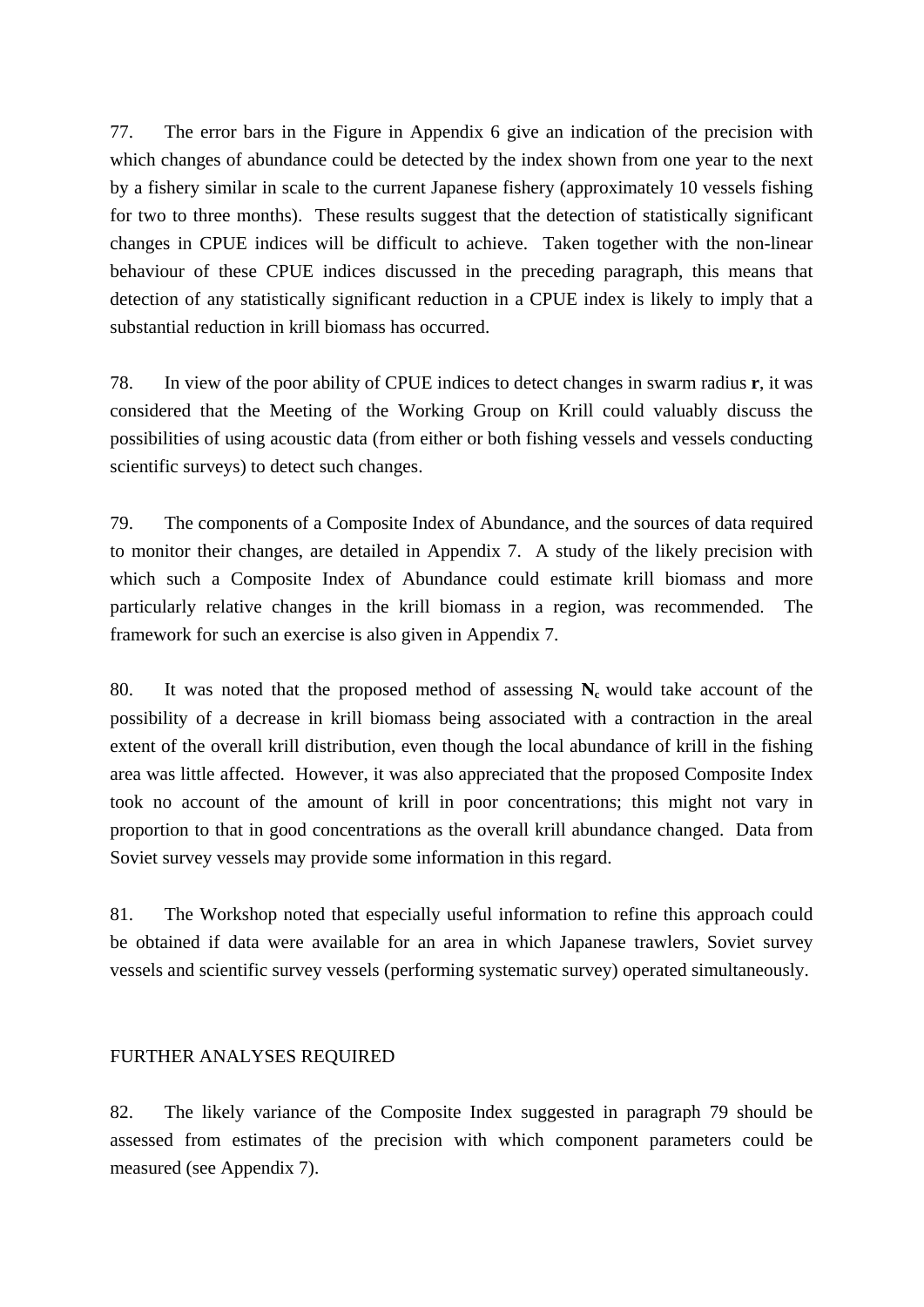83. Refinement of existing analyses of krill distribution data from scientific surveys (such as FIBEX) was not seen as high priority at present. It was considered rather that more data from the fishery on the distributional parameters of aggregations fished (as provided, for example, by Drs Endo and Shimadzu in WS-KCPUE-89/9) should be obtained and analysed.

84. Information on temporal trends in krill distribution parameters (i.e. the rates at which good aggregations formed and dispersed) was also not seen as immediate priority. While such information is desirable to more closely model the process of Japanese trawlers deciding to leave concentrations when catch rates drop to a level considered to be too low, this is relevant only to the estimation of  $N_c$  and  $L_c$  from concentration searching time. However, this does not seem practical from the Japanese fishery data for other reasons.

85. A modification to the simulation model of the Japanese fishery was suggested which avoids the distinction between Primary and Secondary Searching Time. This could be achieved by fixing the total searching time between hauls on the basis of required processing time. The number of swarms detected in this period would be generated stochastically and the best of these swarms would be chosen for the following haul. It was recommended that this possibility be explored.

### IMPLICATIONS OF RESULTS FOR A CONSERVATION STRATEGY

86. There were two broad results from the Workshop which were of relevance to this agenda item:

- (a) the ability to detect decreases in krill abundance from CPUE data is relatively limited; and
- (b) should a statistically significant decrease in a Composite Index of Krill Abundance be detected, this would imply that a substantial fall in krill biomass has already occurred.

The implications of these results for a conservation strategy was a matter for the attention of the Working Group on Krill in the first instance.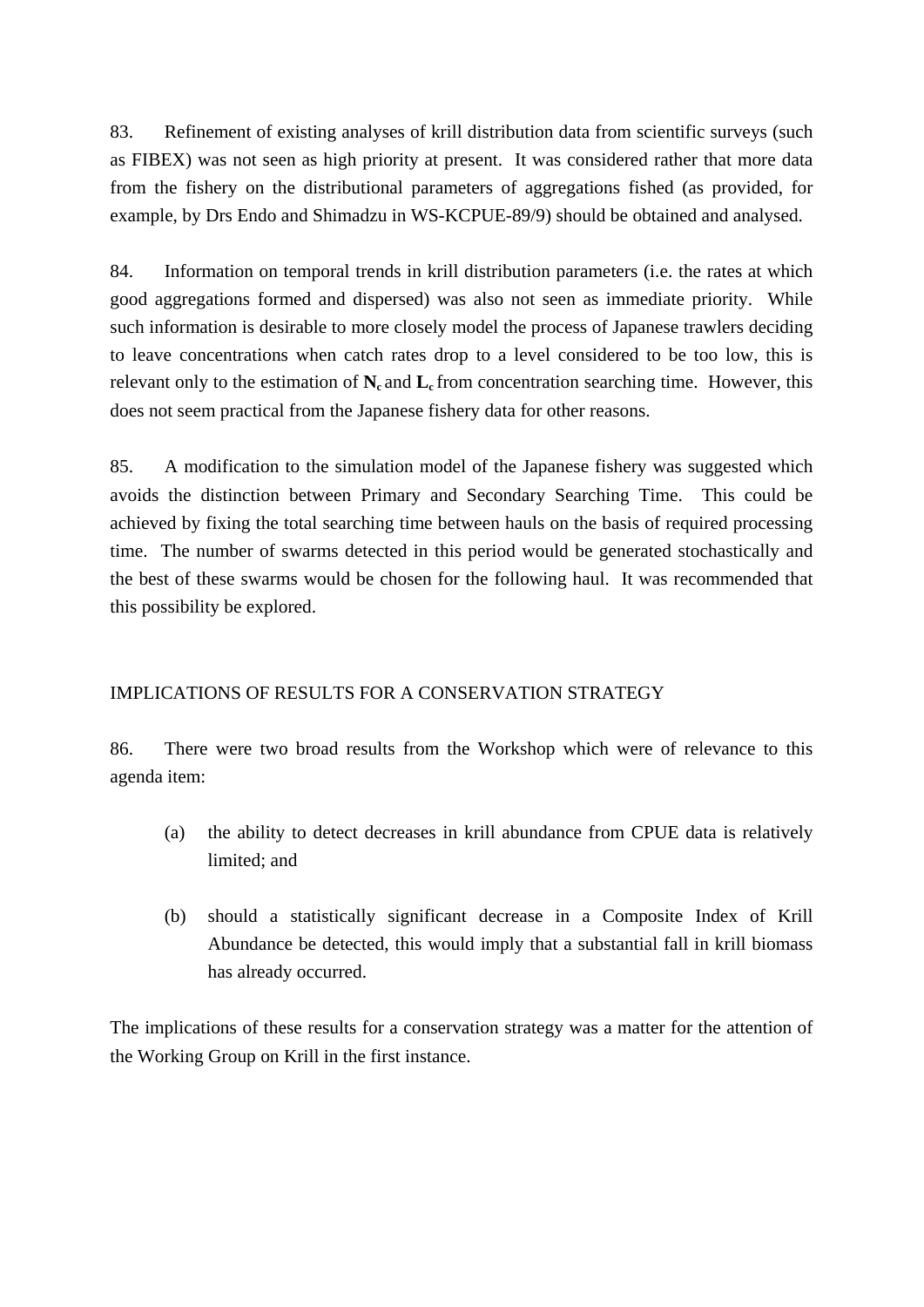### CLOSE OF MEETING

87. The Workshop agreed to adopt the report of its activities. The Chairman thanked the participants and the staff of the Southwest Fisheries Centre for hosting the meeting and assisting with related activities, particularly Drs R. Hewitt and R. Holt for general arrangements, Gaye Holder for typing and Susie Jacobson for assistance with the runs of the simulation model undertaken on the computer. The Workshop participants thanked the Chairman for the efficient and effective manner in which he had conducted the meeting.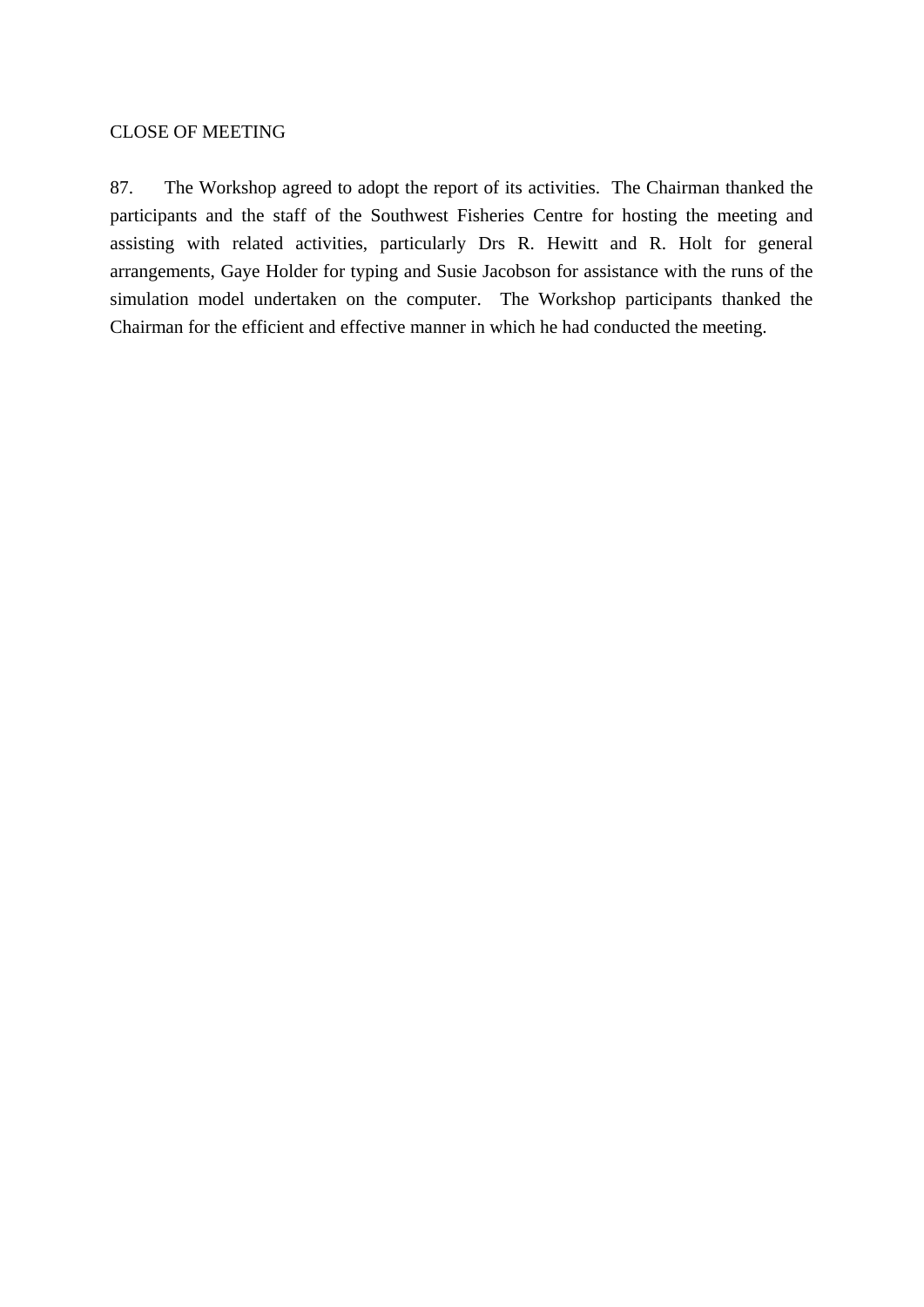### APPENDIX 1

### **AGENDA**

# Workshop on the Krill CPUE Simulation Study (Southwest Fisheries Centre, La Jolla, California, USA, 7 to 13 June 1989)

- 1. Opening: Convener's remarks
- 2. Adoption of the agenda
- 3. Appointment of rapporteurs
- 4. Review of documents and computing facilities
- 5. Review of Consultants' reports
	- (a) Analyses
		- (i) Japanese fishery
		- (ii) Soviet Fishery
	- (b) Recommendations
		- (i) Japanese fishery
		- (ii) Soviet fishery
- 6. Adjustment to Krill Distributional Model
	- (a) Likely effect on simulation results
	- (b) Spatial aspects
	- (c) Temporal aspects
- 7. Practicality of Data Collection
	- (a) Search time for Japanese fishery
	- (b) Soviet research vessels
	- (c) Fleets of other nations
- 8. Further Analyses Required
	- (a) Utilisation to provide composite abundance index
	- (b) Distributional data
	- (c) Simulation studies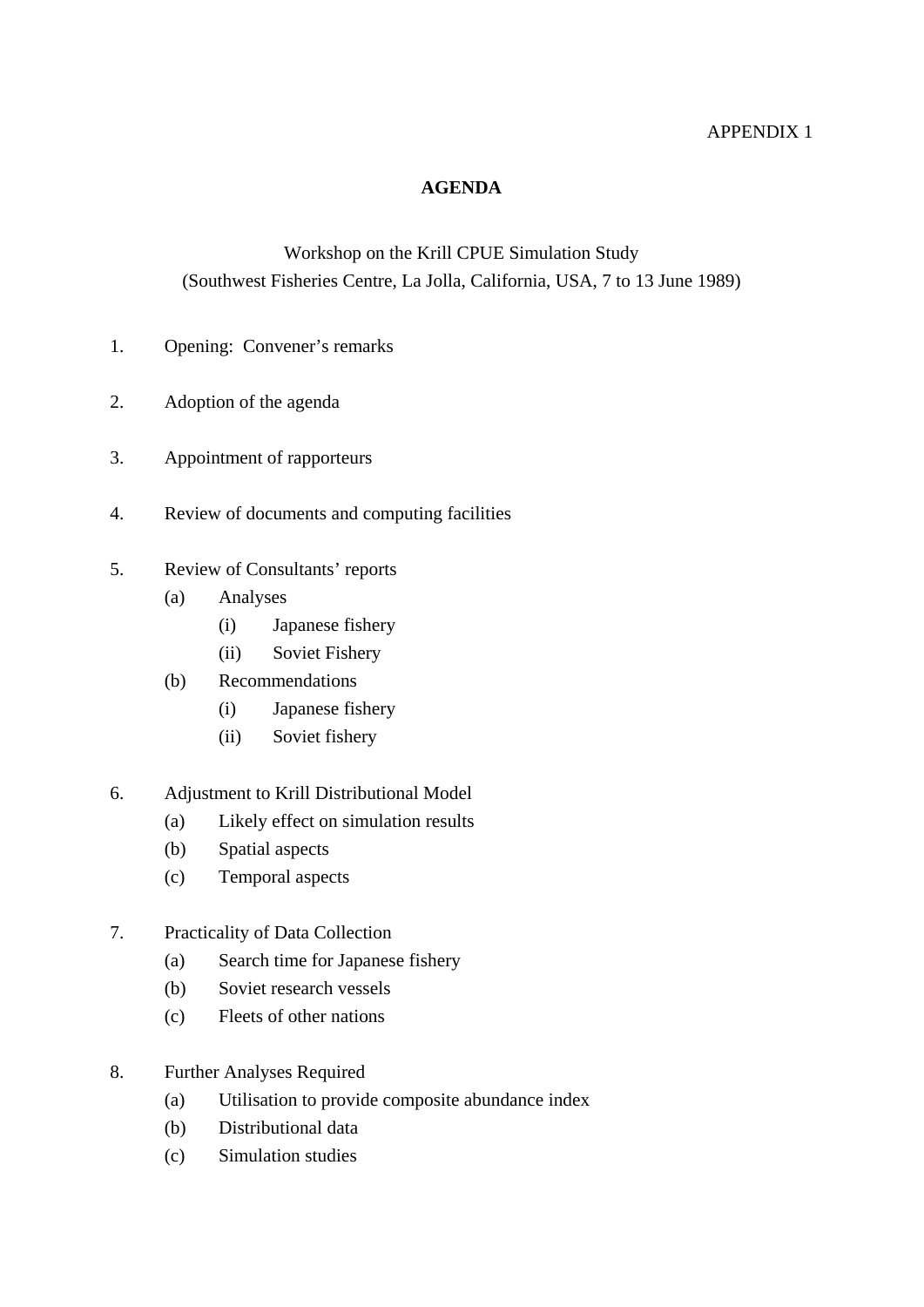- 9. Request by the Chairman of the Working Group for the Development of Approaches to Conservation of Antarctic Marine Living Resources
	- 10. Recommendations
	- (a) Utility of CPUE measures to provide an index of krill abundance
	- (b) Data collection
	- (c) Further analyses
- 11. Adoption of report
- 12. Close of meeting.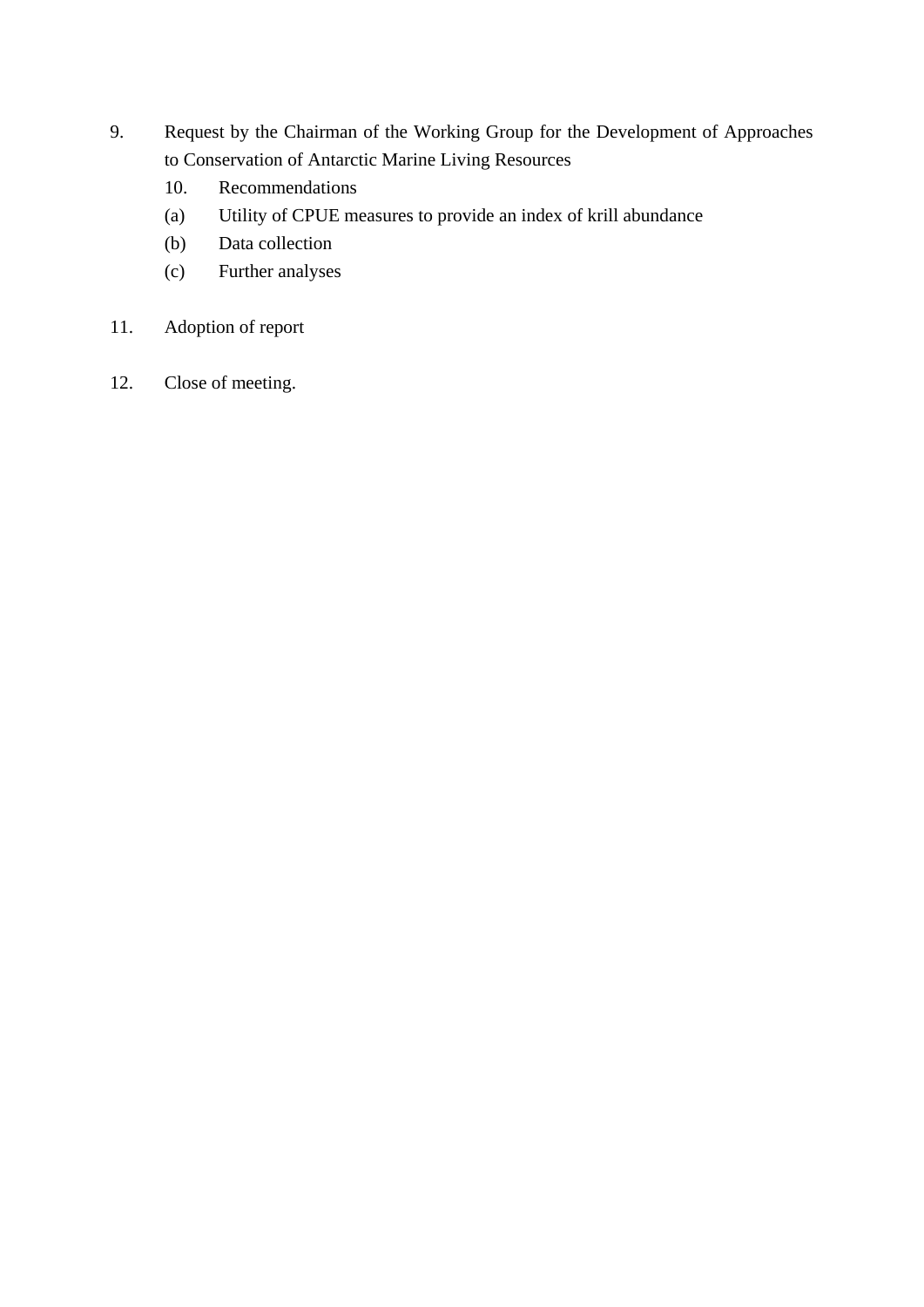## APPENDIX 2

## **LIST OF PARTICIPANTS**

# Workshop on the Krill CPUE Simulation Study (Southwest Fisheries Centre, La Jolla, California, USA, 7 to 13 June 1989)

| M. BASSON                      | <b>Renewable Resources Assessment Group</b><br><b>Imperial College</b><br>8 Prince's Gardens<br>London SW7 1NA<br><b>UK</b>                     |
|--------------------------------|-------------------------------------------------------------------------------------------------------------------------------------------------|
| <b>J. BEDDINGTON</b>           | Renewable Resources Assessment Group<br><b>Imperial College</b><br>8 Prince's Gardens<br>London SW7 1NA<br><b>UK</b>                            |
| D. BUTTERWORTH<br>(Consultant) | Department of Applied Mathematics<br>University of Cape Town<br>Rondebosch 7700<br>South Africa                                                 |
| Y. ENDO                        | Far Seas Fisheries Research Laboratory<br>7-1, 5-chome Orido<br>Shimizu 424<br>Japan                                                            |
| <b>I. EVERSON</b>              | <b>British Antarctic Survey</b><br><b>Madingley Road</b><br>Cambridge CB3 0ET<br><b>UK</b>                                                      |
| R. HEWITT                      | <b>Antarctic Ecosystem Research Group</b><br><b>Southwest Fisheries Centre</b><br><b>PO Box 271</b><br>La Jolla, California 92038<br><b>USA</b> |
| R. HOLT                        | Antarctic Ecosystem Research Group<br><b>Southwest Fisheries Centre</b><br>PO Box 271<br>La Jolla, California 92038<br><b>USA</b>               |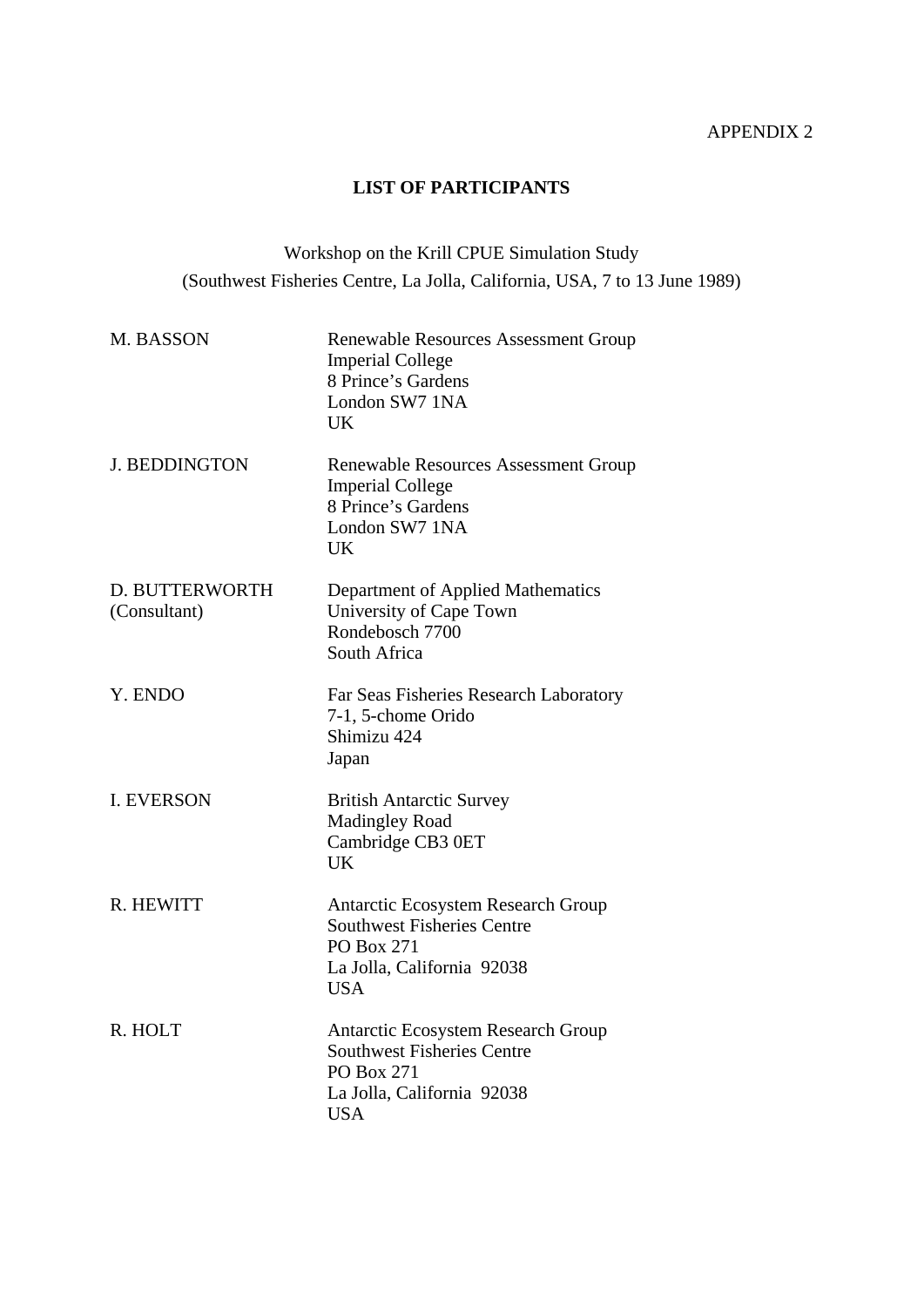| T. ICHII                  | Far Seas Fisheries Research Laboratory<br>7-1, 5-chome Orido<br>Shimizu 424<br>Japan              |
|---------------------------|---------------------------------------------------------------------------------------------------|
| M. MANGEL<br>(Consultant) | Department of Zoology<br>University of California<br>Davis, CA 95616<br><b>USA</b>                |
| D.G.M. MILLER             | Sea Fisheries Research Institute<br>Private Bag X2<br>Roggebaai 8012<br>South Africa              |
| E. MURPHY                 | <b>British Antarctic Survey</b><br><b>Madingley Road</b><br>Cambridge CB3 0ET<br>UK               |
| S. NICOL                  | <b>Antarctic Division</b><br><b>Channel Highway</b><br>Kingston, Tasmania 7050<br>Australia       |
| D.L. POWELL               | <b>Executive Secretary</b><br><b>CCAMLR</b><br>25 Old Wharf<br>Hobart, Tasmania 7000<br>Australia |
| V. SIEGEL                 | Sea Fisheries Research Institute<br>Palmaille 9<br>2000 Hamburg 50<br>Federal Republic of Germany |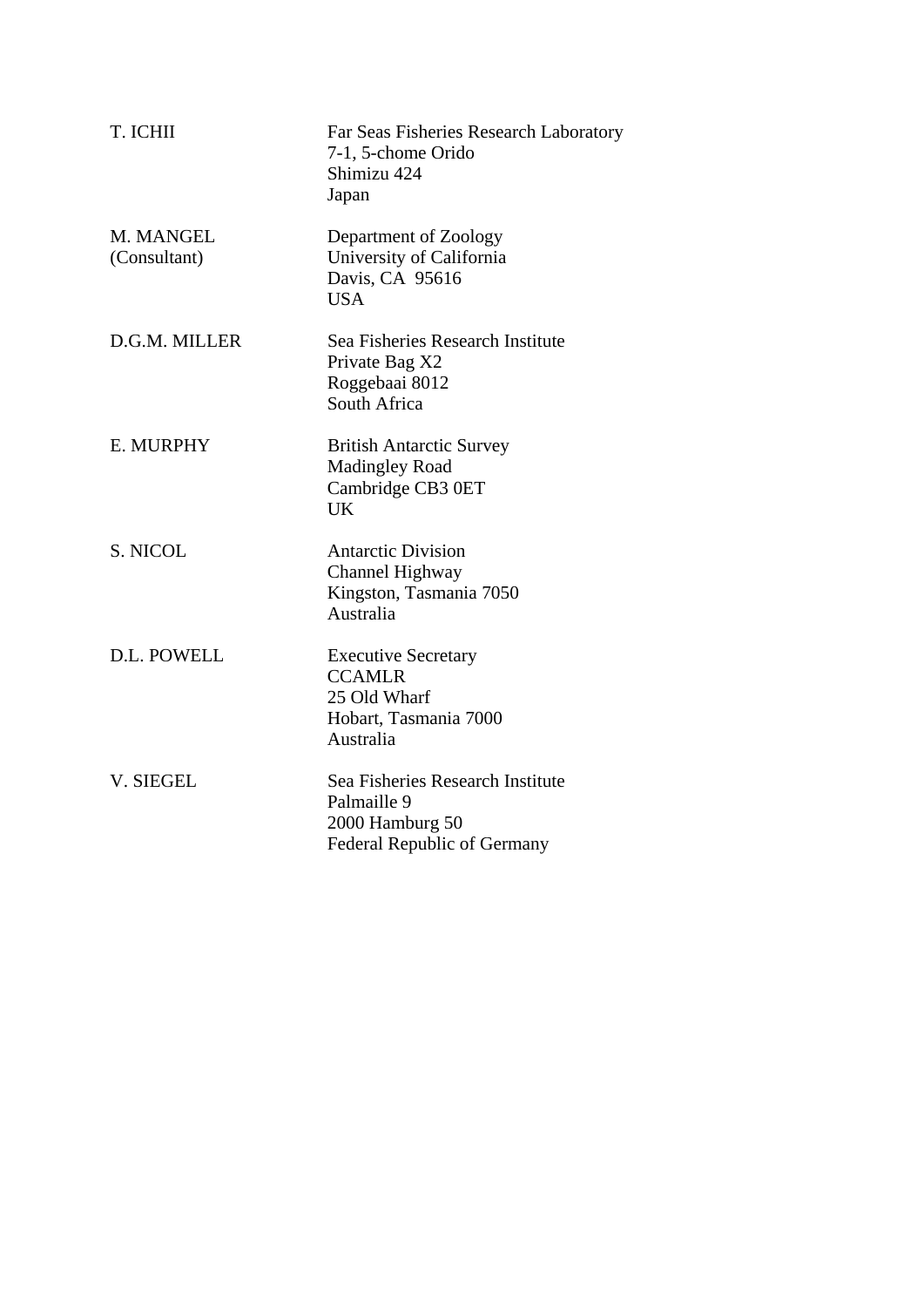# **LIST OF MEETING DOCUMENTS**

# Workshop on the Krill CPUE Simulation Study (Southwest Fisheries Centre, La Jolla, California, USA, 7 to 13 June 1989)

Papers received in advance of the meeting:

| WS-KCPUE-89/1 | Agenda for the Krill CPUE Workshop                                                                                                                                             |
|---------------|--------------------------------------------------------------------------------------------------------------------------------------------------------------------------------|
| WS-KCPUE-89/2 | Annotated agenda                                                                                                                                                               |
| WS-KCPUE-89/3 | Some aspects of the relation between Antarctic krill abundance<br>and CPUE measures in the Japanese krill fishery. (Component<br>of SC-CAMLR-VI/BG/4)<br>(D.S. Butterworth)    |
| WS-KCPUE-89/4 | A simulation study of krill fishing by an individual Japanese<br>trawler (SC-CAMLR-VI/BG/37)<br>(D.S. Butterworth)                                                             |
| WS-KCPUE-89/5 | Analysis and modelling of the Soviet Southern Ocean krill fleet<br>(SC-CAMLR-VII/BG/12)<br>(M. Mangel)                                                                         |
| WS-KCPUE-89/6 | Analysis and modelling of the Soviet Southern Ocean krill fleet,<br>II: Estimating the number of concentrations and analytical<br>justification for search data<br>(M. Mangel) |
| WS-KCPUE-89/7 | <b>Brief</b><br>the<br>simulation<br>study made<br>comments<br>by<br>on<br>Prof. Butterworth on krill fishing by an individual Japanese<br>trawler<br>(T. Ichii and Y. Endo)   |
| WS-KCPUE-89/8 | CPUEs, body length and greenness of Antarctic krill during<br>1987/88 season in the fishing ground north of Livingston Island<br>(T. Ichii and Y. Endo)                        |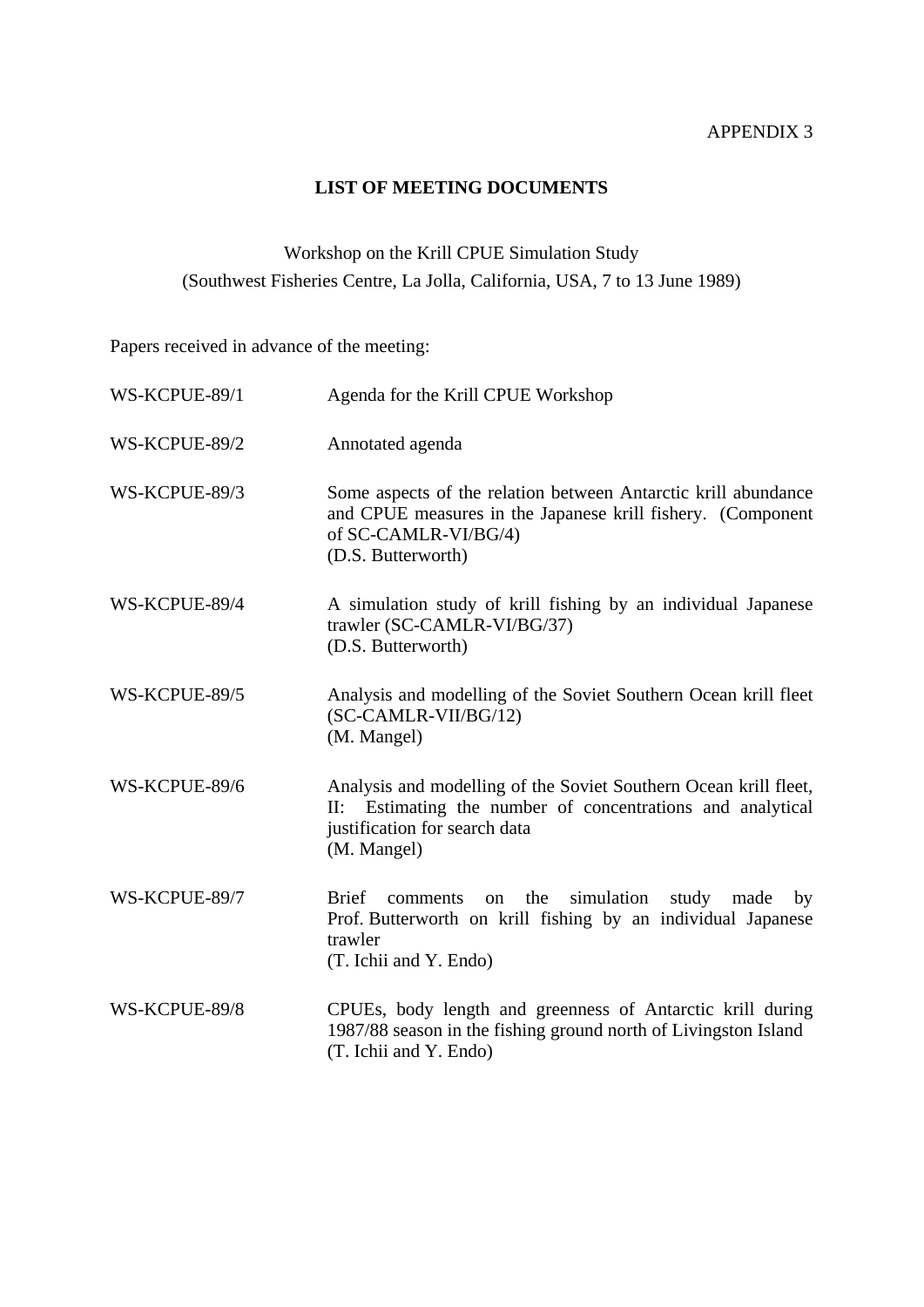The following papers were tabled during the meeting:

| WS-KCPUE-89/9            | Some examples of time budget data recorded by a Japanese<br>trawler Ehiko Maru in 1986/87 season<br>(T. Ichii and Y. Shimadzu)                                                                         |
|--------------------------|--------------------------------------------------------------------------------------------------------------------------------------------------------------------------------------------------------|
| WS-KCPUE-89/10           | Size and density of krill layers fished by a Japanese trawler in<br>the waters north of Livingston Island in January 1988<br>(Y. Endo and Y. Shimadzu)                                                 |
| WS-KCPUE-89/11           | Krill aggregation characteristics: spatial distribution patterns<br>from hydroacoustic observations. Polar Biology (in press)<br>(D.G.M. Miller and I. Hampton)                                        |
| WS-KCPUE-89/12           | Some examples of time budget data recorded by a Japanese<br>trawler, Ehiko Maru in 1986/87 season<br>(Anon., Far Seas Fisheries Laboratory, Shimizu, Japan)                                            |
| <b>Other References:</b> |                                                                                                                                                                                                        |
|                          | Everson, I. and Murphy, E. 1987. Mesoscale variability in the<br>distribution of krill <i>Euphausia superba</i> .<br>Marine Ecology,<br>Progress Series, 40, No. 1: 53-60.                             |
|                          | Kalinowski, K. and Witek, Z. 1983. Elementy biologii, formy<br>grupowego wystepowania i zasoby antarktycznego kryla<br>Eupahusia superba (Dana/Crustacea). Sea Fisheries Institute,<br>Gdynia, 207 pp. |
|                          | Kanda, K., Takagi, K. and Seki, Y. (1982). Movement of larger<br>swarms of Antarctic krill Euphausia superba population off<br>Enderby Land during 1976-1977 season. J. Tokyo Univ. Fish<br>68: 25-42. |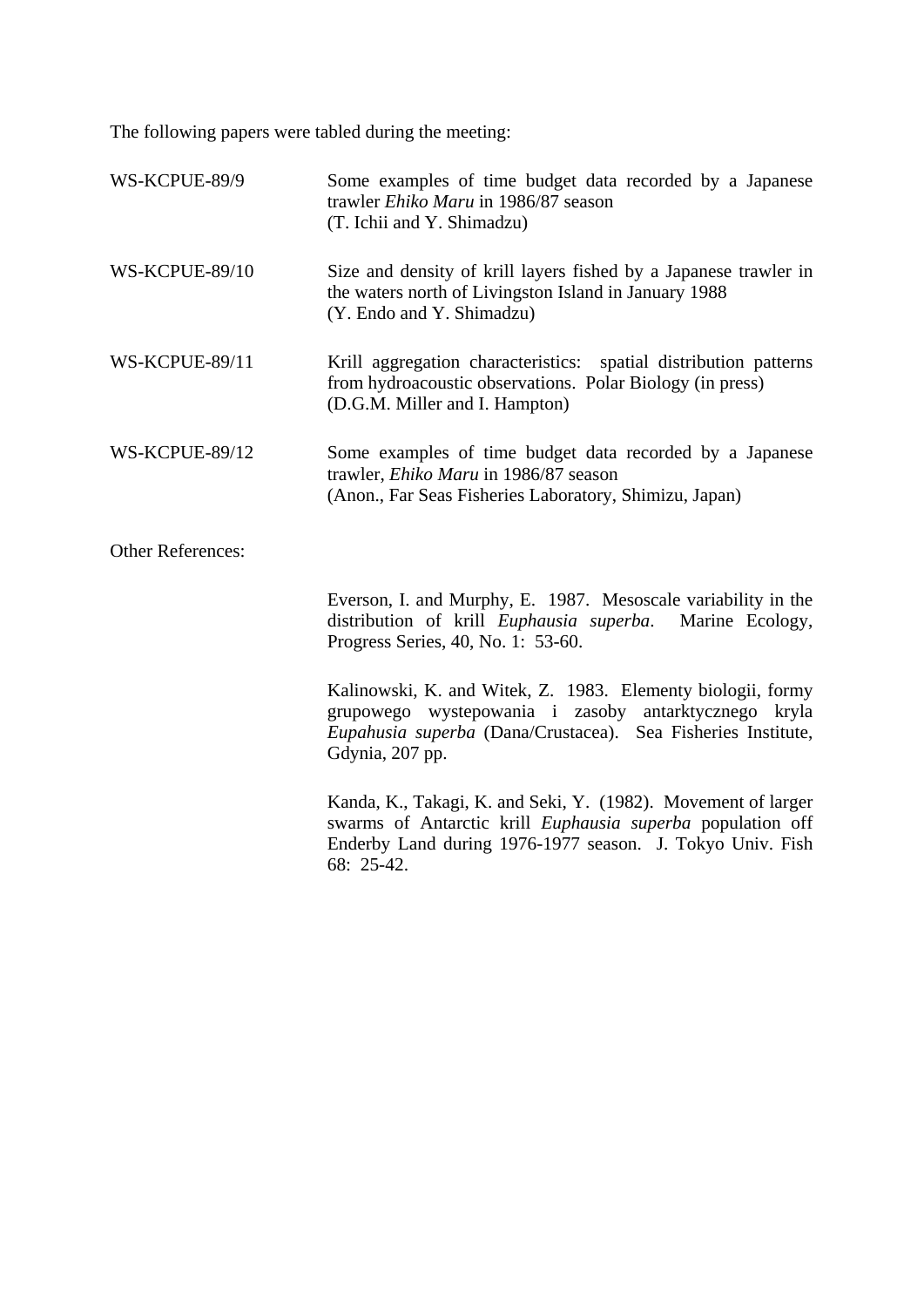#### APPENDIX 4

#### **DEFINITIONS OF KRILL CONCENTRATIONS**

| Type | Name             | <b>Qualitative Description</b>               | Inter-Aggregation<br>Distance | Aggregation<br>Diameter | Comment                                                |
|------|------------------|----------------------------------------------|-------------------------------|-------------------------|--------------------------------------------------------|
|      | Poor             | Swarms widely spaced<br>Diffuse aggregations | Several to 10's km            | Several to 10's m       |                                                        |
|      | Good Layer       | Dense continuous layer                       |                               | Several to 10's km      | Both horizontal and vertical<br>separation is possible |
|      | Good aggregation | Close groups of dense swarms                 | $10$ 's m                     | $10 - 100$ 's m         |                                                        |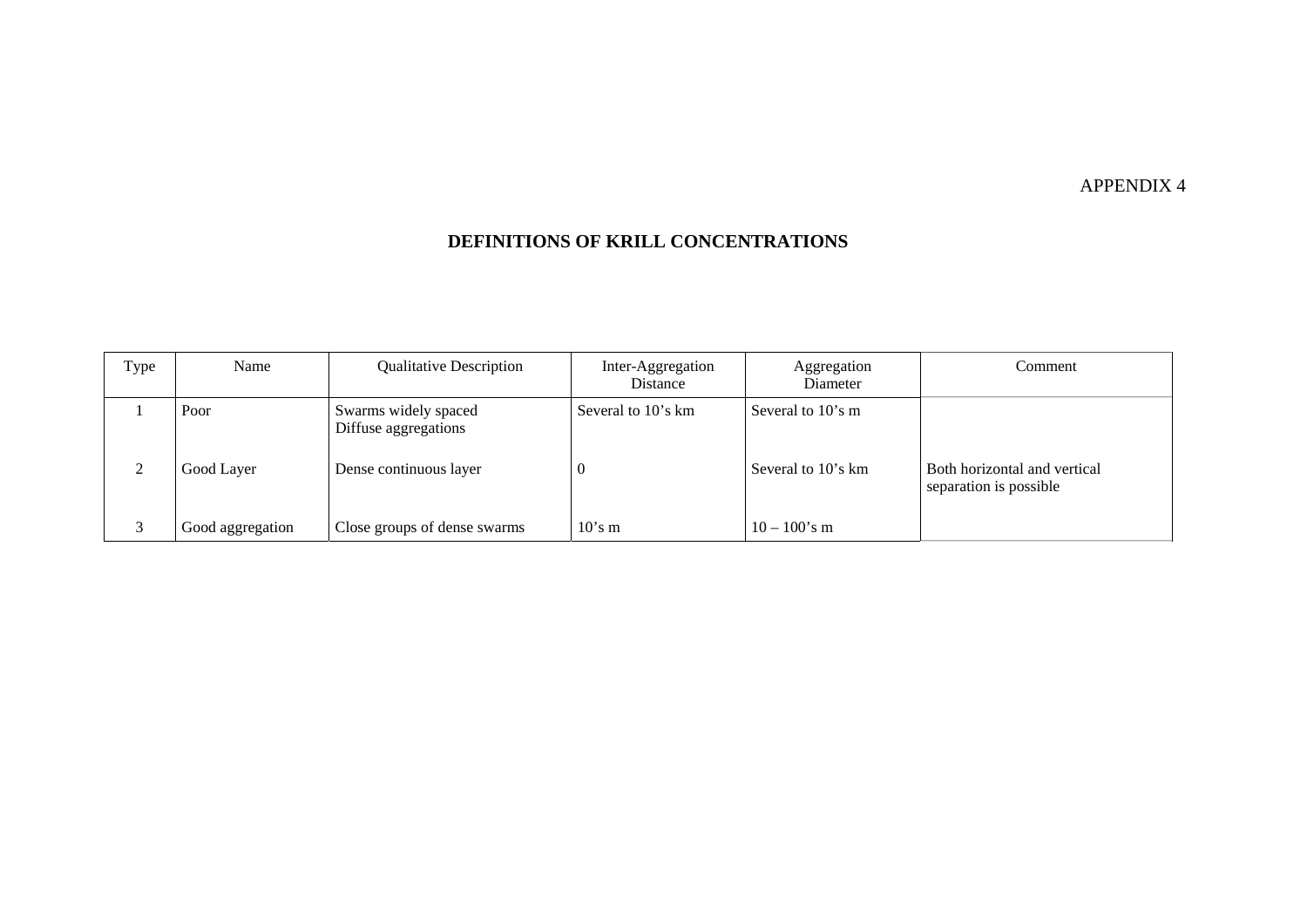### **ESTIMATING THE NUMBER OF CONCENTRATIONS IN A REGION**

 This appendix addresses a number of issues raised during the Workshop using data from the 1980-81 cruise of a research vessel *Mys Tihiy* as an example.

2. The 'concentration map' for this cruise, taken from Figure 5 of WS-KCPUE-89/6, is shown in Figure 1. The actual individual hauls are shown in Figure 2. In this figure, hauls are separated according to size (greater or less than 1 000 kg of krill). Figures 3 and 4 show the distribution of hauls within individual concentrations 4 and 8. From these figures, one sees that it is difficult to group hauls together to form concentrations. WS-KCPUE-89/6 used a '50 n miles' rule for defining a concentration, but this was an *ad hoc* choice based on the considerations from simulations. Alternatively, one could attempt to define concentrations in the geometrically smallest way possible (e.g. defining concentrations as ellipses rather than circles).

3. Some of the difficulties are best illustrated in Figure 4. Here the majority of hauls took place in the region around 64.5° S and 140° E, with a few hauls of 65.5° S and 138° E. Given the fishing log book data, it is difficult to determine if the gap in Figure 4 corresponds to a region that is lacking krill or to one in which krill were present, but the vessel simply did not sample those krill.

4. An area of future work should be refinement of the operational definitions of concentrations for use in statistical analysis and krill abundance estimation.

5. Given this kind of difficulty, a subgroup of the Workshop participants considered the development of bridge logs to be used by survey vessels. The following is an example of such a log:

 VESSEL NAME: DATE:

| Hour           | Position |   | Speed Course | Concentration |                | Tow                |  |
|----------------|----------|---|--------------|---------------|----------------|--------------------|--|
|                | S        | E |              | Type          | Same/Different | Fishable/Otherwise |  |
| 01<br>02       |          |   |              |               |                |                    |  |
| $\cdots$<br>24 |          |   |              |               |                |                    |  |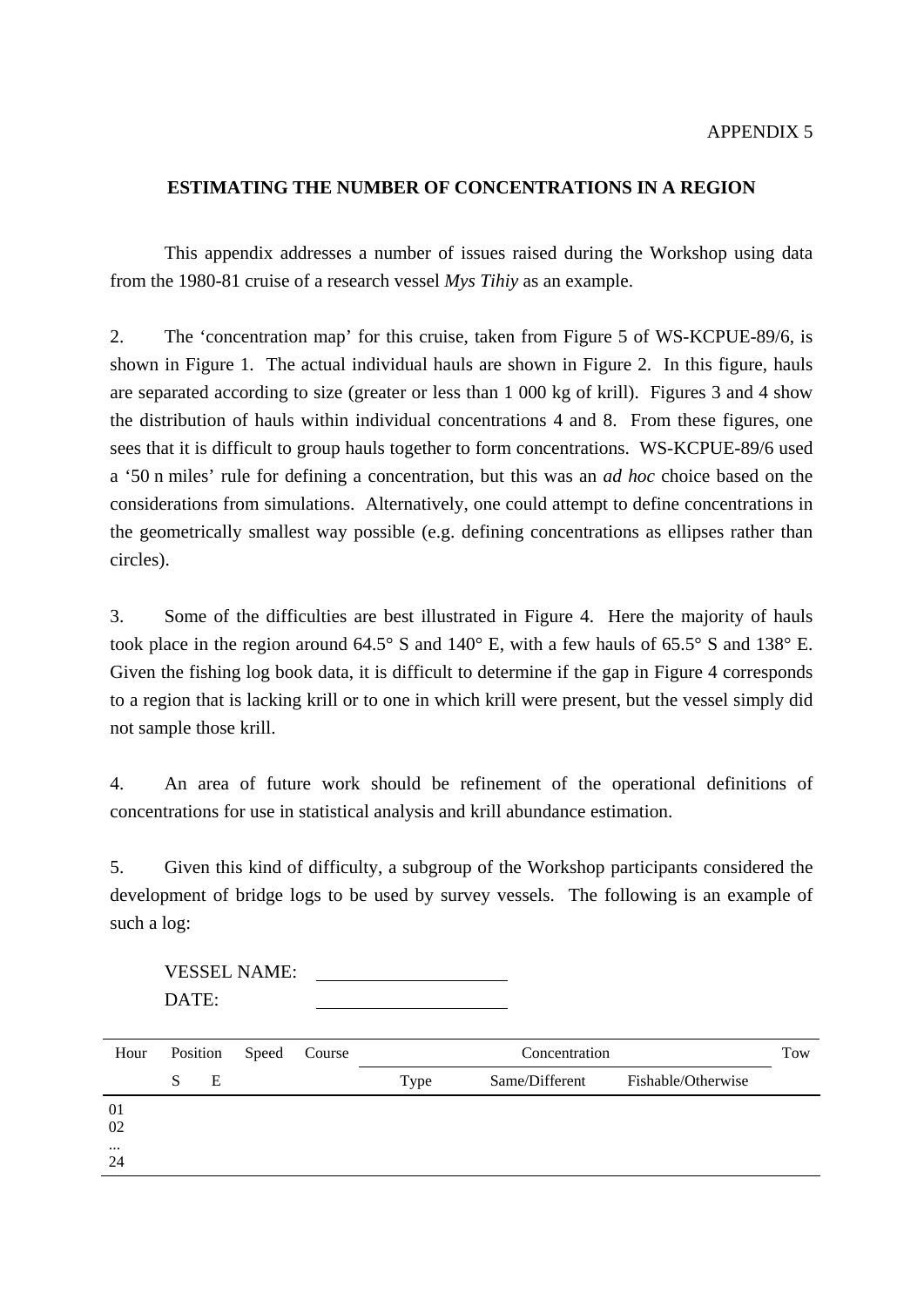The entries in this log are the following:

**Position:** Usual latitude and longitude

**Speed:** This entry is the average speed of the vessel during the reporting period

**Course**: This entry describes the course type of the vessel during the reporting period:

- 1 Straight course
- 2 Highly variable course
- 3 Hove to (bad weather)
- 4 Stationary
- 5 In transit, but not recording on the echosounder

#### **Concentration:**

**Type:** This entry is the type of concentration as defined in Appendix 4:

- 0 Not in a concentration of krill
- 1 Poor concentration
- 2 Good layer concentration
- 3 Good aggregation concentration

### **Same/Different**:

 This entry describes whether the vessel is in the same concentration as in the previous reporting period:

- 1 Same concentration
- 0 Different concentration

### **Fishable/Otherwise**:

 This entry describes whether or not the survey vessel considered the concentration fishable:

- 1 Fishing vessels present or contacted regarding this concentration
- 2 Otherwise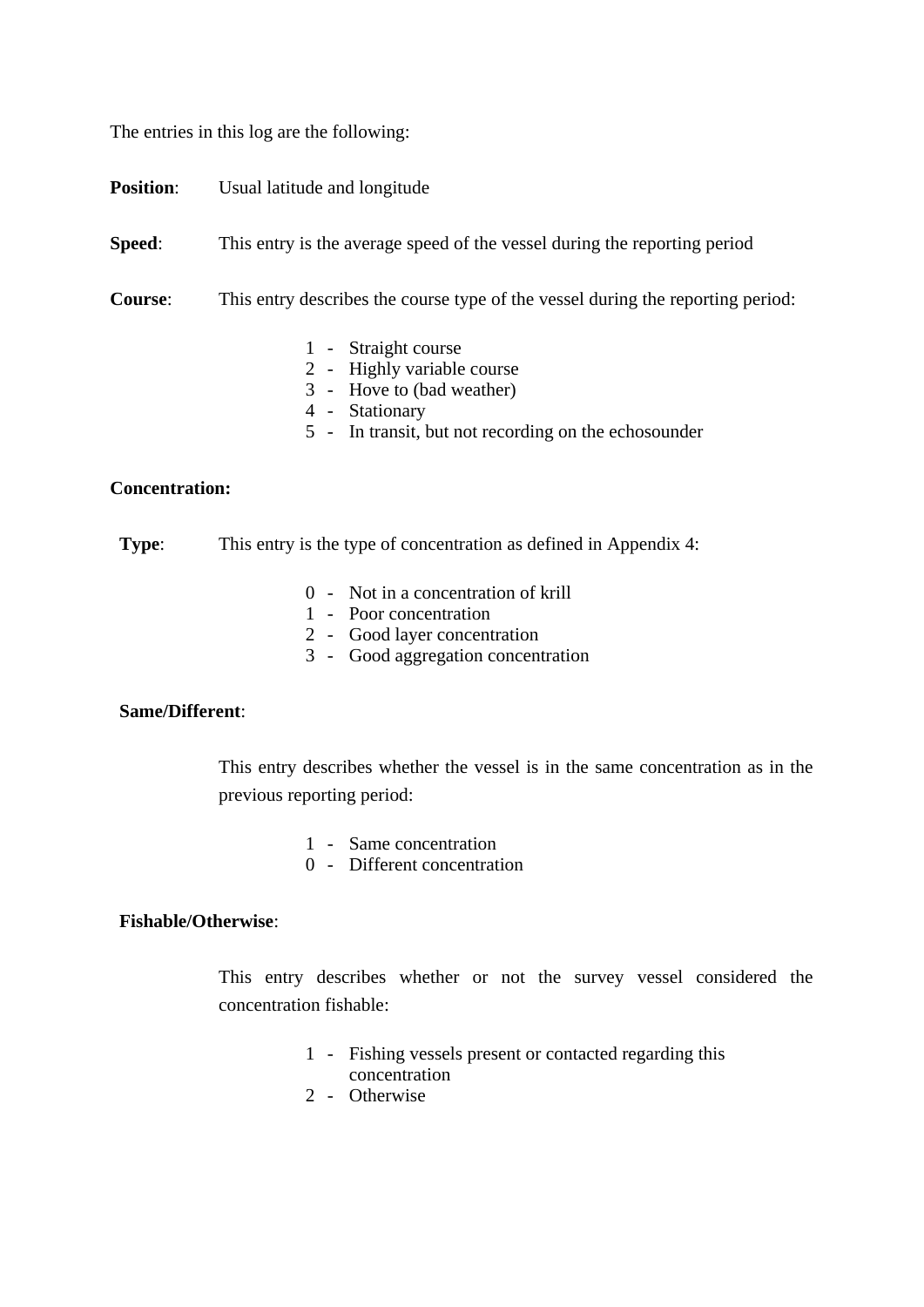This variable is important, because it provides an operational definition of fishable concentrations.

**Tow:** This entry describes whether towing occurred during the reporting period:

- 1 Towing occurred
- 2 No towing

6. It is proposed that survey vessels fill out such log sheets every day from the time that they enter the Convention Area until the time that they leave the Area. On days in which the vessel is anchored, bad weather occurs, or the vessel is not surveying for other reasons, the vessels should fill out the log sheet header, with a notation indicating why survey activity did not occur that day.

7. Even with the limited data available in the log books from the cruise of *Mys Tihiy*, it is possible to answer certain questions about estimation of the number of concentrations.

Can Concentrations be Separated According to Poor or Good Concentrations?

8. Presumably catch per fishing time in the concentration will be used as a measure of the quality of the concentration. For the 14 concentrations surveyed by *Mys Tihiy*, the catch per fishing time (defined to be from the start to end of fishing, as denoted in the logbook) is shown below:

| Concentration            | Catch/Fishing Time |
|--------------------------|--------------------|
|                          | (kg/hr)            |
|                          |                    |
| 1                        | 41                 |
| $\overline{c}$           | 1530               |
| 3                        | 359                |
| $\overline{\mathcal{L}}$ | 879                |
| 5                        | 907                |
| 6                        | 184                |
| 7                        | 531                |
| 8                        | 629                |
| 9                        | 918                |
| 10                       | 395                |
| 11                       | 1250               |
| 12                       | 578                |
| 13                       | 6                  |
| 14                       | 136                |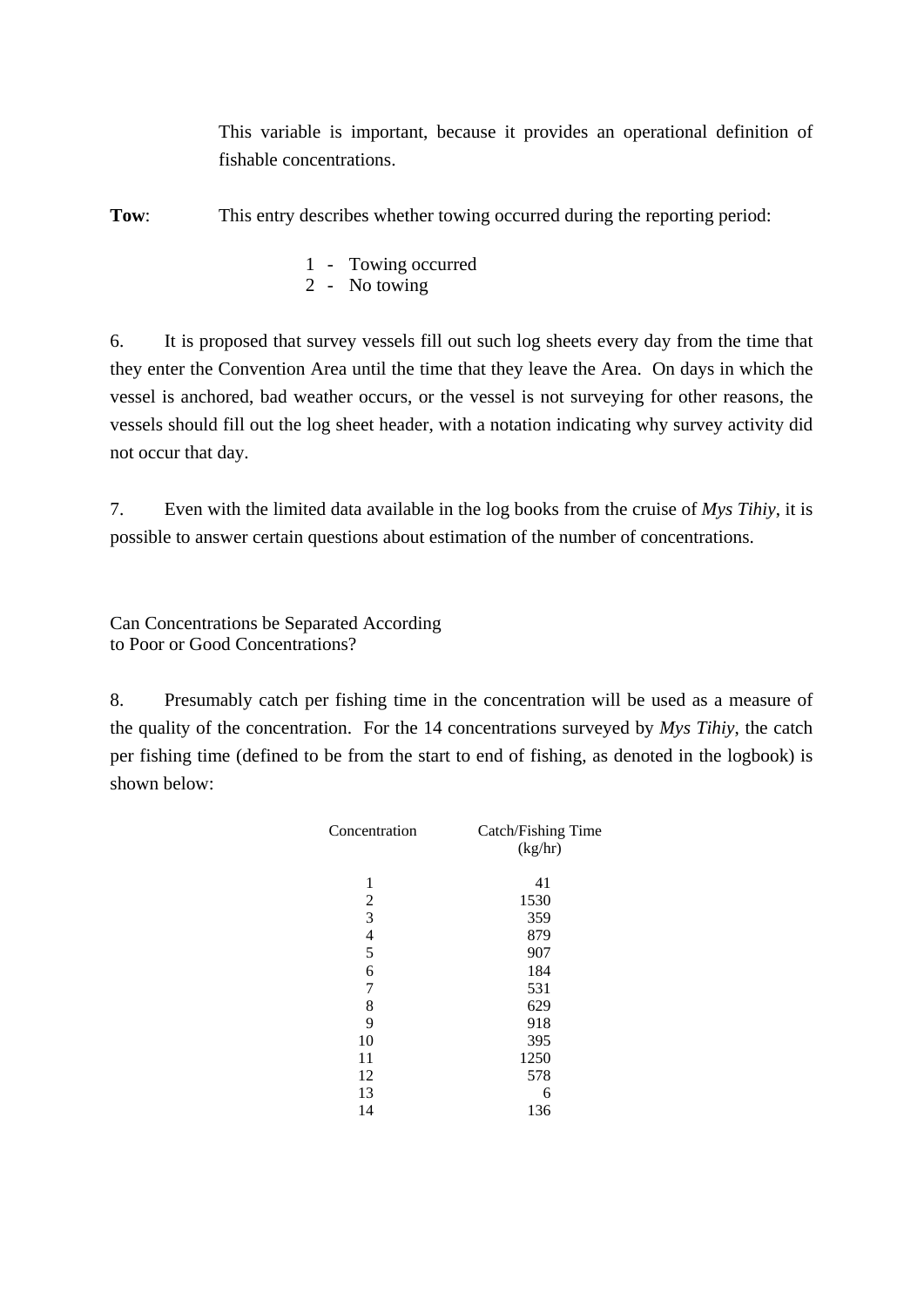9. Adopting the definition that a concentration is poor if the catch is less than about 500 kg/hr suggests that concentrations 1, 3, 6, 10, 13 and 14 (nearly half of the concentrations) are poor concentrations.

How variable are Concentration Radii?

10. Using the east-west and north-east extents given in WS-KCPUE-89/6, one can convert the effective rectangle to an equivalent radius. The results of such a computation are shown below:

| Concentration  | <b>Effective Radius</b><br>(n miles) |
|----------------|--------------------------------------|
| 1              | 8.95                                 |
| 2              | 3.91                                 |
| 3              | 5.52                                 |
| $\overline{4}$ | 34.2                                 |
| 5              | 14.5                                 |
| 6              | 62.9                                 |
| 7              | 31.2                                 |
| 8              | 35.1                                 |
| 9              | 1.2                                  |
| 10             | 13.3                                 |
| 11             | 12.7                                 |
| 12             | 2.68                                 |
| 13             | .85                                  |
| 14             | 24.3                                 |

- 11. When considering these numbers, it is important to consider the following issues:
	- The '50 mile rule' is used to define the concentrations, and this will affect concentration size.
	- There will be a bias for the radii of detected concentrations, because larger concentrations are more likely to be detected. Running the survey portion of the model developed in WS-KCPUE-89/5 for the Soviet survey operation showed that the mean radius of detected concentrations was about 8.9 n miles, while the mean radius of all concentrations was about 8.4 n miles; this is a relatively minor bias. For a simpler one-dimensional problem, one can show that the ratio of the expected radii of detected concentrations to expected radii of all concentrations is  $1 + CV^2$ , where CV is the coefficient of variation of the distribution of concentration radii.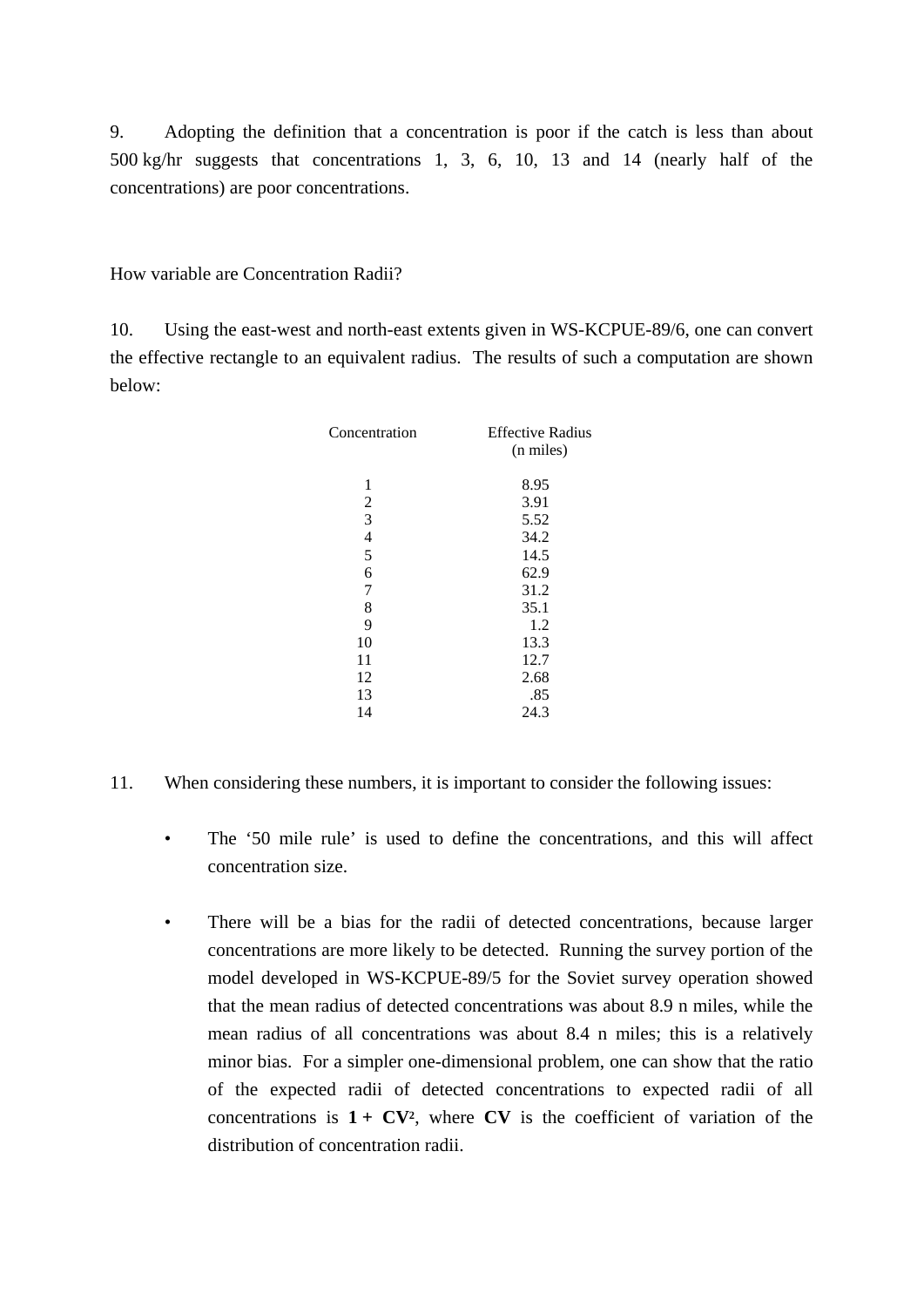12. For the data shown above, the range of concentration radii is 0.85 n miles to 62.9 n miles, the mean is 17.9 n miles and the standard deviation is 17.1 n miles. This gives a coefficient of variation of 0.95. Figure 5 shows a histogram of the distribution of concentration radii.

How Does the Estimation Formula Depend Upon Parameters?

13. Based on the random search formula, the estimated number of concentrations  $N_c$  in a sector of size **A** is given by

$$
N_c = int [ n_c/(1 - exp(-wvt/A)) ]
$$
 (1)

14. In this equation, **int[Z]** denotes the largest integer smaller than z and

- $N_c$  = estimated number of concentrations in the region
- $n_c$  = number of concentrations encountered
- $w =$  detection width of concentrations
- $v =$  searching speed of the vessel
- $t =$  total search time between concentrations

Dependence Upon the Area of the Sector

15. Figure 6 shows the results of applying Eqn(1) to the data collected by *Mys Tihiy*, using  $w =$  twice the average concentration radius,  $v = 10$  knots, and the search time reported in WS-KCPUE-89/6. As the sector area ranges from 90 000 square n miles to 45 000 square n miles, the value of **N**<sub>c</sub> ranges from 14 to 24.

Dependence Upon **w**, **v** and **t** 

16. From Eqn(1), it is clear that the value of  $N_c$  depends upon the product wvt, thus compounding changes in individual values of the parameters. The general result is that if any of **w**, **v**, or **t** increase, then the estimate of **Nc** will decrease. Similar, if **A** decreases, then the estimate of  $N_c$  will decrease. This can be seen from the dependence of  $N_c$  on the value of **wvt**/**A**.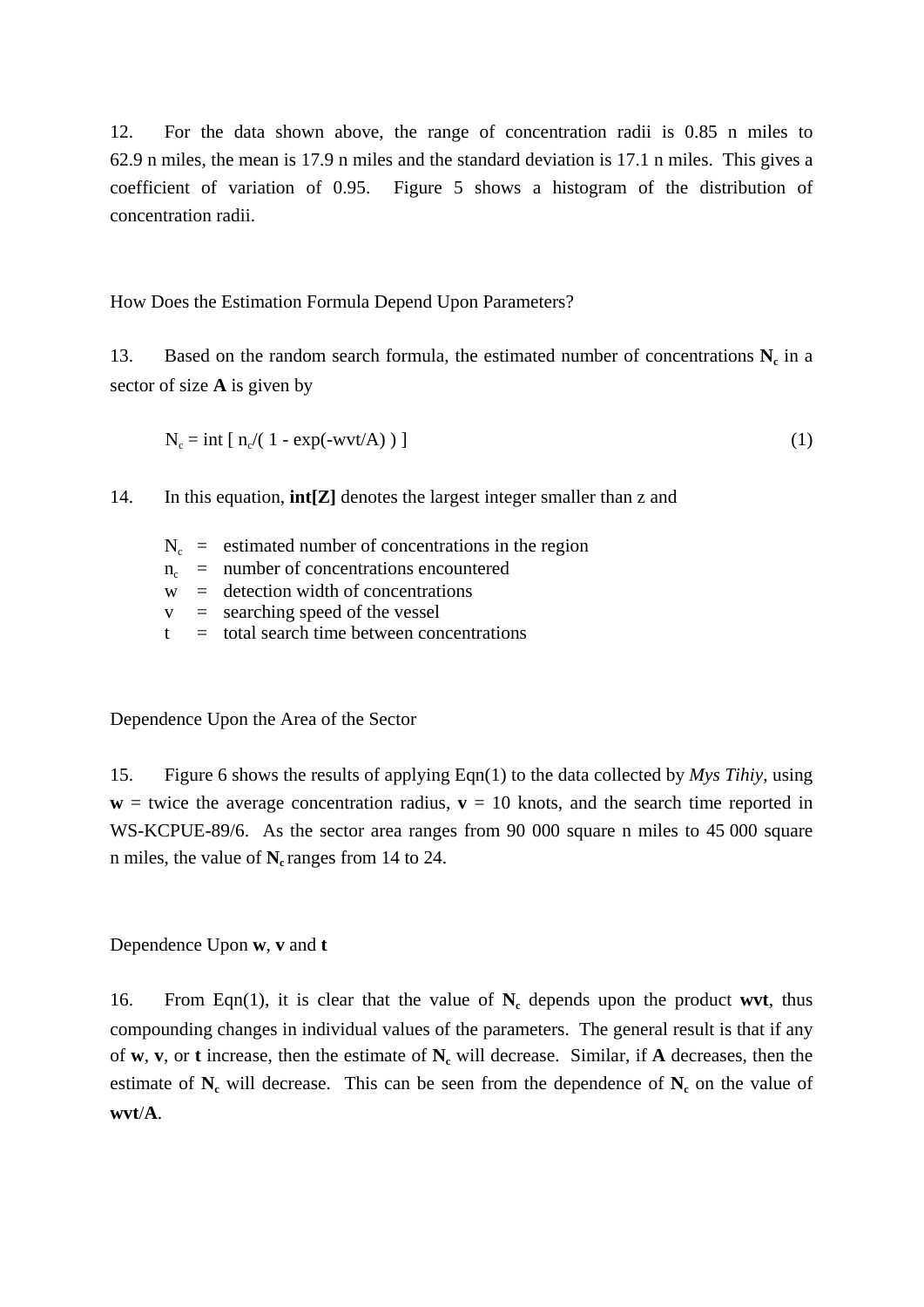17. The searching speed **v** and total search time between concentrations **t** can be estimated accurately, since they are operational parameters. The general effect of varying either **v** or **t** will be analogous to the effect of varying  $1/A$ ; hence Figure 6 can be interpreted as the effect of increasing **v** or **t** as **A** decreases.

18. The dependence upon **w** is more problematical, since **w** is most likely a random variable and, in addition, is not fully observed. There are two biases that will tend to increase **w** (thus decreasing the estimated number of concentrations  $N_c$ ):

- Larger concentrations are more likely to be detected than smaller concentrations, hence increasing the estimated value of **w**.
- If concentrations move and the vessel(s) follows the movement of the concentration, the net effect will be an increase in the estimated value of **w**.

19. One should thus consider the estimated number of concentrations  $N_c$  to be a function of **w**, so that  $N_c = N_c(w)$ , where **w** is a random variable. Since  $N_c(w)$  is, by Eqn(1), a nonlinear function of  $w$ , there will be a bias in the estimate of  $N_c$ . This bias can be computed as follows. Consider the difference between  $N_c(\langle w \rangle)$ , the estimated value of  $N_c$  using the average value of **w**, and  $\langle N_c(w) \rangle$ . the average value of  $N_c(w)$ , where the average is taken over the (unknown) distribution of **w**. Standard methods show that

$$
\langle N_c(w) \rangle = N_c(\langle w \rangle) + (1/2)N_{c,ww}(\langle w \rangle)Var(w)
$$
 (2)

where  $N_{c,ww}$  is the second derivative of  $N_c(w)$  with respect to **w** and  $Var(w)$  is the variance of **w.** 

20. Figure 6 also shows the corrected estimated number of concentrations, using Eqn(2), as a function of assessed area of the sector. In order to apply this correction, one has to estimate the variance of the concentration radii. In the light of the results of the survey simulation which showed relatively small bias in detected radii relative to all radii, the observed value of **Var**(**w**), for the *Mys Tihiy* data, was used in constructing Figure 6. The net effect is relatively small, ranging from 0 for smaller values of **A** to 3 for the largest value of **A**.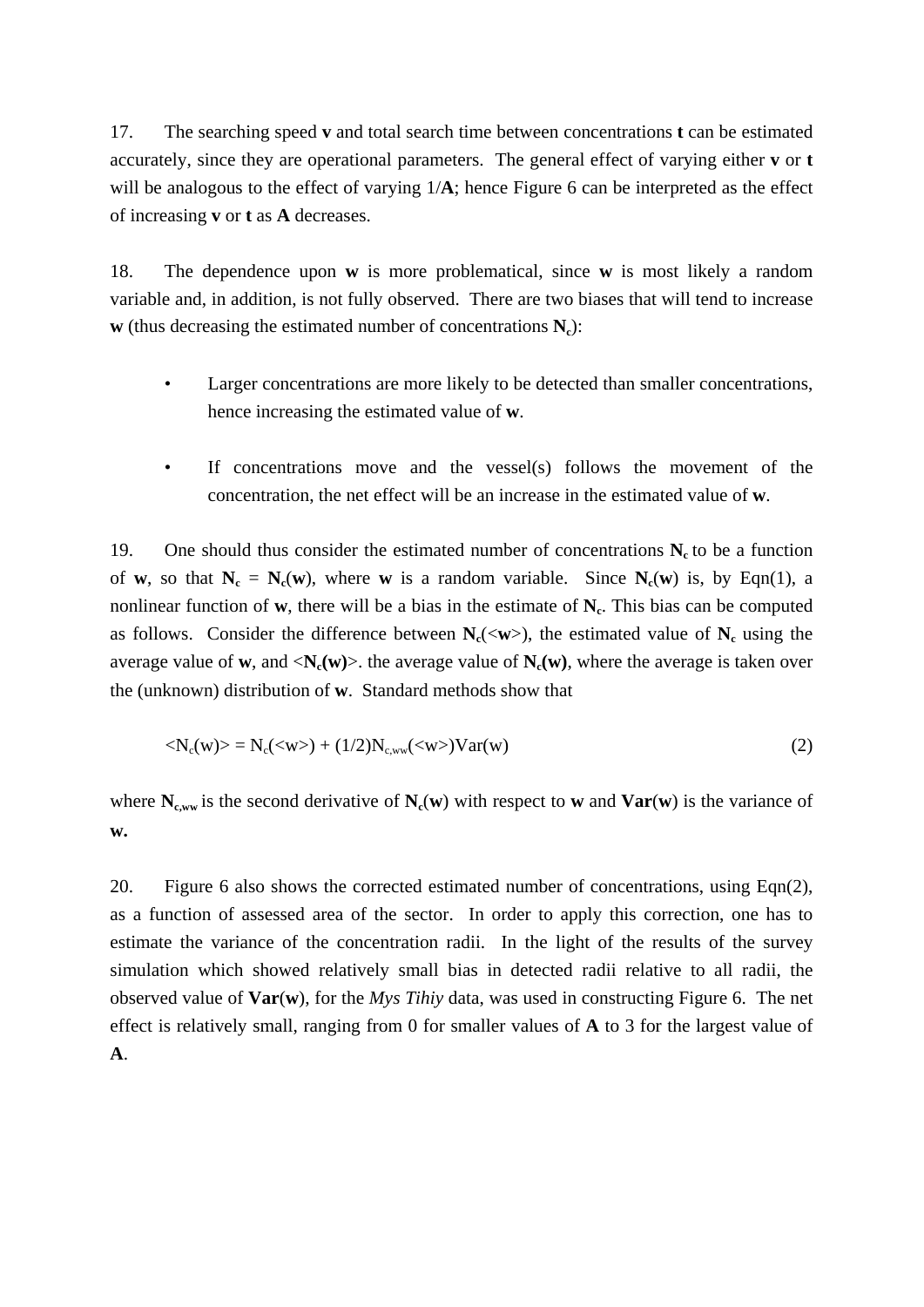

Figure 1: Concentration Map for data from research vessel *Mys Tihiy*. Concentrations are not drawn to scale. Data are taken from Mangel (WS-KCPUE-89/6).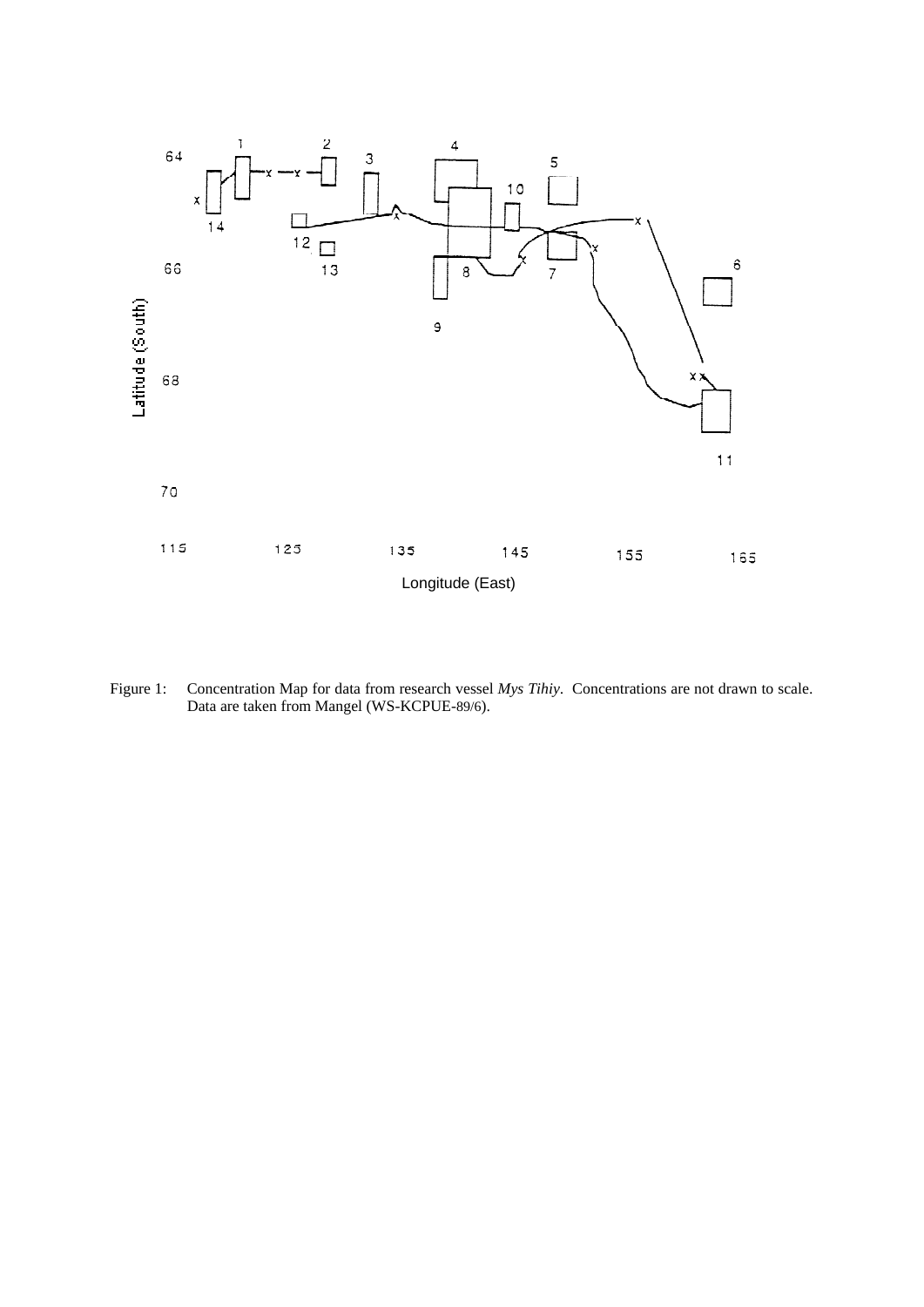Data from "*Mys Tihiy* 1980-81"



Figure 2: Haul-by-haul plot of the data used to generate the concentration map, with hauls separated by catch.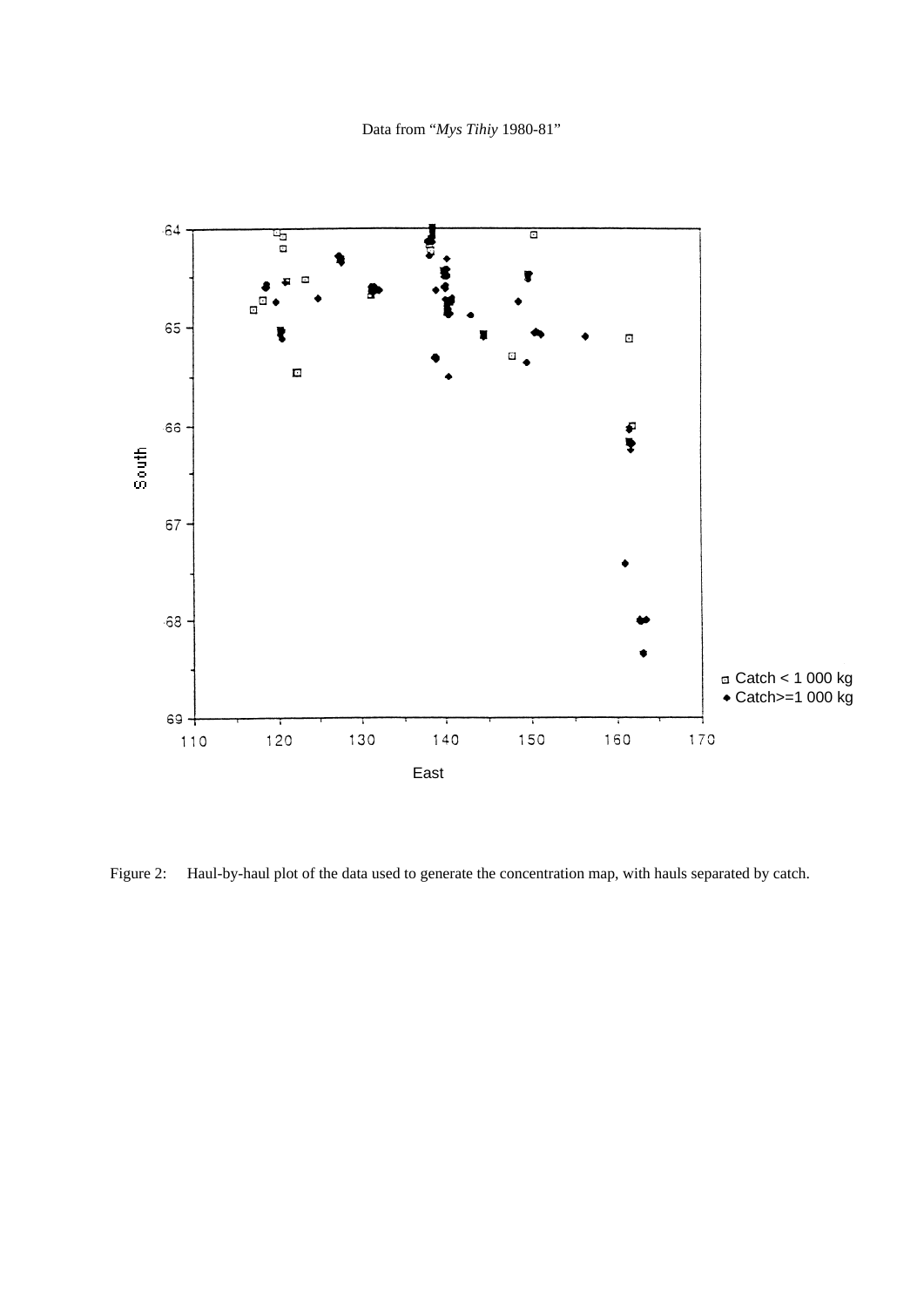Data from "*Mys Tihiy* 1980-81", Concentration 4



Figure 3: Haul-by-haul plot of the data from concentration 4.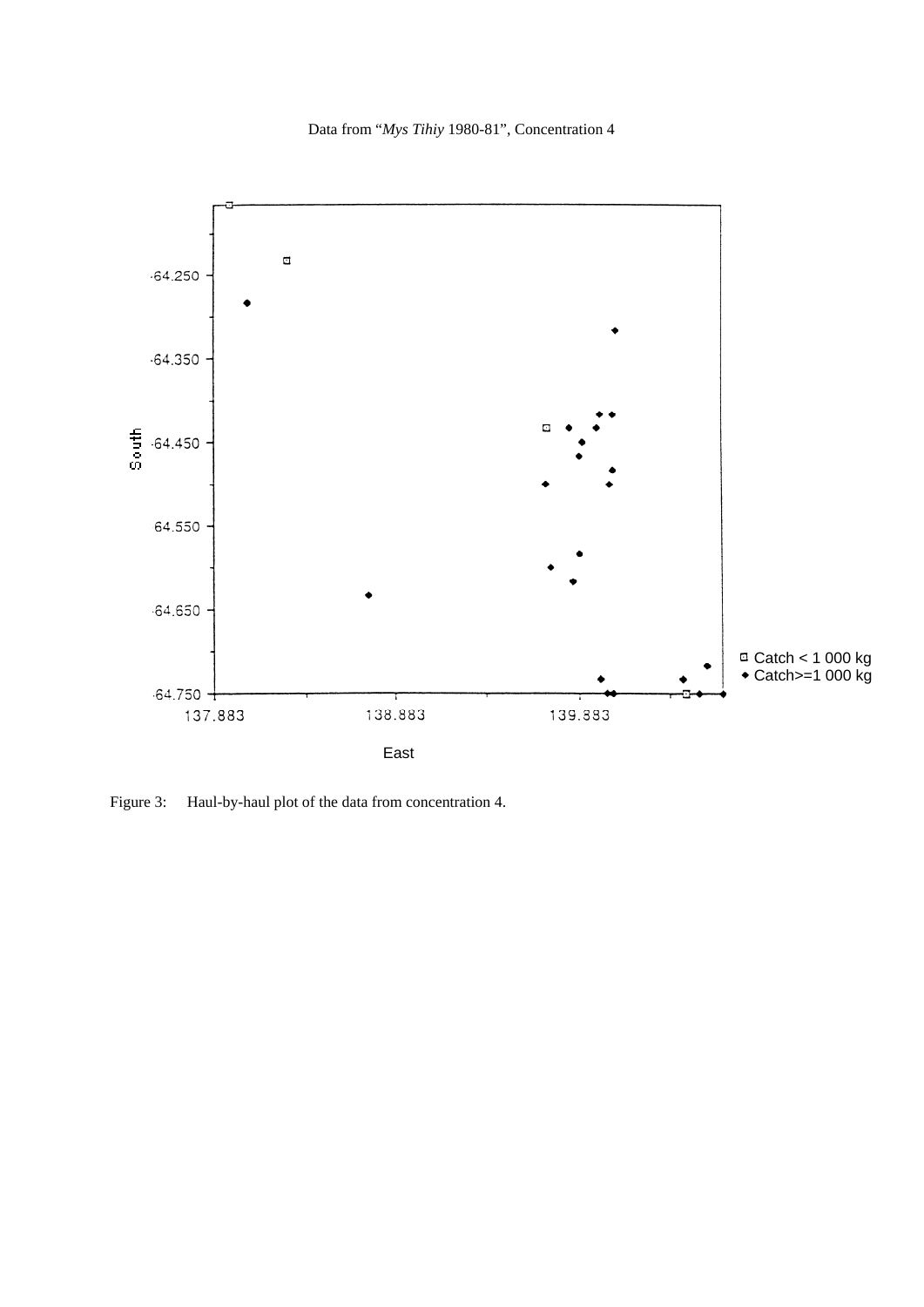Data from "*Mys Tihiy* 1980-81", Concentration 8



Figure 4: Haul-by-haul plot of the data from concentration 8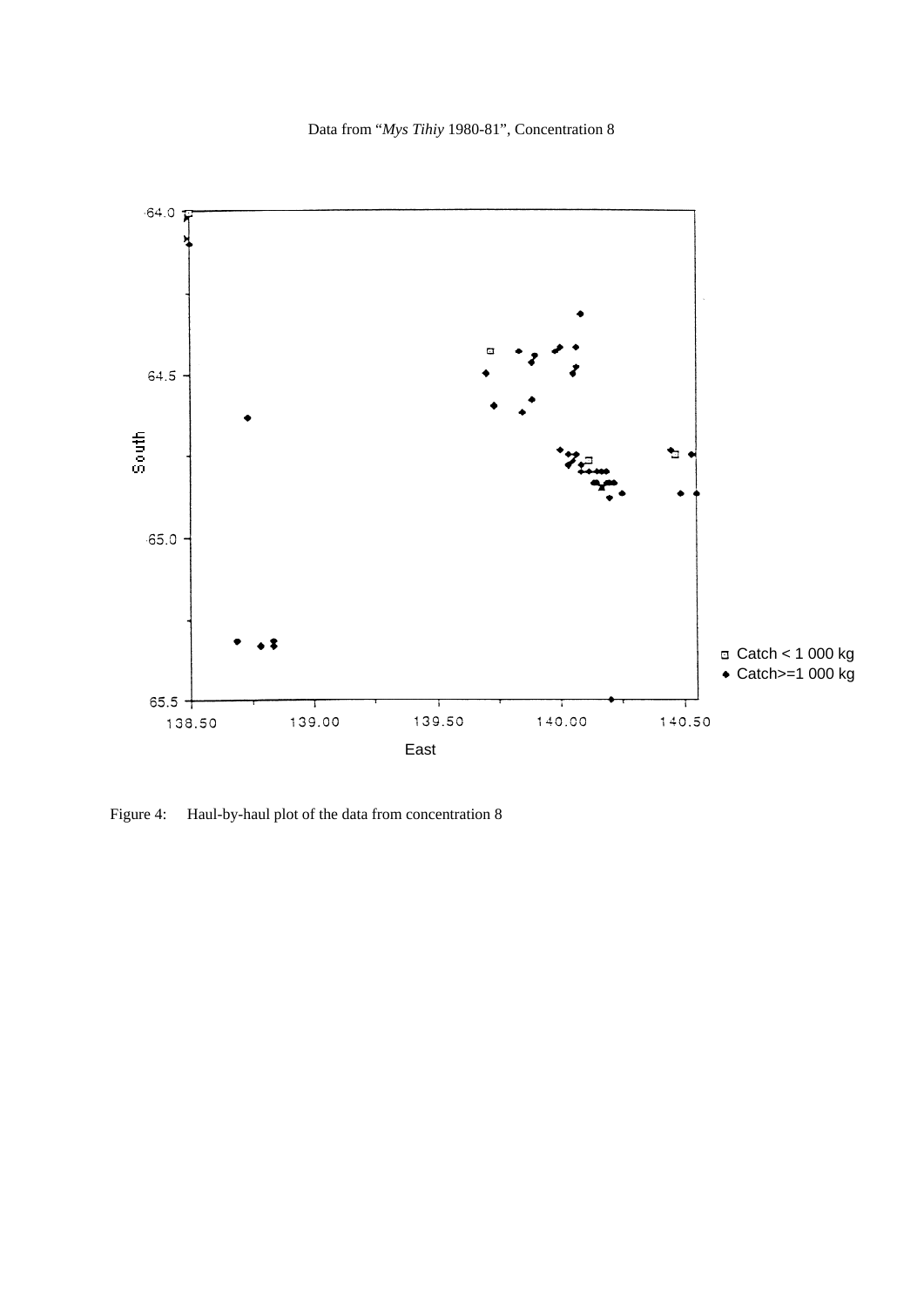Data from "*Mys Tihiy* Conc Radii"



Figure 5: Histogram of concentration radii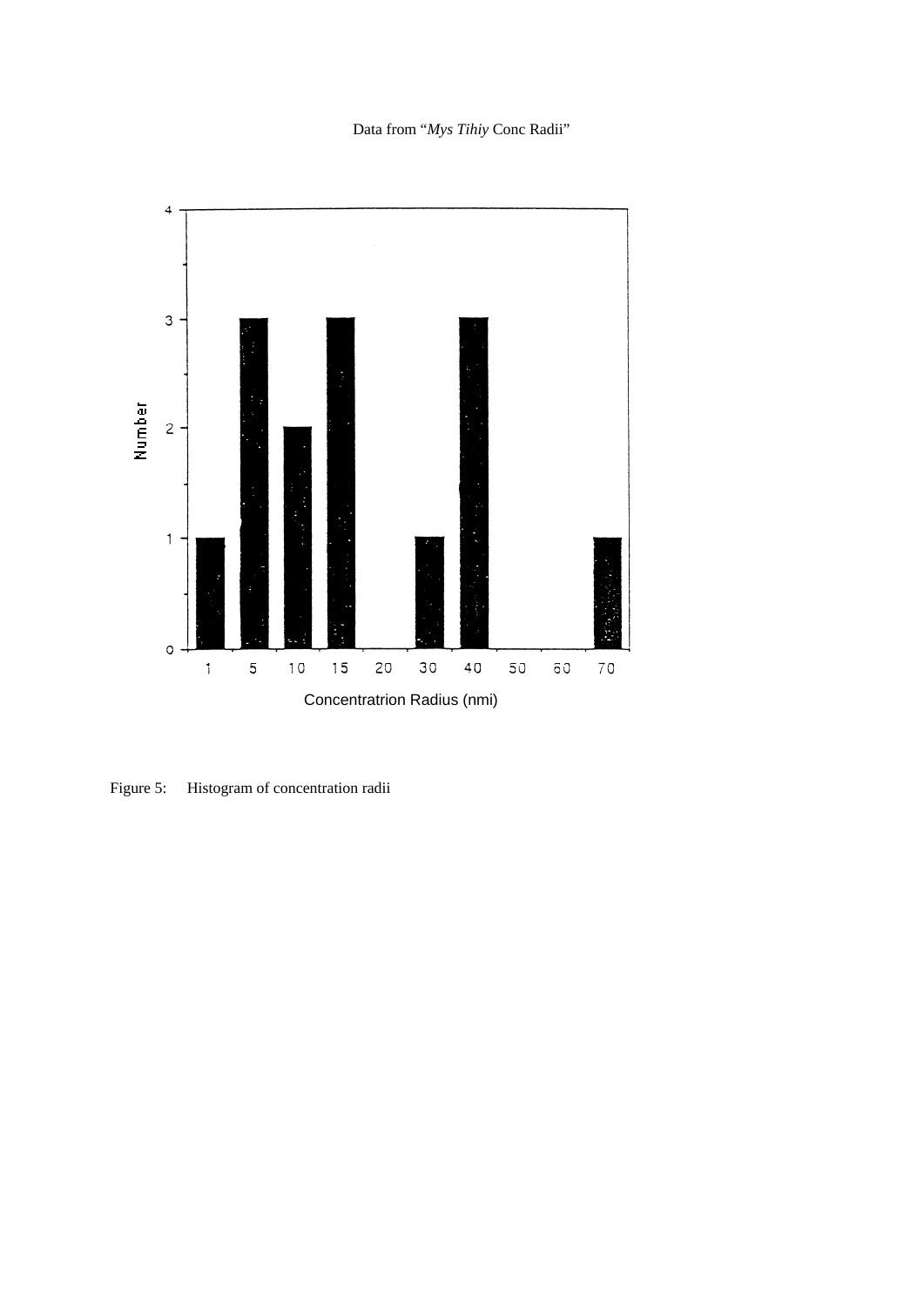Data from "*Mys Tihiy* Estimation"



Figure 6: Estimated number of concentrations in the sector,  $N_{c,est}$  (Avg R), using the average concentration radius, as a function of area of the sector. The lower curve corresponds to results from Eqn(1) and the upper curve corresponds to the results for Eqn(2), correcting the bias caused by a distribution of concentration radii.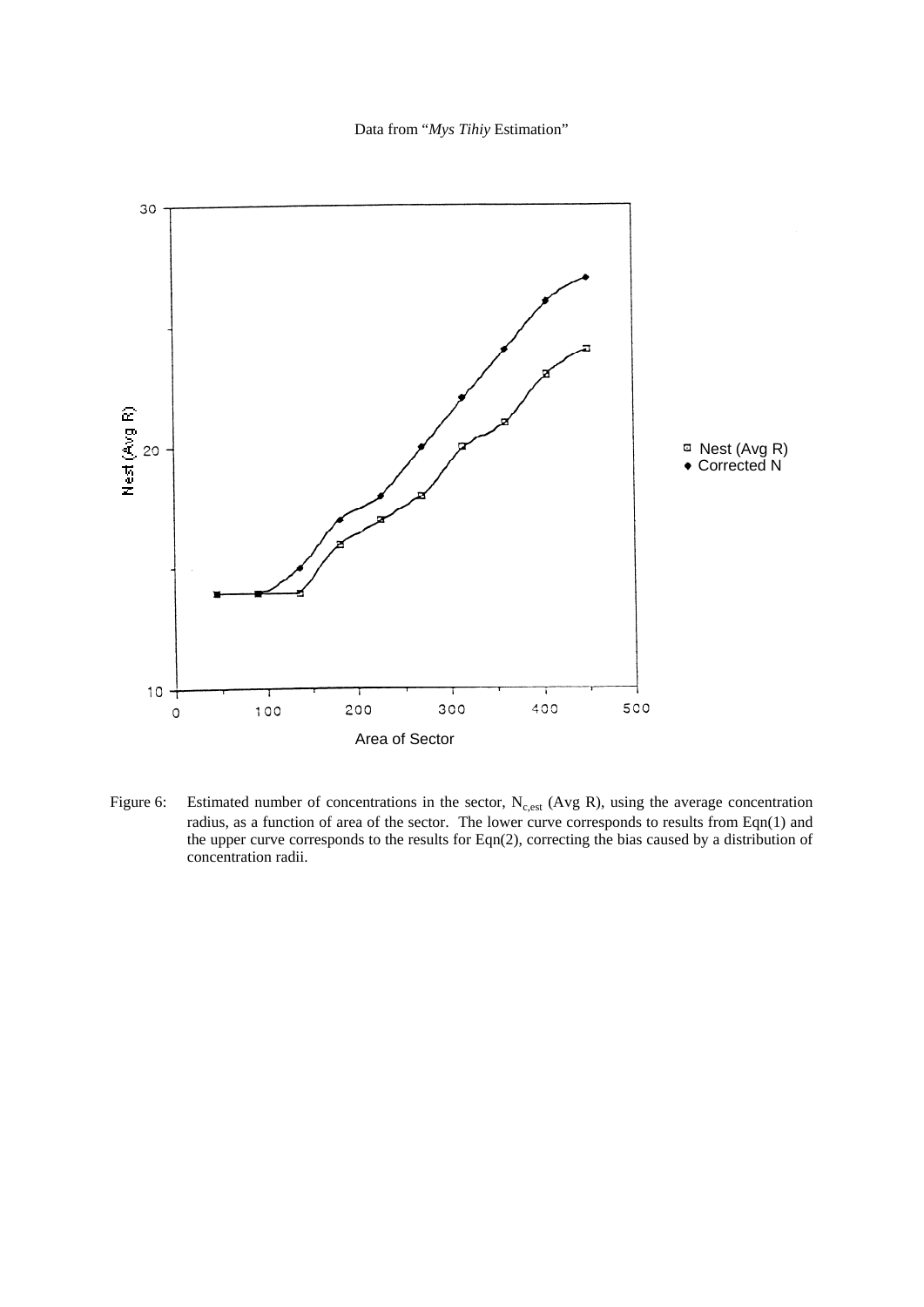# **DETAILS OF MODIFICATIONS TO AND RESULTS FROM THE SIMULATION MODEL OF THE JAPANESE KRILL FISHERY UNDERTAKEN DURING THE WORKSHOP**

### INTRODUCTION

 A particular problem that arose in the simulation study of the Japanese krill fishery (WS-KCPUE-89/4) was that the typical simulated fishing time required to make a catch from a single swarm was only about 15 minutes compared to the average period of one hour customarily reported for Japanese operations. Two reasons were offered during the Workshop to explain this anomaly. Firstly, the reported Japanese statistics were heavily influenced by results from fishing on good layers which require long tows, whereas fishing times on swarms in good aggregations are rather less than one hour. Secondly, swarms are not randomly distributed over these concentrations, but tend to clump together, i.e. there is positive spatial correlation of swarms in good aggregations. A group of swarms close together would be adjudged by the fishing vessel to be a single swarm with spatial dimensions much larger than those reported from scientific surveys and used in the simulation studies. The Workshop therefore addressed the questions of how this grouping effect could be taken into account by modifying the model, and whether this would change certain conclusions about the potential utility of various CPUE indices.

### MODEL MODIFICATIONS

2. The major modification effected was to increase the median swarm radius ( **r** ) of 50 m used to describe the krill distribution in the simulation studies. Runs were carried out in turn for median **r** values of 100, 150 and 300 m. The motivation for this change was that groups of swarms seen as single units would be larger than the individual swarms, so that increasing the median **r** value in this way would be a simple (albeit approximate) way of taking this into account in the model.

3. However, increasing the median **r** value alone is inappropriate, as this soon leads to a proportional coverage of a concentration by krill swarms of more than 100% if no other distribution parameters are changed. Therefore, as median **r** was increased, the number of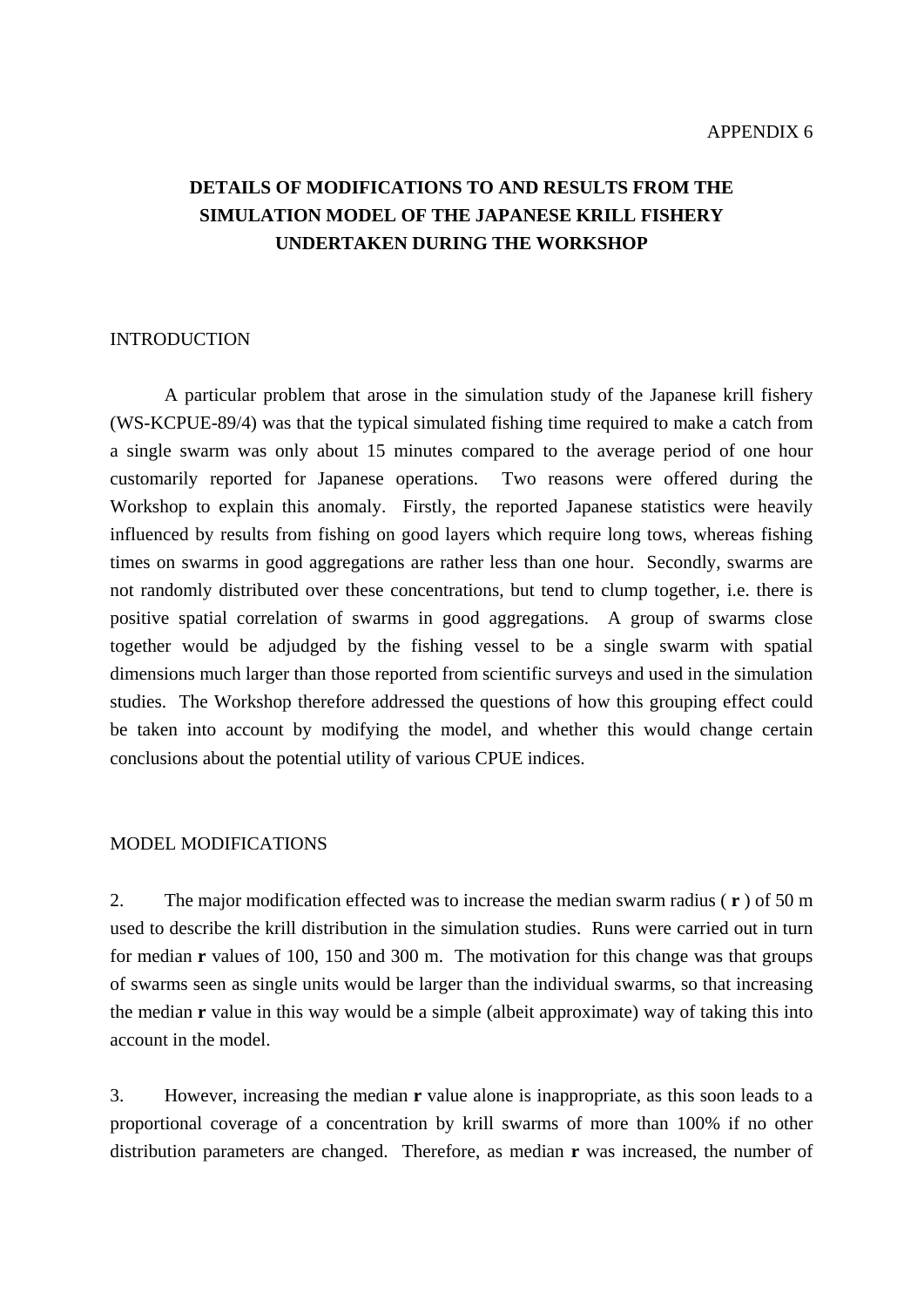swarms per unit area  $(\mathbf{D}_c)$  was decreased in such a way that the product  $\mathbf{D}_c\mathbf{r}^2$  remained constant. This means that the biomass of krill in the concentration and the proportion of the concentration covered by swarms remains the same as **r** is increased. This procedure was chosen because the objective of changing **r** was no more than to represent grouping of swarms within a concentration in a manner that would have the simulation model correspond to the fishermens' perception of 'swarms' within a good aggregation concentration. The values of  $\mathbf{r}$  and  $\mathbf{D}_{\rm c}$  used in the analyses are shown in Table 1.

4. The original random search formula basis for computing primary search time (see paragraphs 44 and 45) was retained, although parameter values were adjusted as described below. The assumption of random search *per se* is questionable, because search in these concentrations may be more of the nature of directed search. However, even if search is directed, the time to travel from one group of swarms to another will increase if krill biomass drops because of a decrease in  $D<sub>c</sub>$  and consequent increase in distance between groups of swarms. The random search formula gives similar results in these circumstances, so that it may be an adequate approximation for the purposes of this investigation.

5. The formula used to determine primary searching time was therefore:

Prob (detect swarm in time  $t$ ) = 1-exp(-wdvt)

where  $\mathbf{v}$  = search speed (10 knots) **d** = number of fishable swarms per unit area **w**  $=$  **w**<sub>sonar</sub> +2 **r \_ fs**  $w_{\text{sonar}} = 2000 \text{ m}$ **r \_**  $=$  mean radius of fishable swarms.

When a haul is repeated on the same swarm, a fixed 'primary searching' time of 10 minutes was used.

6. The effective search width was formulated as shown above to take account of the fact that larger swarms are more likely to be detected. As median **r** is increased, the typical size of swarms considered to be fishable would increase so that **w** would increase. The values used for **r \_ fs** were taken from the simulation model, though this parameter could be estimated from actual data if the radius of each swarm that is fished could be recorded. The parameter **d** is the product of two terms: the number of swarms per unit area  $(\mathbf{D}_c)$  and the proportion of these which are considered to be fishable. As median **r** is increased the first of these (S)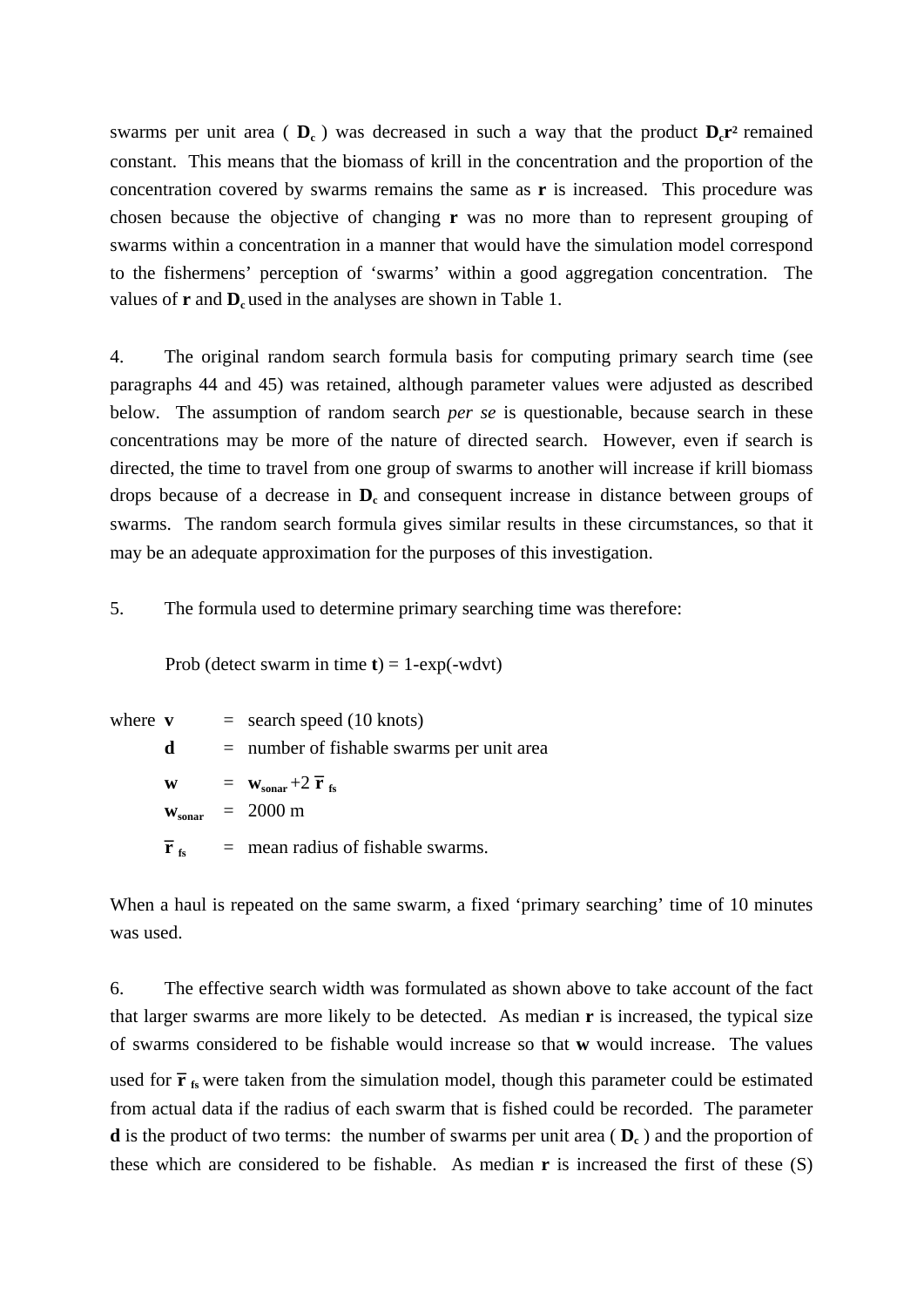terms will decrease, but the second will increase. The net resultant effect is shown in Table 1 which also shows how the mean primary searching time ( $wdv$ )<sup>-1</sup> changes as median **r** is varied.

7. Only one other change to the parameters of the krill distribution model used in the Consultants studies (equation 11 of WS-KCPUE-89/4) was made. This involved the value chosen for the number of swarms per unit area  $(\mathbf{D}_c)$ . The proportional coverage of the area of a concentration by krill swarms for the parameters used in these studies (50%) was felt to be unrealistically high. The problem was resolved by using the mean rather than the median swarm radius in calculating **D**<sub>c</sub>. For the case of a median **r** of 50 m, the mean radius is larger (90 m) because the distribution of radii is skewed. This mean value gives an estimate of approximately 10 swarms per n miles<sup>2</sup> when substituted in equation 10 of WS-KCPUE-89/4, compared to the 20 swarms per n miles<sup>2</sup> used in the calculations of WS-KCPUE-89/4. This new value for  $D_c$  implies a somewhat more realistic value of 25% for the proportional coverage of the concentration area by krill.

8. The particular model of the fishery for which computations were carried out during the Workshop is the 'one swarm per haul - no elongation' version described in WS-KCPUE-89/4. The fishing operation parameter values (both fixed and partially tuned) that were utilised are those of the first column of Table 2 of WS-KCPUE-89/4 with the following two exceptions. The minimum catch rate to remain in a concentration was set to a low value that would not be attained during the simulations. This was because only within-concentration statistics were of interest, so that there was no need to generate between-concentration search statistics. The repeat-haul-on-a-swarm criterion was changed from 50 tonnes/hour to 40 tonnes/hour to better reflect the reported estimate of a repeated haul attempt rate of 40% (see Table 3, WS-KCPUE-89/4) for the range of krill distribution parameters considered. Only 50 rather than 100 simulations were run for each scenario considered to save on computer time costs. This still provides adequate precision for estimates of within-concentration statistics.

#### RESULTS

9. The results of runs of the Japanese fishery simulation model modified as above in terms of the behaviour of CPUE indices are shown in Table 2. As the median **r** is increased from 50 m to 300 m, the average length of a swarm through which a haul is made, increases from about 0.3 n miles to 0.6 n miles and the average fishing time per haul (the time the net is at the desired depth, excluding lowering and raising times) increases from about 13 minutes to 23 minutes. Mr Ichii advised that although tows on good layers involved an average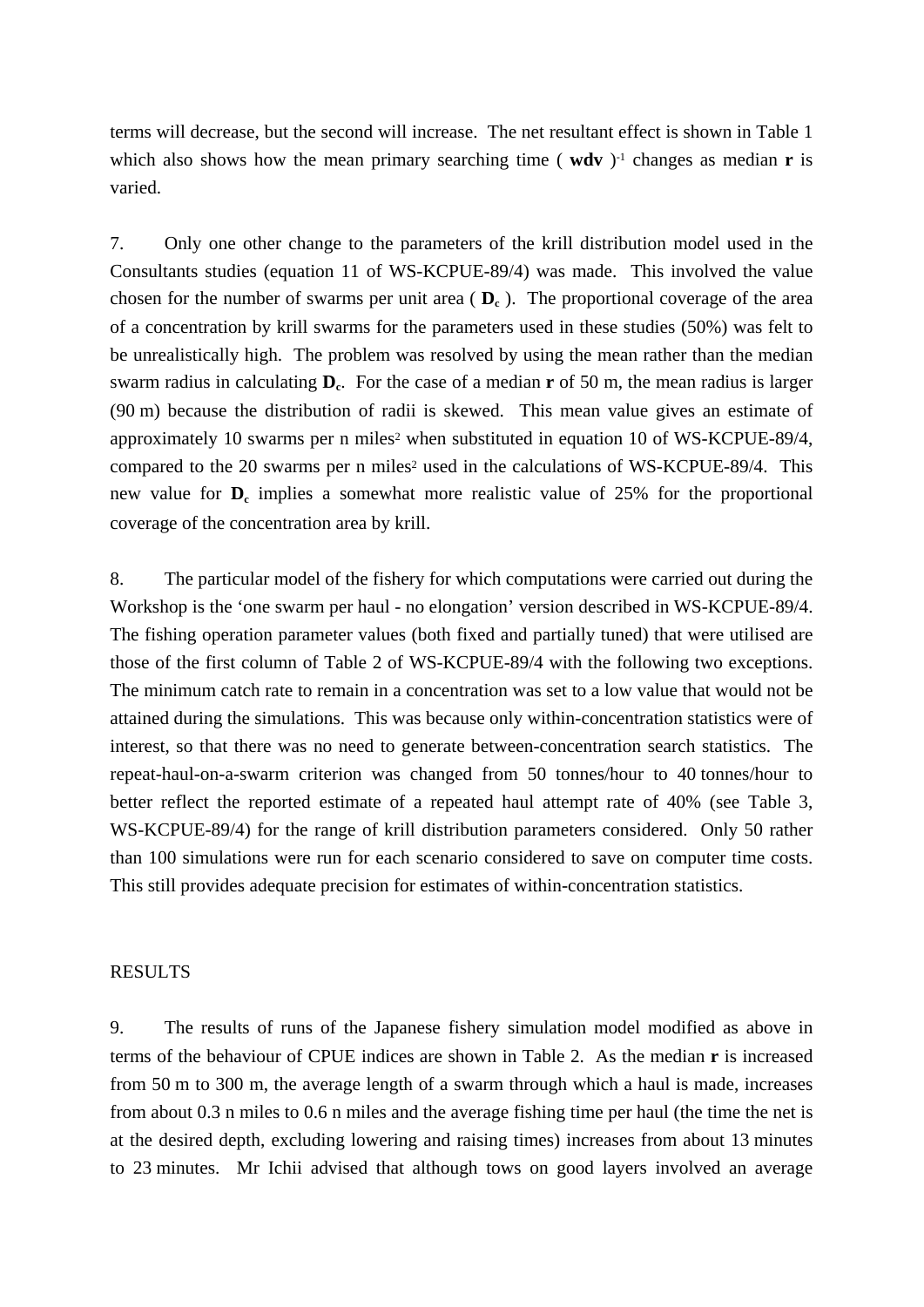fishing time of one hour, fishing times of about 20 minutes were typical for tows on good aggregations.

10. It seemed, therefore, that increasing the median **r** value did lead to model estimates of fishing time that were comparable to reality in good aggregation concentrations.

11. Table 2 shows that the efficiency of the CPUE indices listed to detect biomass reductions is hardly affected as the median **r** value is increased. It is clear that the performance of indices using Primary Searching Time (PST) only is much superior to those using the combination of Primary and Secondary Search Time ( $PST + SST$ ). The latter have hardly any utility except a very weak ability to detect decreases in  $D_c$ . Unfortunately (see paragraph 62 of the Workshop Report), only the latter combination could be collected routinely, as the PST component could not be distinguished in practice.

12. Thus, although indices involving fishing times could be used to monitor biomass reductions that are the result of a decrease in δ, use of indices based on total-within-concentration searching time  $(PST + SST)$  do not appear to be adequate to detect changes in  $\mathbf{r}$  or  $\mathbf{D}_{c}$ .

### INDICES BASED ON A MODIFICATION OF TOTAL SEARCHING TIME

13. Results given in Table 11 of WS-KCPUE-89/4 had shown that indices based on PST still performed well even if PST was estimated with considerable error, provided the estimation was unbiased.

14. This suggested that an approximate means of inferring the PST component from data on PST + SST might provide indices whose performance in detecting biomass reductions might not be substantially reduced from that of the (impractical) PST-based indices.

15. What is required is to subtract some estimate of SST from the PST + SST combination which can be measured. The SST required depends on the size of the catch from the previous haul because of processing time requirements, so that an approximate estimate of SST might be provided by some multiplier  $(\mu)$  of this catch. Thus, Pseudo Primary Searching Time (PPST) was defined as the time between the end of one haul and the beginning of the next, less  $\mu$  times the previous catch ( $\mathbf{C}$ ). The specific formula used was: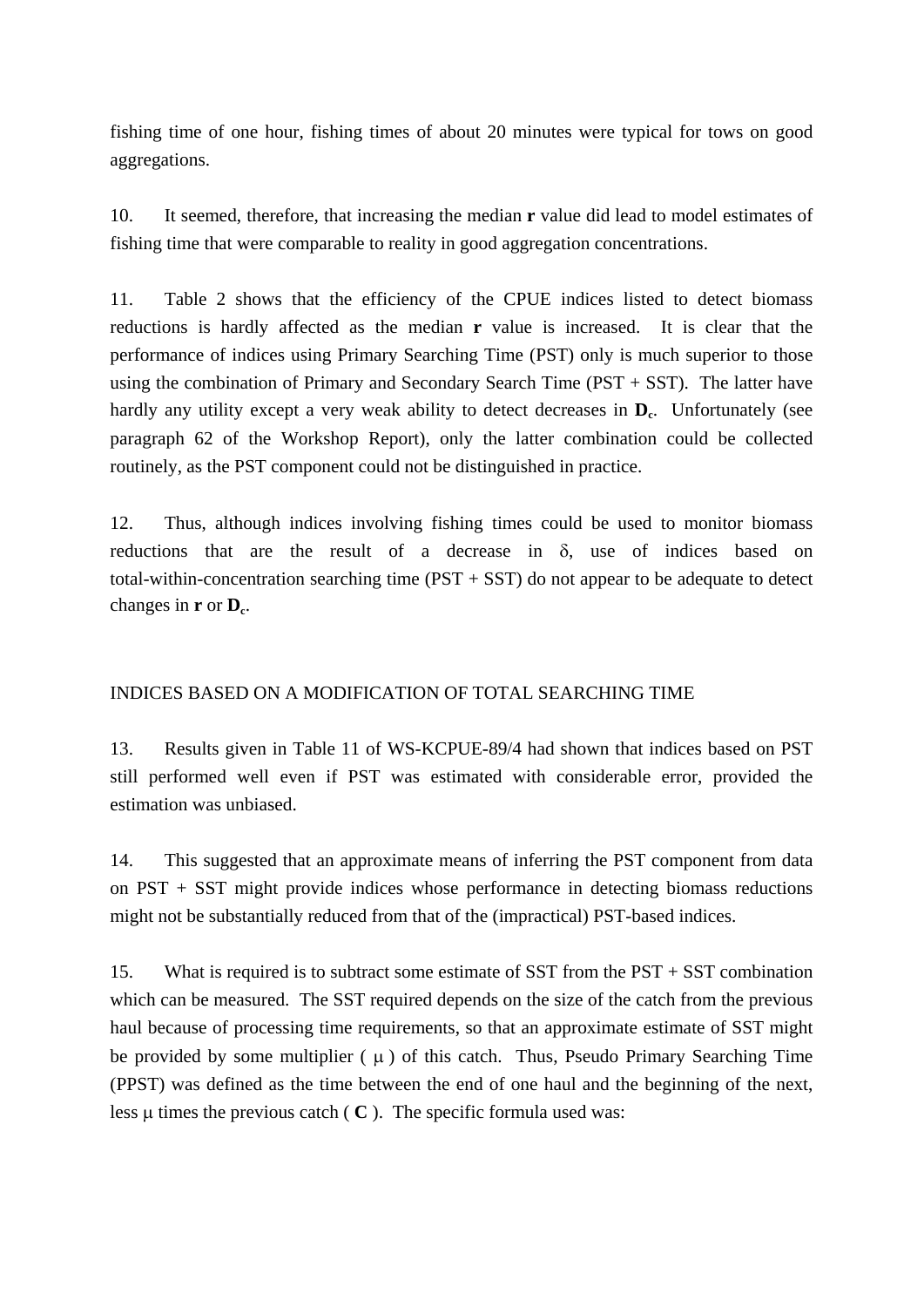$$
PPST = \max \qquad \begin{cases} \quad\n\text{PST} + \text{SST} - \mu \text{ (C - 0.75 x 5)} \\ \quad \text{3 minutes} \end{cases}
$$

The reason that **C** is reduced by 3.75 tonnes is to allow for the fact that the simulation model starts the next haul (i.e. ends SST) 0.75 hours before processing of the last catch (at a rate of 5 tonnes per hour) is complete. The multiplication factor  $\mu$  was chosen empirically to be 0.17 to provide good performance of the resultant CPUE indices. The minimum value of PPST for each haul of 3 minutes was introduced to avoid unrealistically small (or negative) values of PPST. It was recognized that an analysis of this sort constituted only an examination of whether such an approach might work in principle. In any practical implementation, the multiplier would need to be changed depending on the product being produced.

16. The results of the runs carried out for indices based on PPST are also shown in Table 2. Although these indices are not as effective as those using PST at detecting changes in  $D_c$ , they perform considerably better than those which used PST + SST. Further, the efficiency of these indices improves as median **r** is increased above 50 m, which is considered to be a more realistic representation of krill distribution in a good aggregation concentration. Similar comments apply to the ability of PPST based indices to detect changes in **r**, except that the sensitivity is not as large as for  $D_c$ .

17. The value of μ chosen for the calculations carried out was selected to attempt to achieve the best possible results in terms of sensitivity of PPST indices to biomass reductions for the particular simulation model used to represent the fishery. In reality, the parameters of this model would not be known exactly so that the value of μ used may not be optimal. Therefore, the sensitivity of the results regarding detection of changes in  $D_c$  was investigated for different values of μ.

18. Calculations were repeated for a number of smaller values for μ. The results of these calculations are shown in Table 3. In the simulation, the inverse of the processing rate was 0.20 hours per tonne. The value of  $\mu$  is bounded above by this inverse rate, and the results show that indices involving PPST are reasonably responsive to changes in  $D_c$  for values of μ down to at least 0.10, which is one half of this upper bound. This wide range suggests that indices based upon PPST would retain their utility even if a value for μ which is not ideal was used.

19. Thus it seems that there is potential for search time information to be used to detect changes in  $D_c$  and **r.** The search time data required will involve little more data collection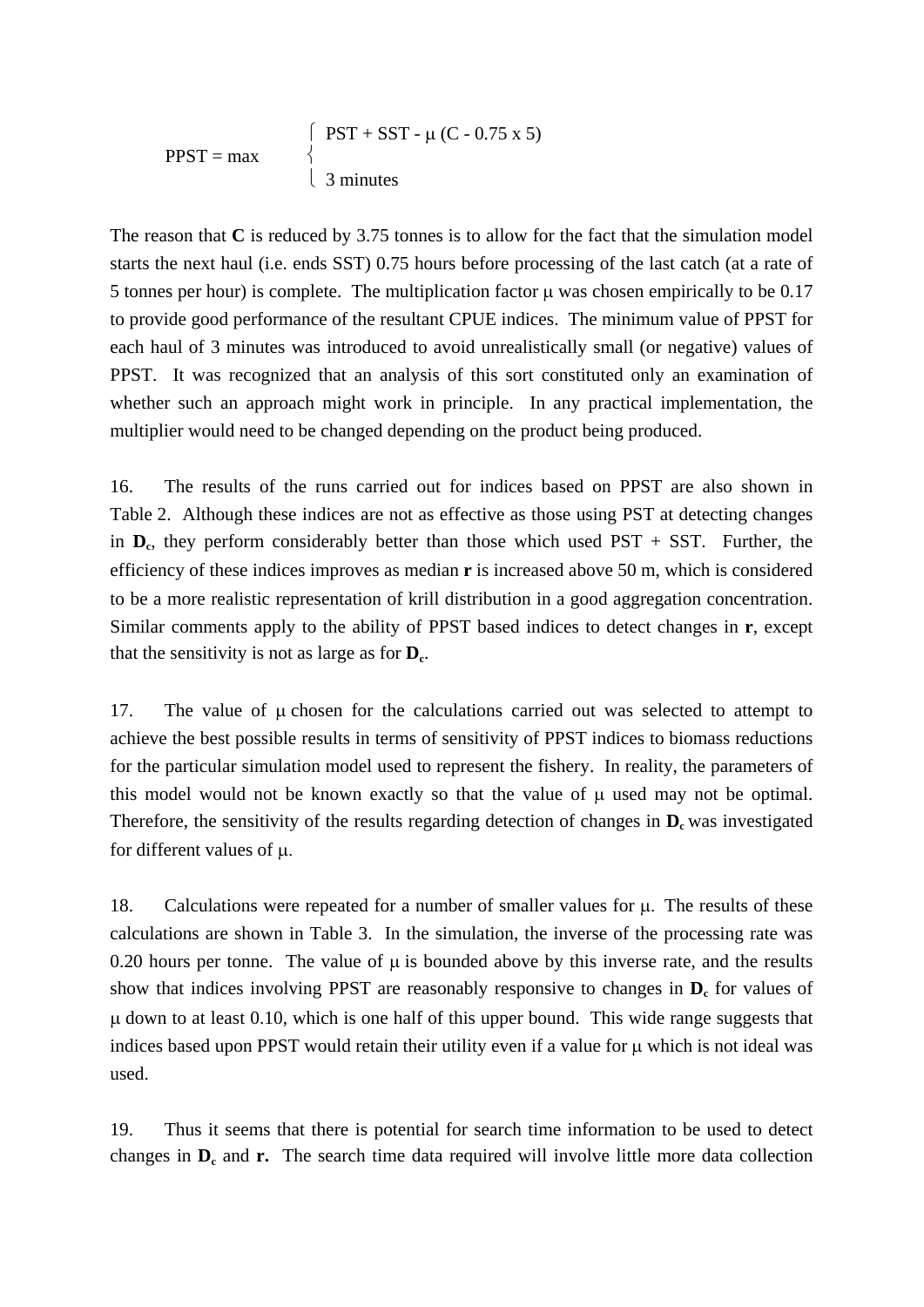than is already carried out in the Japanese fishery. These operations routinely record the time at which fishing ends for one haul and the time it begins for the next. The difference between these times is  $(PST + SST +$  the time required to raise then lower the net). These last net handling times are relatively constant from one haul to the next. Therefore PPST could be calculated simply from these data, provided information was also recorded on changes in processing rate and interruptions to the normal searching and fishing activities. Different values of μ would need to be used as the processing rate changes because a different product is being produced. Interruptions may occur, for example, because of bad weather.

### LIKELY PRECISION OF CPUE INDICES INVESTIGATED

20. Figure 1 shows the relationship between the CPUE index TC/TFISHT and biomass, where the biomass changes as a result of a change in within-swarm krill areal density  $\delta$  only. The non-linearity of the relationship is clear from the plot. The change in TC/TFISHT does not reflect the full extent of any biomass reduction.

21. Error bars, corresponding to 95% confidence intervals, are also shown in Figure 1. These have been derived from estimates for the standard error of the mean of the index for 50 simulation runs of the model each corresponding to a 15 day period. This is equivalent to 25 vessel-months, which is approximately the effort currently being expended by the Japanese Antarctic krill fishing fleet.

22. The specific confidence intervals illustrated in the plot correspond to the ratio of the CPUE index over two years. Thus, if  $\delta$  dropped by 50% from one year to the next, these results indicate that for the level of catch taken by the Japanese fleet, the TC/TFISHT index would be 95% certain to drop by between 31% and 41%.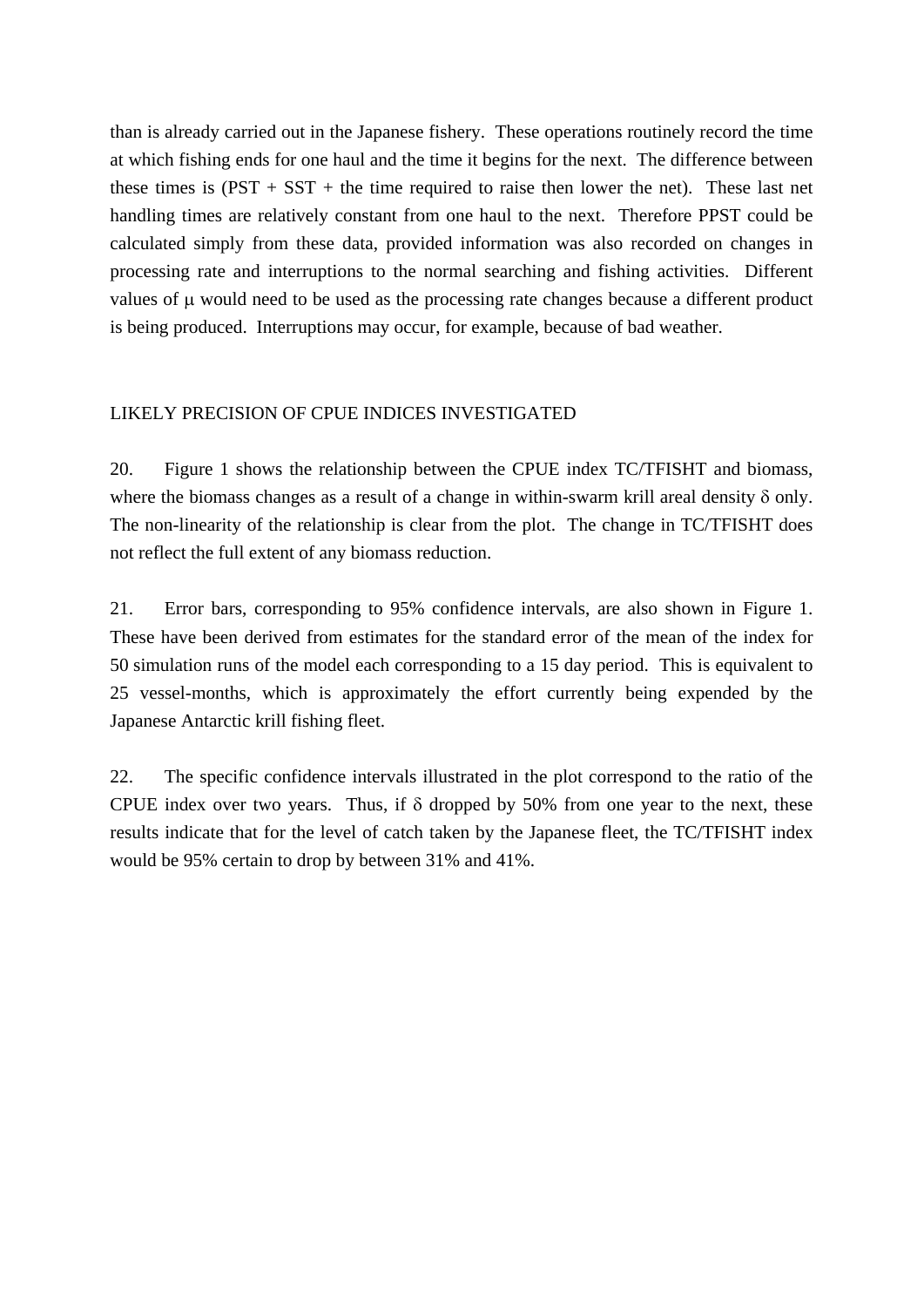Table 1: Parameters used in random search formula for swarms as median **r** is increased. The search speed **v** is 10 knots throughout. The selectivity is fixed throughout, with fishable swarms being those within a biomass greater than 50 tonnes, which constitute a fraction **S** of the total number of swarms. The **\_** average Primary Searching Time for a swarm is **t** .

| Median r | $r_{fs}$ | $w=2000+2\overline{r}_{fs}$ | $D_c$                   | S    | $d=DcS$   | $t = (wdv)^{-1}$ |
|----------|----------|-----------------------------|-------------------------|------|-----------|------------------|
| m        | m        | m                           | $n$ miles <sup>-2</sup> |      | n miles-2 | min              |
|          |          |                             |                         |      |           |                  |
| 50       | 372      | 2744                        | 10                      | .076 | 0.760     | 5.3              |
| 100      | 515      | 3030                        | 2.5                     | .183 | 0.458     | 8.0              |
| 150      | 628      | 5256                        | 1.11                    | .277 | 0.307     | 11.1             |
| 300      | 936      | 3872                        | .278                    | .475 | 0.132     | 21.7             |
|          |          |                             |                         |      |           |                  |

Table 2: Sensitivity **s** of various CPUE indices **I** for different biomass change scenarios. If **I(1)** is the value of the index for the base case distribution parameters, and **I(0.5)** corresponds to a biomass decrease of 50% through a change in the parameter indicated, then:

 $s = 2(1 - I(0.5)/ I(1))$ 

 Thus **s=0** means that the index shows no change when the biomass is reduced in this manner, whereas  $s=1$  means that the index value falls by the same relative amount as the biomass (as would be the case for a linear CPUE-biomass relationship). The meanings of the components of the CPUE index are as follows:

| TC.         | $=$                       | Total catch                   | $TSST =$   |          | Total secondary searching time                                 |
|-------------|---------------------------|-------------------------------|------------|----------|----------------------------------------------------------------|
| $TFISHT =$  |                           | Total fishing time            | <b>PST</b> | $\equiv$ | Average primary searching time<br>per haul                     |
| <b>TPST</b> | $\mathbf{r} = \mathbf{r}$ | Total primary searching time* | $TPPST =$  |          | Total pseudo primary searching time<br>$(\mu = 0.17$ hr/tonne) |

 $\overline{\phantom{a}}$ 

| (a) Biomass reduction through swarm radius $r \rightarrow r/\sqrt{2}$ |  |
|-----------------------------------------------------------------------|--|
|-----------------------------------------------------------------------|--|

| Median $r(m)$                                  | 50     | 100    | 150    | 300    |
|------------------------------------------------|--------|--------|--------|--------|
| Index                                          |        |        |        |        |
| <b>TC/TFISHT</b>                               | $-.19$ | $-.30$ | $-.27$ | $-.26$ |
| TC/TPST*                                       | .57    | .50    | .57    | .45    |
| TC/(TPST+TSST)                                 | .05    | .07    | .11    | .14    |
| TC/(TFISHT*PST)*                               | .43    | .29    | .38    | .23    |
| TC/(TFISHT*PST+SST)                            | $-.14$ | $-.19$ | $-.13$ | $-.13$ |
| <b>TC/TPPST</b>                                | .20    | .28    | .37    | .43    |
| TC/(TFISHT*PPST)<br>* Collection not practical | .02    | .03    | .16    | .20    |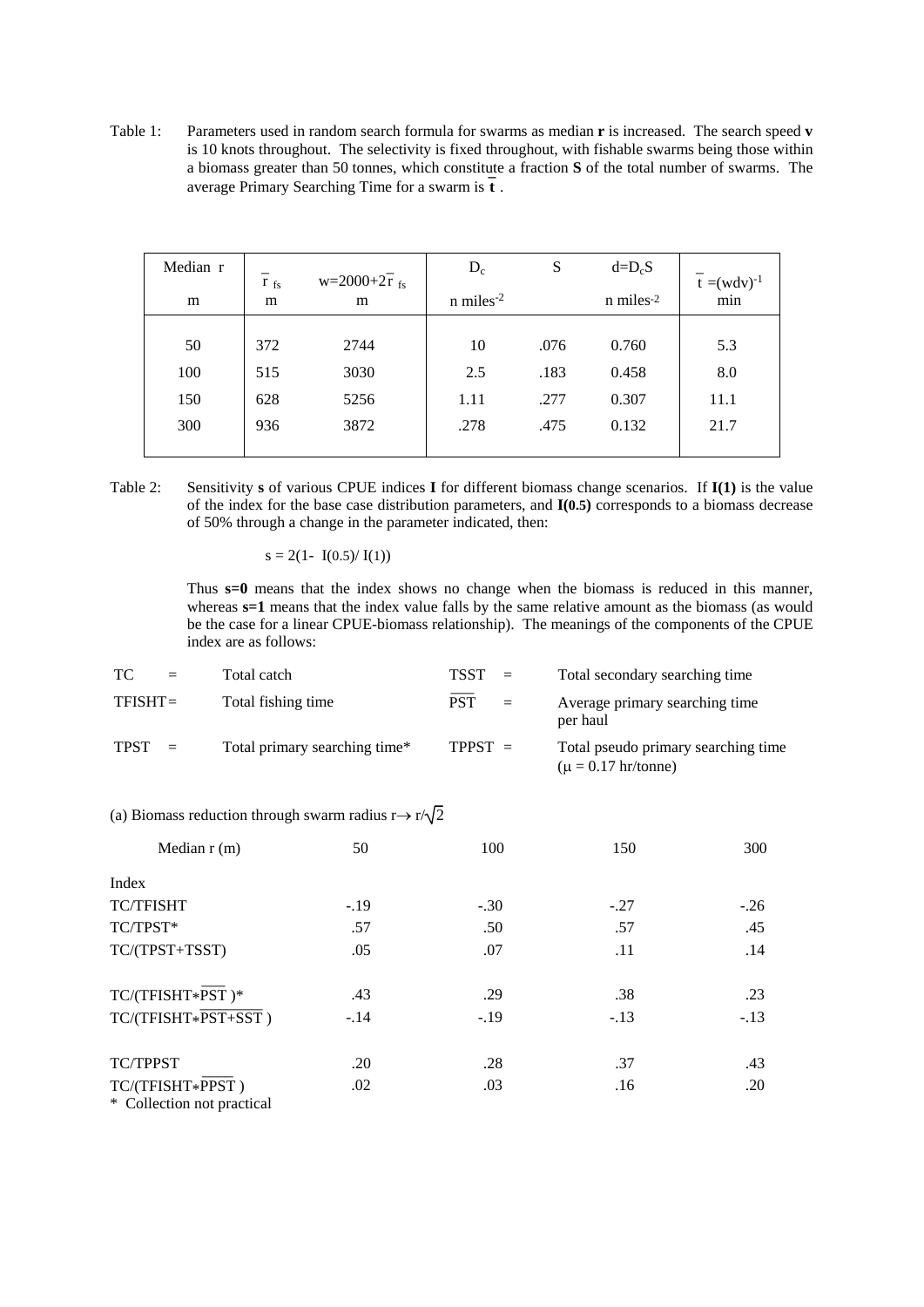(b) Biomass reduction through krill areal density as within-swarm  $\delta \rightarrow \delta/2$ 

| Median $r(m)$                                  | 50     | 100    | 150  | 300 |
|------------------------------------------------|--------|--------|------|-----|
| Index                                          |        |        |      |     |
| <b>TC/TFISHT</b>                               | .61    | .72    | .79  | .67 |
| TC/TPST*                                       | .77    | .89    | .84  | .64 |
| TC/(TPST+TSST)                                 | $-.05$ | $-.02$ | .08  | .16 |
| TC/(TFISHT*PST)*                               | 1.02   | 1.11   | 1.12 | .90 |
| $TC/(TFISHT*PST+SST)$                          | .35    | .38    | .53  | .53 |
| <b>TC/TPPST</b>                                | .47    | .72    | .78  | .68 |
| TC/(TFISHT*PPST)<br>* Collection not practical | .77    | .97    | 1.07 | .94 |

#### Table 2 continued

(c) Biomass reduction through number of swarms per unit area  $D_c \rightarrow D_c/2$ 

| Median $r(m)$                                  | 50  | 100 | 150    | 300    |
|------------------------------------------------|-----|-----|--------|--------|
| Index                                          |     |     |        |        |
| <b>TC/TFISHT</b>                               | .06 | .07 | $-.20$ | $-.10$ |
| TC/TPST*                                       | .78 | .83 | .90    | .87    |
| TC/(TPST+TSST)                                 | .10 | .13 | .30    | .41    |
| TC/(TFISHT*PST)*                               | .80 | .83 | .82    | .80    |
| TC/(TFISHT*PST+SST)                            | .13 | .12 | .20    | .35    |
| TC/TPPST                                       | .40 | .57 | .67    | .81    |
| TC/(TFISHT*PPST)<br>* Collection not practical | .42 | .56 | .57    | .74    |

Table 3: Sensitivity **s** of PPST-based CPUE indices to a reduction in  $D_c$  to  $D_c/2$  for various values of the multiplier  $\mu$  of the catch subtracted from total searching time.

| Index                        | TC/TPPST                 |                          | TC/(TFISHT*PPST)         |                          |
|------------------------------|--------------------------|--------------------------|--------------------------|--------------------------|
| $\mu$ (hr/tonne)             | Median $r = 50$ m        | Median $r = 300$ m       | Median $r = 50$ m        | Median $r = 300$ m       |
| 0.17<br>0.15<br>0.10<br>0.05 | .40<br>.29<br>.18<br>.13 | .81<br>.71<br>.56<br>.47 | .42<br>.32<br>.20<br>.15 | .74<br>.65<br>.50<br>.41 |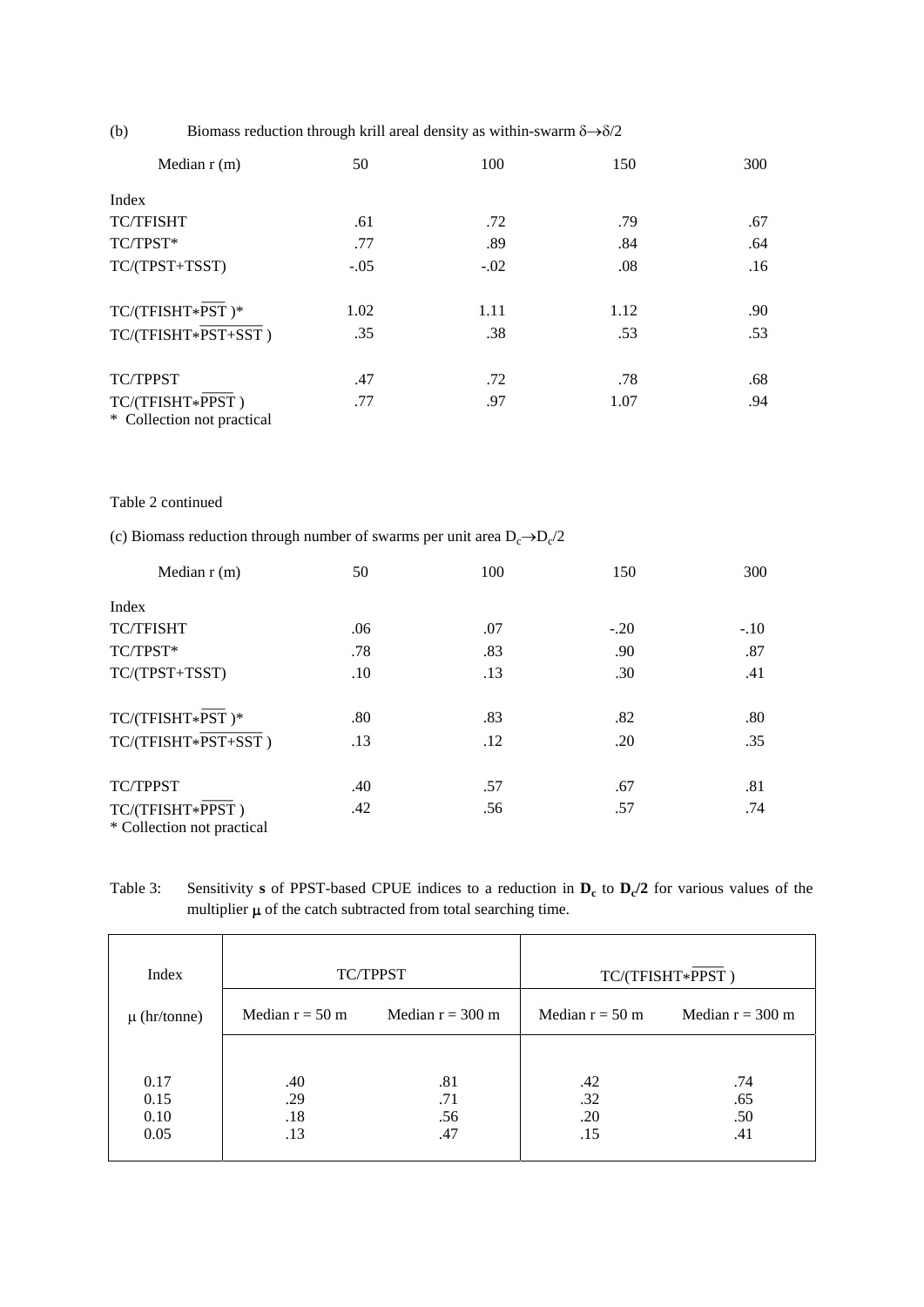

Figure 1: Plot of the TC/TFISHT index as a function of biomass when the biomass reduction is as a result of a decrease in within swarm krill areal density δ. The variables on both axes are shown as fractions of their base case levels for median **r=100 m**.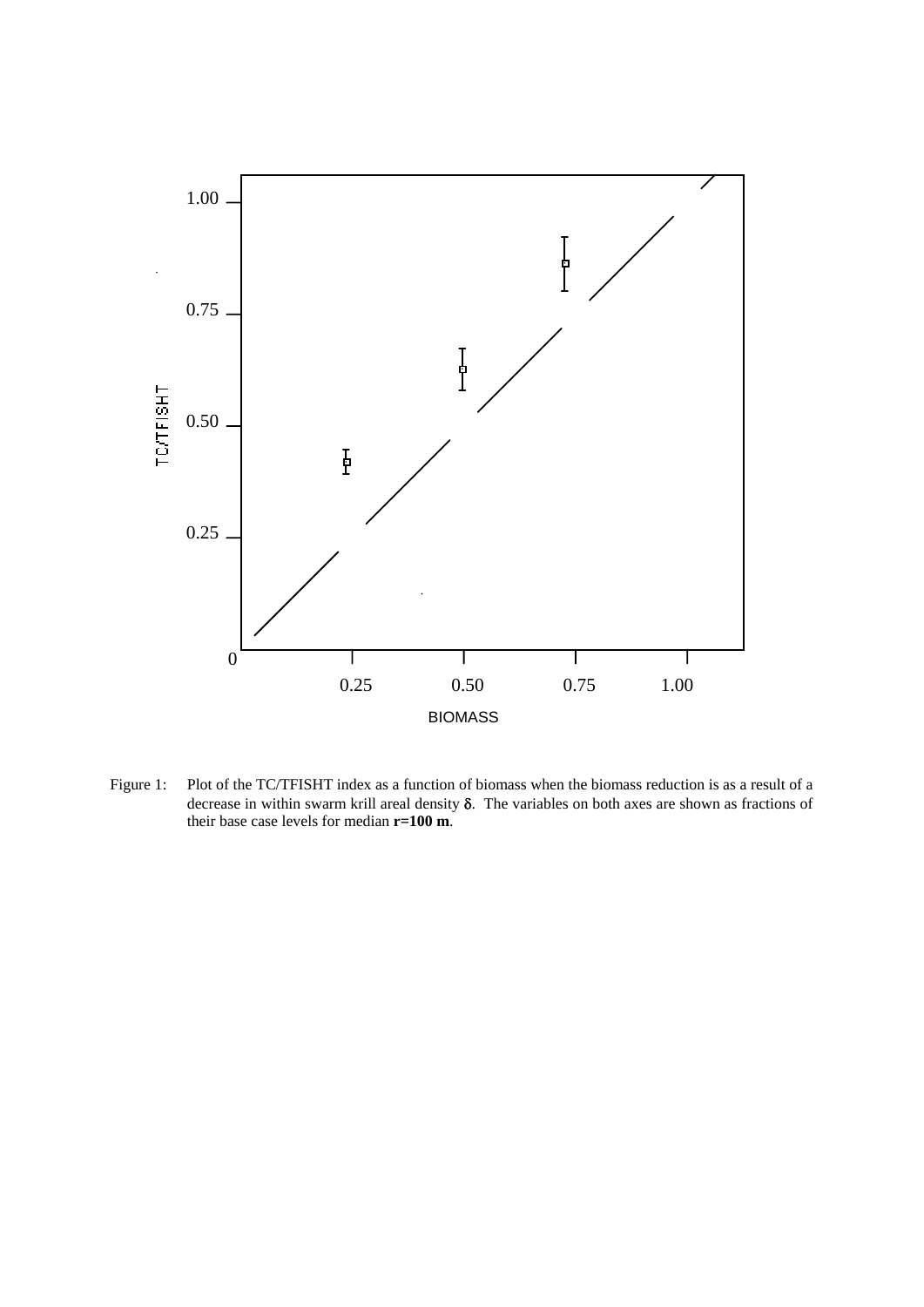### APPENDIX 7

# **FRAMEWORK FOR A SIMULATION STUDY OF A COMPOSITE INDEX OF KRILL ABUNDANCE**

 The majority of discussion in this appendix concerns the Composite Index of Krill Abundance in good aggregation concentrations. An index of krill abundance in good layer concentrations is described at the end of this section.

2. A Composite Index of Krill Abundance should be constructed only on an area by area basis. The selected area should have a number of properties:

- It should be relatively homogeneous, so that one can justify 'multiplying up' the data collected in this area;
- Both survey and fishing vessels should operate in this area.

3. The Composite Index will be a relative measure of biomass, and hence should be constructed in ecologically sensitive areas. An example of such a region is the shelf boundary.

4. The Composite Index is given by

$$
CI = N_c L_c^2 D_c r^2 \delta \tag{1}
$$

In this equation, **CI** denotes the Composite Index and

- $N_c$  = number of concentrations in the area of interest
- $L_c$  = characteristic radius of concentrations
- $D_c$  = number of swarms per unit area in a concentration
- $r =$  characteristic radius of swarms in concentrations
- $\delta$  = areal density of krill within swarms. (2)

5. The purpose of the simulation study of a Composite Index is to determine if such an index can monitor krill biomass effectively. It is most likely that the Composite Index will be a nonlinear function of krill biomass. The nonlinearity is likely to be such that if the index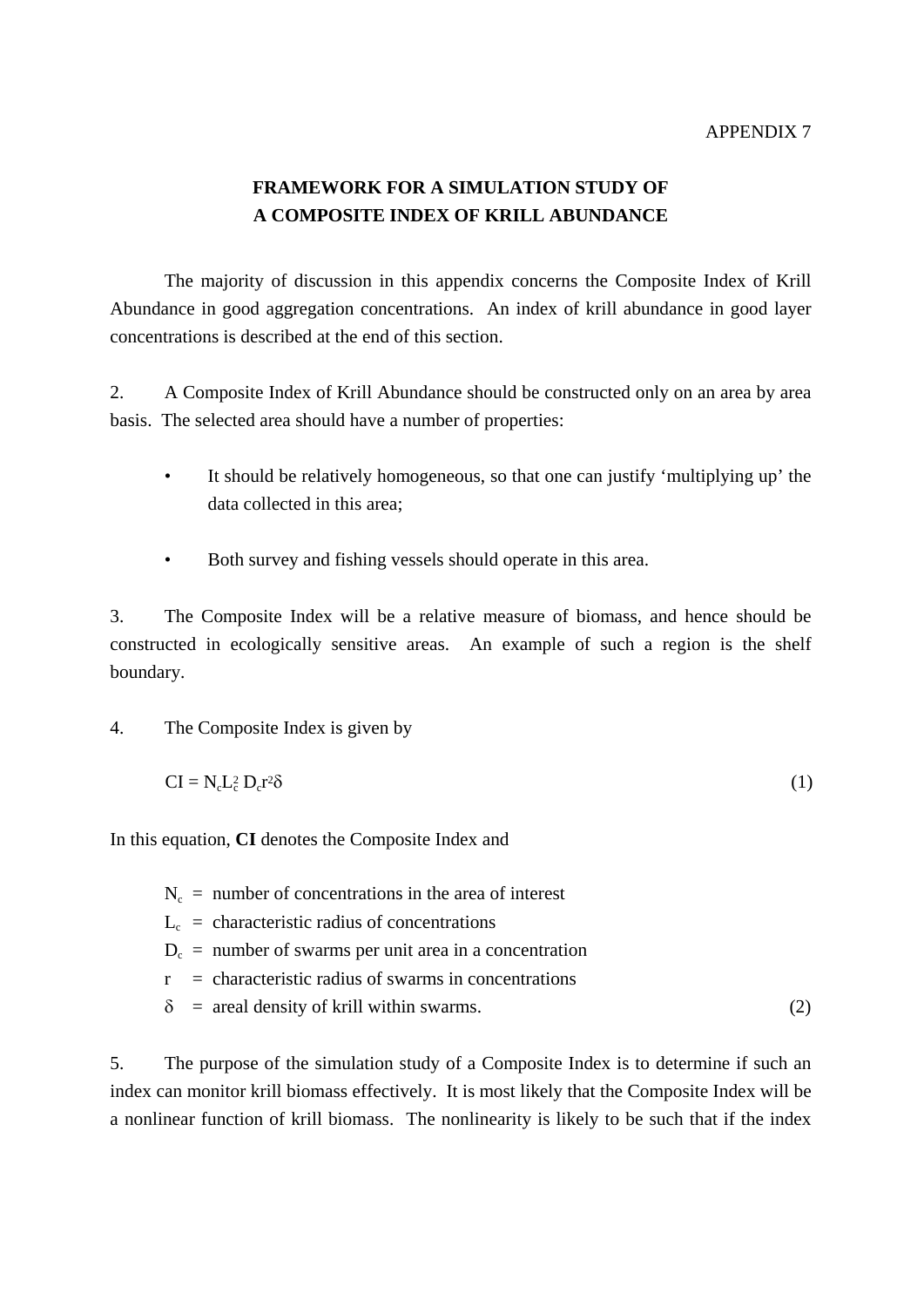shows a statistically significant change, then the biomass has changed by an even greater amount than the index so that krill abundance has altered markedly.

6. Since the variance of the Composite Index will depend upon the variance of the underlying variables, it is crucial to understand how these parameters both vary and can be estimated and how errors in the estimates affect the Composite Index. That is, the actual Composite Index is not given by Eqn(1), but is given by

$$
CI = N_{c,est} L_{c,est}^2 D_{c,est} r_{e,st}^2 \delta_{est}
$$
 (3)

where the subscript 'est' on each of the variables on the right hand side indicates that these variables are estimated.

7. The Composite Index of Krill Abundance when krill are in layers is given by

$$
CIlayer = Ncl Lc12 \delta
$$
 (1')

where  $N_{cl}$  is the number of concentrations in which krill are in layers,  $L_{cl}$  is the characteristic length of such concentrations and  $\delta$  is the density of krill in such concentrations. The general principles described below apply to krill in layers, with appropriate modification.

### CURRENT KNOWLEDGE ABOUT UNDERLYING PARAMETERS, SOURCES OF UNCERTAINTY AND ESTIMATION

### Number of Concentrations

8. Survey vessel data can, with appropriate mathematical analyses, be used to estimate the number of concentrations in a region. By adapting the methods described in Mangel and Beder (1985) to the situation in which depletion does not occur, one can compute the probability distribution of  $N_{\text{c,est}}$  as a function of the number of discoveries by the survey vessel.

- 9. Difficulties with the estimation of  $N_c$  include:
	- (i) double counting concentrations during the survey process;
	- (ii) accurate determination of vessel search speed and searching time;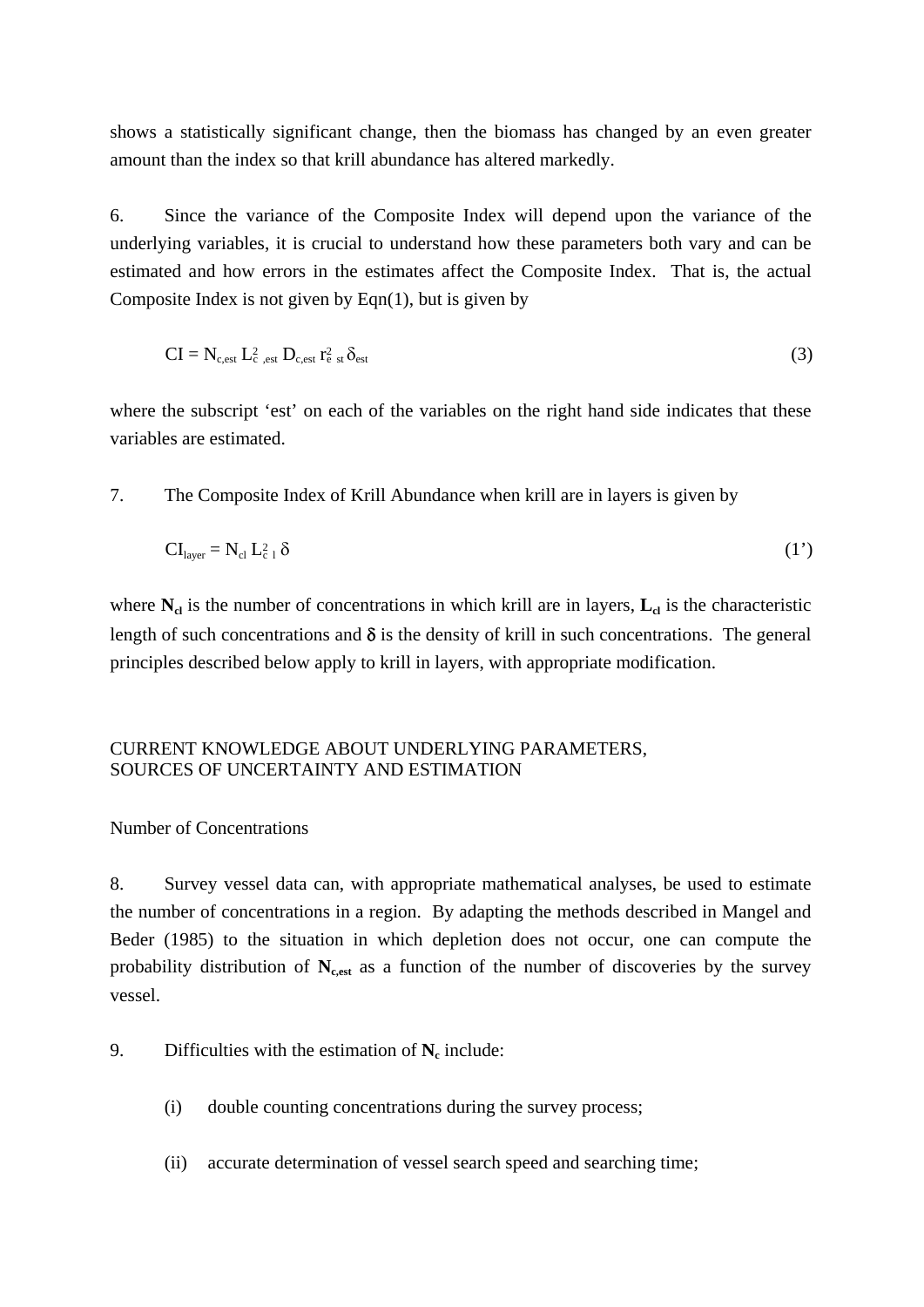- (iii) accurate and confident determination of the effective detection width of concentrations; and
- (iv) the non-random distribution of concentrations and associated stratification of search effort.

10. Currently, very little is known about the distribution of concentrations in ecologically sensitive areas. To improve knowledge of this variable, concentrations should be defined while at sea using the echochart, rather than *post-hoc* in a statistical analysis.

Characteristic Length of Concentrations

11. The use of a single characteristic length for concentrations presumes that either concentrations are symmetrical (e.g. circles or squares), or are not symmetrical (e.g. ellipses) but that if abundance changes then all axes of the ellipse will change in the same proportion. It is not known whether this assumption is valid and this matter deserves further attention.

12. The characteristic length of concentrations can be determined by using the detailed location data from Soviet and Japanese fishing activities. In particular, such vessels could attempt to determine:

- concentration shape; and
- concentration characteristic length.

13. At the present time, very little is known about the distribution of sizes and shapes of concentrations. In their simulation models, the Consultants assumed that diameters were uniformly distributed over the approximate range of 11 n miles to 22 n miles. Discussions at the Workshop suggest a number of modifications:

- good concentrations are at least 25 n miles in diameter;
- concentration radii have a skewed distribution, rather than a uniform distribution; and
- in a region such as the shelf edge, the relevant variable is the width of the concentration across the shelf, rather than length along the shelf.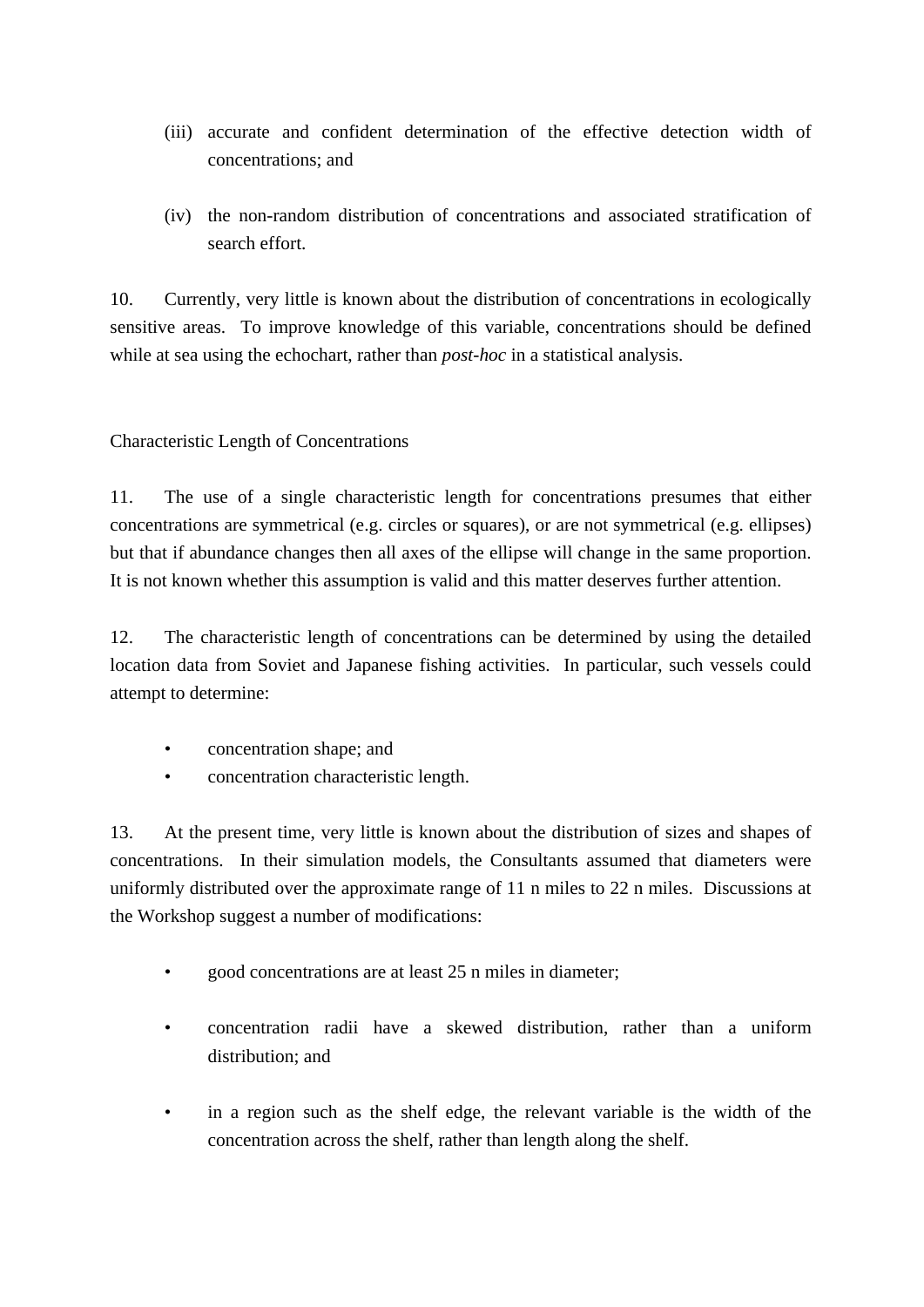Density of Swarms Within Concentrations

14. The density of swarms within concentrations (i.e. the number of swarms per unit area) can be estimated using Japanese logbook data or using acoustic data collected by scientific survey vessels. In poor concentrations, the distance between swarms may follow a negative exponential distribution (e.g. Miller and Hampton, 1989). In good aggregations, the negative binomial distribution, a typical aggregated distribution, might be used to model  $D_c$ .

15. The Consultants assumed that  $D_c=20exp(X_1)$  swarms/ n miles<sup>2</sup>, where  $X_{\sigma}$  is a normally distributed random variable with mean 0 and variance  $\sigma^2$ . The general feeling at the Workshop was that:

• The distribution of densities of swarms within concentrations should be relatively easily determined from echocharts.

16. In addition, there should be only modest variation in density of swarms within concentrations. If krill are indeed in swarms (versus layers), then the density cannot be too low, since in that case the krill would not be in a 'good' (i.e. fishable) concentration. Similarly, if the value of density is very high, then the krill are not in swarms, but are essentially in layers. These effects will constrain the variance.

Characteristic Radius of Swarms within Concentrations

17. This variable would be most effectively determined using acoustic information collected by survey vessels, although data collected by fishing vessels could be used as well. Full discussion of the distributional properties of **r** was referred to the Working Group on Krill. However, the following points emerge.

18. The Consultants assumed that  $r = 50 \exp(X_{1,1})$  m, which leads to considerable skewness in the value of **r**. Six examples of towed swarm size distributions are given by Ichii (1987). In a region that was approximately 60 n miles in north-south extent and 60 n miles in east-west extent, Ichii's data (Figure 1) suggest four instances of swarm radii following an apparently negative exponential distribution, one instance of swarm radii following an approximately uniform distribution and one instance of swarm radii following a highly skewed distribution with minimum size 3 000 m. These kinds of results suggest that swarm radii may vary considerably over relatively small geographic areas and that the accurate determination of this variability is important.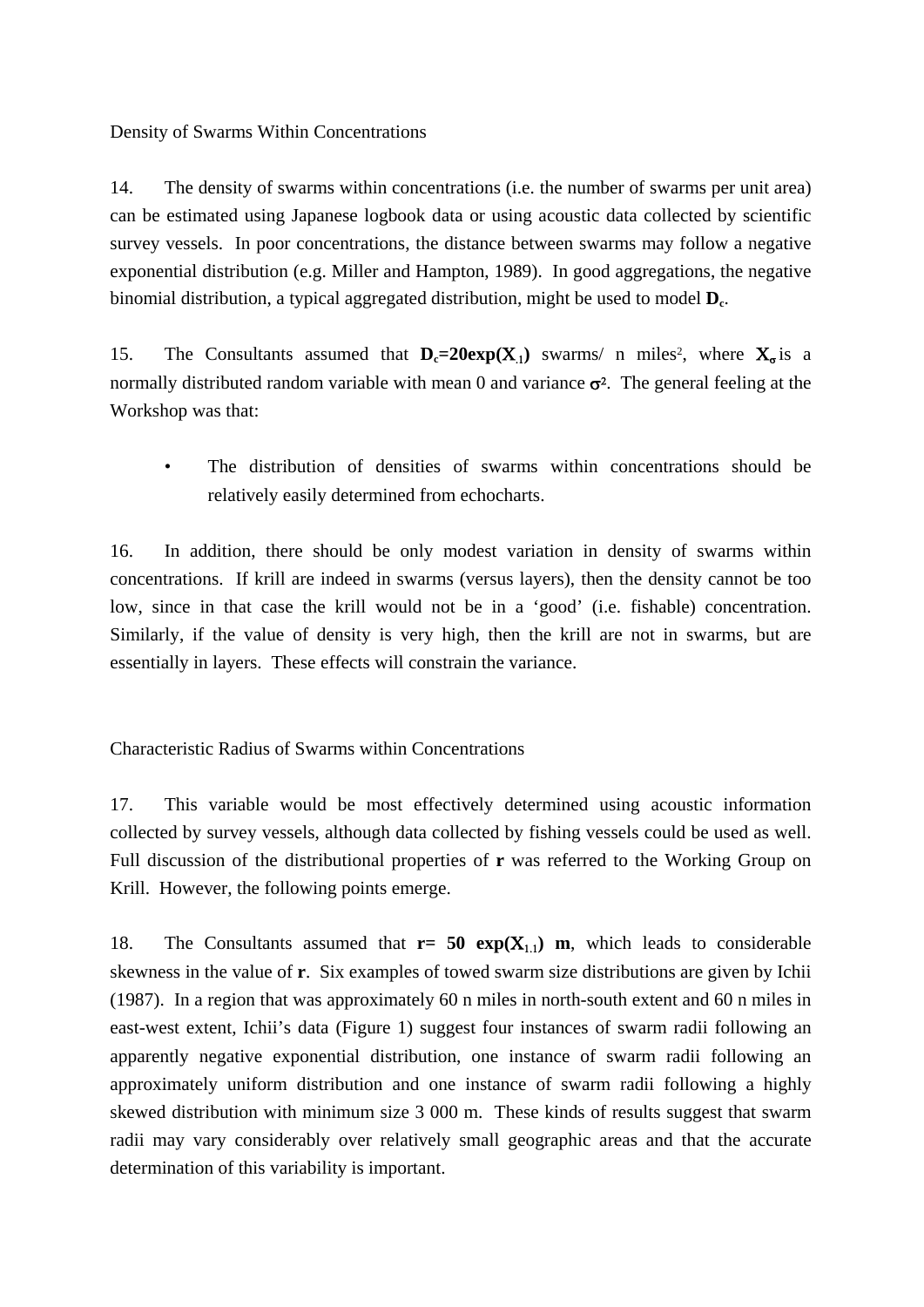Krill Density Within Swarms

19. The areal density of krill within swarms (i.e. g/m2) can be determined from both Soviet and Japanese fishing vessels, using catch per fishing time as an index. Acoustic data could also be used, but **only if mean volume backscattering strength is reported**. This is required, even for a relative abundance index, in order to calibrate data from one vessel to the next.

20. The Consultants assumed that  $\delta = 150 \exp(X_{1,4}) \sin^2(X_{1,4})$  which leads to considerable skewness in the distribution of densities. In concentrations that are fished, however, the density may be less variable, since the fishermen select concentrations on the basis of achieving a satisfactorily high catch rate. This same operational behaviour will reduce the ability of a Composite Index to detect changes in abundance.

## GENERAL CONSIDERATIONS REGARDING THE COMPOSITE INDEX

21. Since **L**<sub>c</sub> and **r** are squared in the Composite Index, uncertainties in either of these values will have proportionately greater effects than uncertainties in  $N_c$ ,  $D_c$  or  $\delta$ .

22. At the current time, there is little known about the correlation between parameters. For example, it might be that krill biology forces the product  $D_c$   $\mathbf{r}^2$  to be approximately constant.

23. There is also little current knowledge about the way that abundance changes may be manifest. That is, each of the five underlying variables may change independently, or there may be considerable covariation between them.

24. Since the Composite Index will most likely be a nonlinear function of abundance, the variance properties of the index become extremely important if it is to be used for monitoring abundance.

## A PROTOCOL FOR A SIMULATION STUDY OF THE COMPOSITE INDEX

25. A possible protocol for a simulation study of the Composite Index involves the following steps: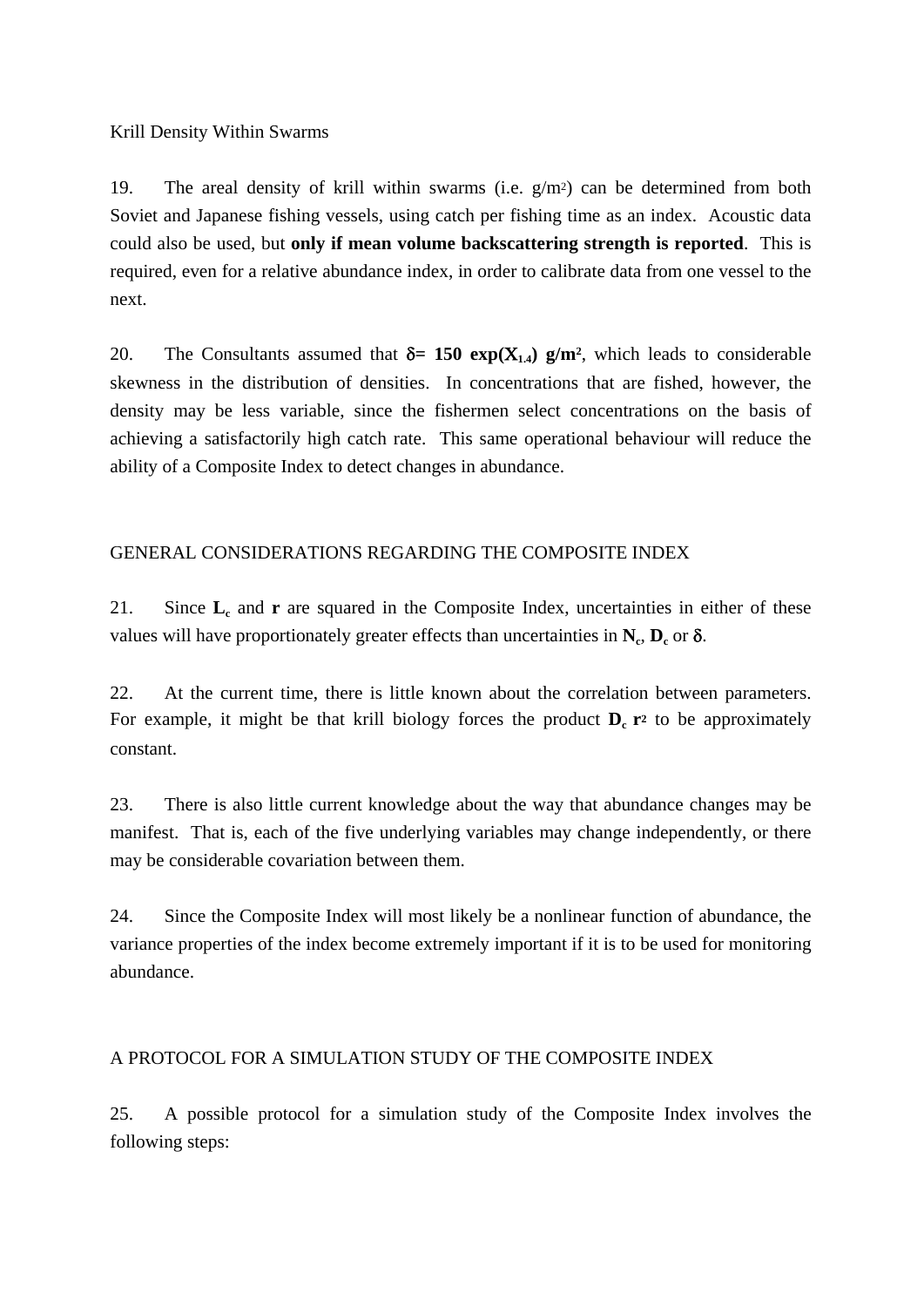- (a) Choose fundamental values for the underlying distribution parameters. These can be viewed, for example, as the means or medians of these parameters;
- (b) For each iteration of the simulation, use the distributional properties just described to determine particular values for each of the underlying parameters in that iteration. The biomass index **BI** for this particular run of the simulation will then be given by  $Eqn(1)$ . Note that **BI** is the 'true' abundance index, as distinct from **CI** which is an estimate of this index;
- (c) For each iteration of the simulation, use the distributional properties of the estimated variables and models developed by the Consultants to determine estimated values of the underlying variables, given the true values of the underlying variables. Once these estimated variables are constructed, the 'observed' Composite Index is given by Eqn(3); and
- (d) Study the properties of **CI/BI** as a function of **BI** and as the underlying parameters are varied. In this way, one can consider both the nonlinearity and the variance of the Composite Index.

#### REFERENCES

- Ichii, T. 1987. Observations of fishing operations on a krill trawler and distributional behaviour of krill off Wilkes Land during the 1985/86 season. SC-CAMLR-VI/BG/35.
- Mangel, M. and Beder, J.H. 1985. Search and stock depletion: theory and applications. Canadian Journal of Fisheries and Aquatic Sciences 42: 150-163.
- Miller, D.G.M. and Hampton, I. 1989. Krill aggregation characteristics: spatial distribution patterns from hydroacoustic observations. Polar Biology, in press.